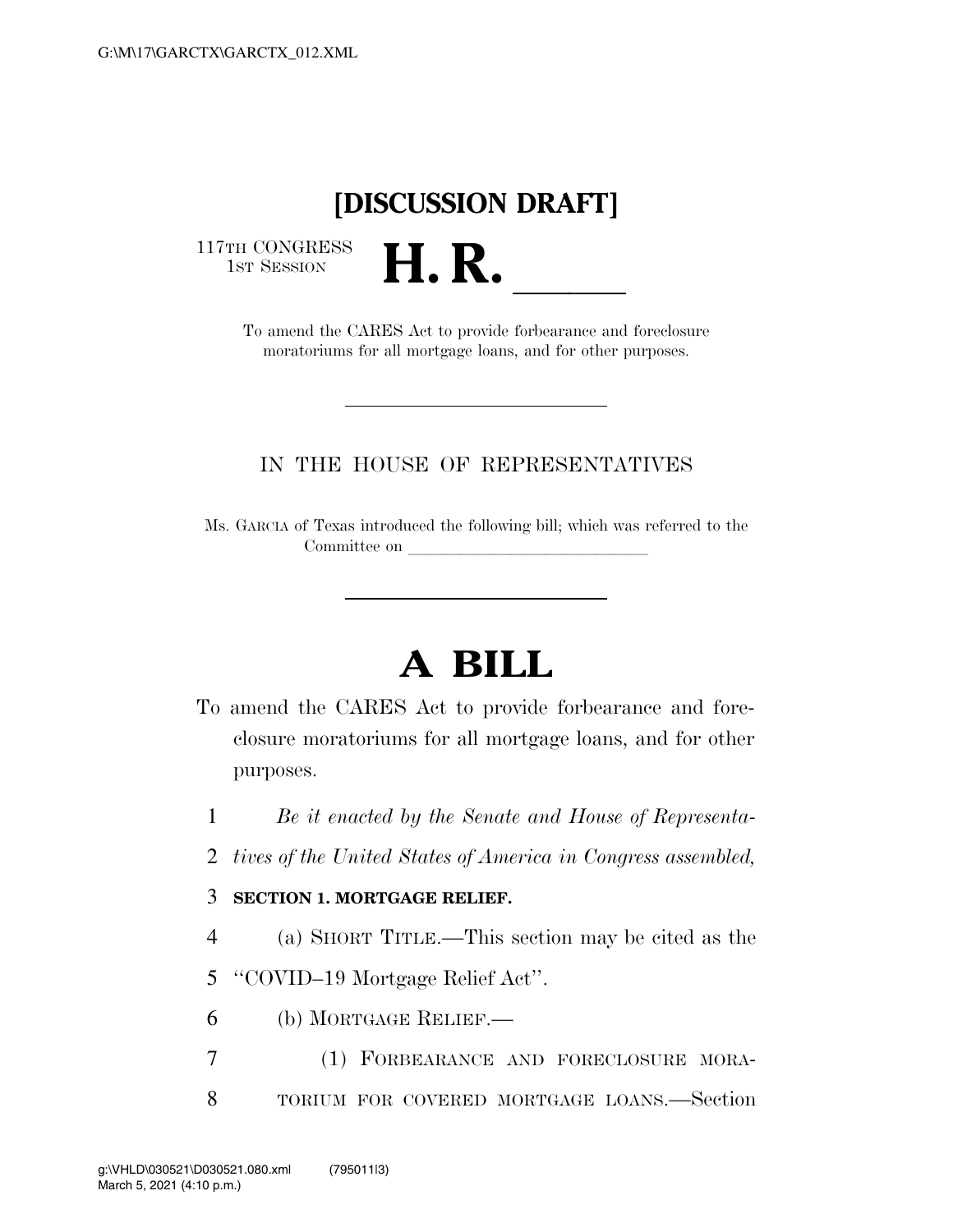| $\mathbf{1}$   | $4022$ of the CARES Act $(15 \text{ U.S.C. } 9056)$ is   |
|----------------|----------------------------------------------------------|
| $\overline{2}$ | amended—                                                 |
| 3              | (A) by striking "Federally backed mort-                  |
| $\overline{4}$ | gage loan" each place such term appears and              |
| 5              | inserting "covered mortgage loan"; and                   |
| 6              | $(B)$ in subsection $(a)$ —                              |
| 7              | (i) by amending paragraph $(2)$ to read                  |
| 8              | as follows:                                              |
| 9              | "(2) COVERED MORTGAGE LOAN.—The term                     |
| 10             | 'covered mortgage loan' means any credit trans-          |
| 11             | action that is secured by a mortgage, deed of trust,     |
| 12             | or other equivalent consensual security interest on a    |
| 13             | 1- to 4-unit dwelling or on residential real property    |
| 14             | that includes a 1- to 4-unit dwelling, except that it    |
| 15             | shall not include a credit transaction under an open     |
| 16             | end credit plan other than a reverse mortgage."; and     |
| 17             | (ii) by adding at the end the fol-                       |
| 18             | lowing:                                                  |
| 19             | "(3) COVERED PERIOD.—With respect to a                   |
| 20             | loan, the term 'covered period' means the period be-     |
| 21             | ginning on the date of enactment of this Act and         |
| 22             | ending 12 months after such date of enactment.".         |
| 23             | AUTOMATIC FORBEARANCE FOR<br>(2)<br>DELIN-               |
| 24             | QUENT BORROWERS.—Section $4022(e)$ of<br>the             |
| 25             | CARES Act $(15 \text{ U.S.C. } 9056(c))$ , as amended by |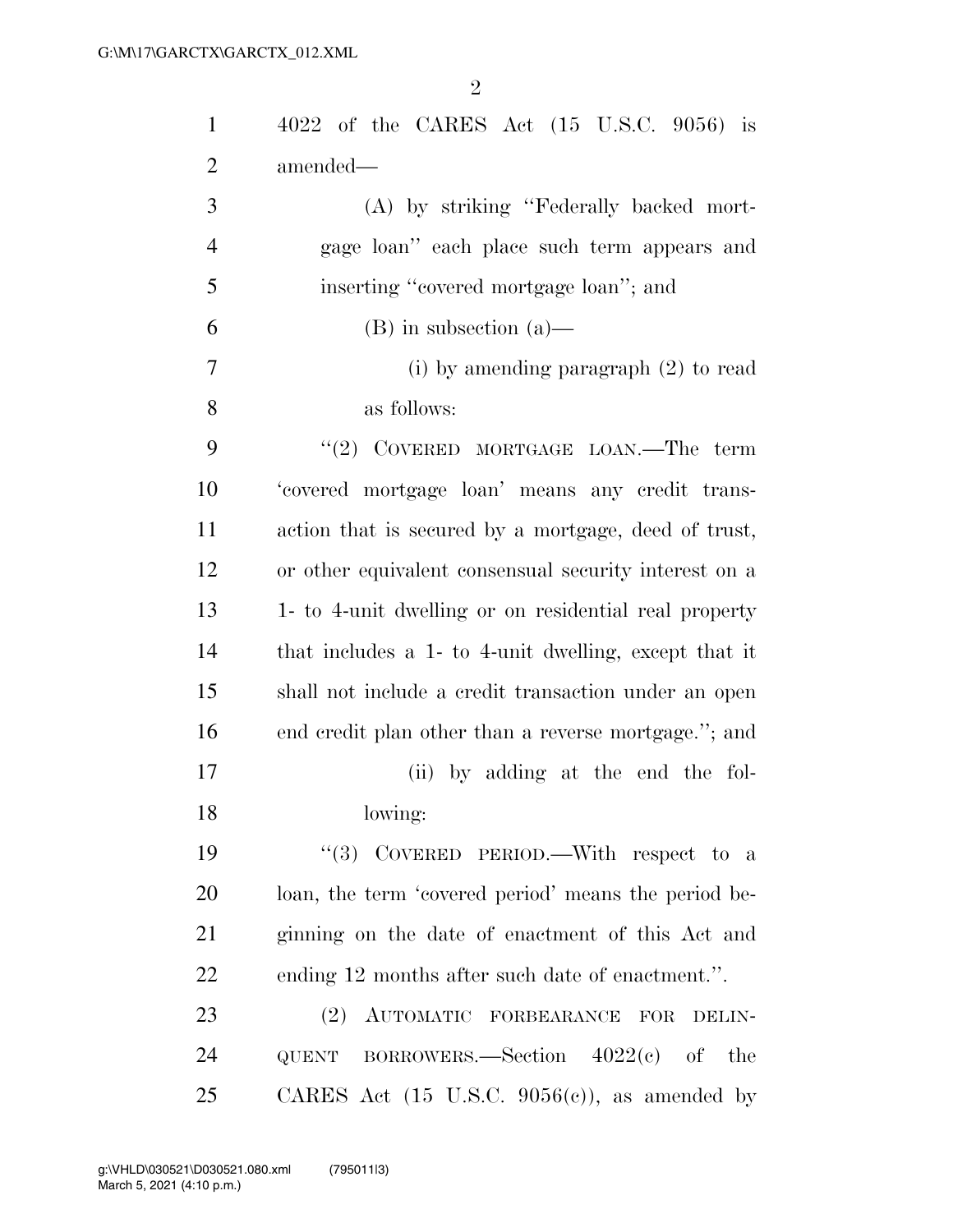| $\mathbf{1}$   | paragraph $(5)$ of this subsection, is further amended |
|----------------|--------------------------------------------------------|
| $\overline{2}$ | by adding at the end the following:                    |
| 3              | "(9) AUTOMATIC FORBEARANCE FOR DELIN-                  |
| $\overline{4}$ | <b>QUENT BORROWERS.-</b>                               |
| 5              | "(A) IN GENERAL.—Notwithstanding any                   |
| 6              | other law governing forbearance relief-                |
| 7              | "(i) any borrower whose covered mort-                  |
| 8              | gage loan became 60 days delinquent be-                |
| 9              | tween March 13, 2020, and the date of en-              |
| 10             | actment of this paragraph, and who has                 |
| 11             | not already received a forbearance under               |
| 12             | subsection (b), shall automatically be                 |
| 13             | granted a 60-day forbearance that begins               |
| 14             | on the date of enactment of this para-                 |
| 15             | graph, provided that a borrower shall not              |
| 16             | be considered delinquent for purposes of               |
| 17             | this paragraph while making timely pay-                |
| 18             | ments or otherwise performing under a                  |
| 19             | trial modification or other loss mitigation            |
| 20             | agreement; and                                         |
| 21             | "(ii) any borrower whose covered                       |
| 22             | mortgage loan becomes 60 days delinquent               |
| 23             | between the date of enactment of this                  |
| 24             | paragraph and the end of the covered pe-               |
| 25             | riod, and who has not already received a               |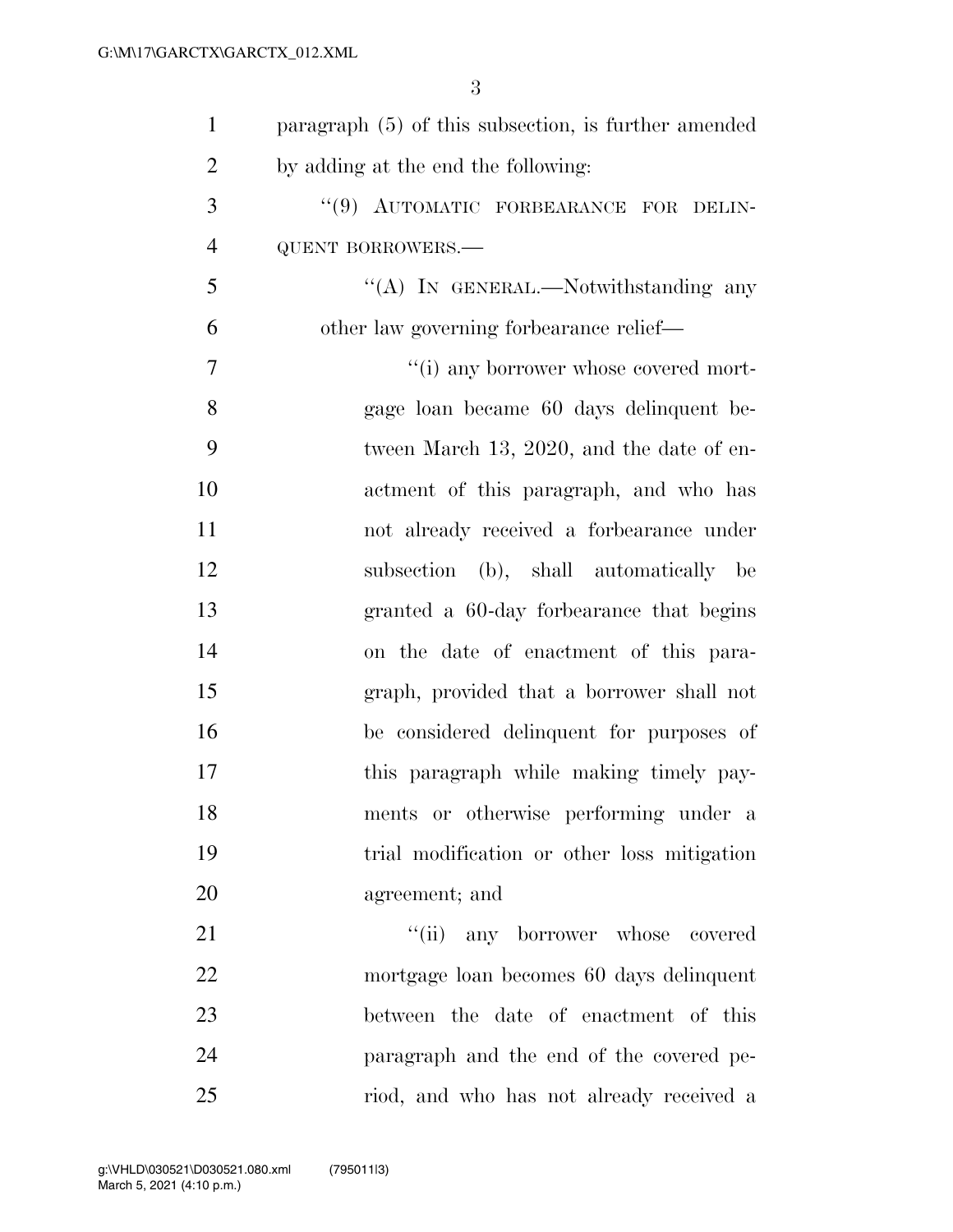forbearance under subsection (b), shall automatically be granted a 60-day forbear- ance that begins on the 60th day of delin- quency, provided that a borrower shall not be considered delinquent for purposes of this paragraph while making timely pay- ments or otherwise performing under a trial modification or other loss mitigation agreement.

 ''(B) INITIAL EXTENSION.—An automatic forbearance provided under subparagraph (A) shall be extended for up to an additional 120 days upon the borrower's request, oral or writ- ten, submitted to the borrower's servicer affirm- ing that the borrower is experiencing a financial hardship that prevents the borrower from mak- ing timely payments on the covered mortgage 18 loan due, directly or indirectly, to the COVID– 19 19 emergency.

20 "(C) SUBSEQUENT EXTENSION.—A for- bearance extended under subparagraph (B) shall be extended for up to an additional 180 days, up to a maximum of 360 days (including the period of automatic forbearance), upon the borrower's request, oral or written, submitted to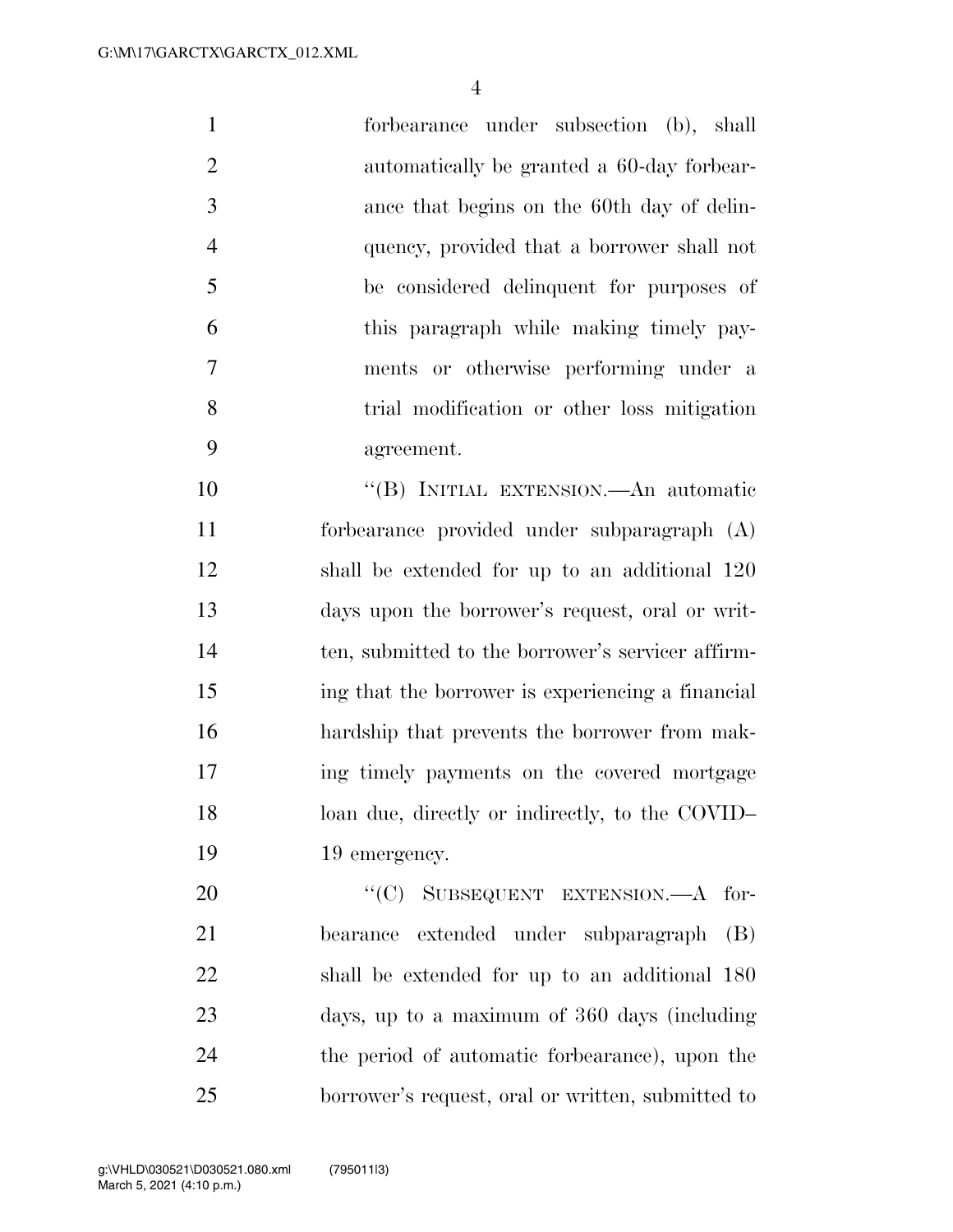the borrower's servicer affirming that the bor- rower is experiencing a financial hardship that prevents the borrower from making timely pay- ments on the covered mortgage loan due, di- rectly or indirectly, to the COVID–19 emer-gency.

7 "(D) RIGHT TO ELECT TO CONTINUE MAK- ING PAYMENTS.—With respect to a forbearance provided under this paragraph, the borrower of such loan may elect to continue making regular payments on the loan. A borrower who makes such election shall be offered a loss mitigation option pursuant to subsection (d) within 30 days of resuming regular payments to address any payment deficiency during the forbearance.

 ''(E) RIGHT TO SHORTEN FORBEAR- ANCE.—At a borrower's request, any period of forbearance provided under this paragraph may be shortened. A borrower who makes such a re- quest shall be offered a loss mitigation option pursuant to subsection (d) within 30 days of re- suming regular payments to address any pay-ment deficiency during the forbearance.

24 "(10) AUTOMATIC FORBEARANCE FOR CERTAIN REVERSE MORTGAGE LOANS.—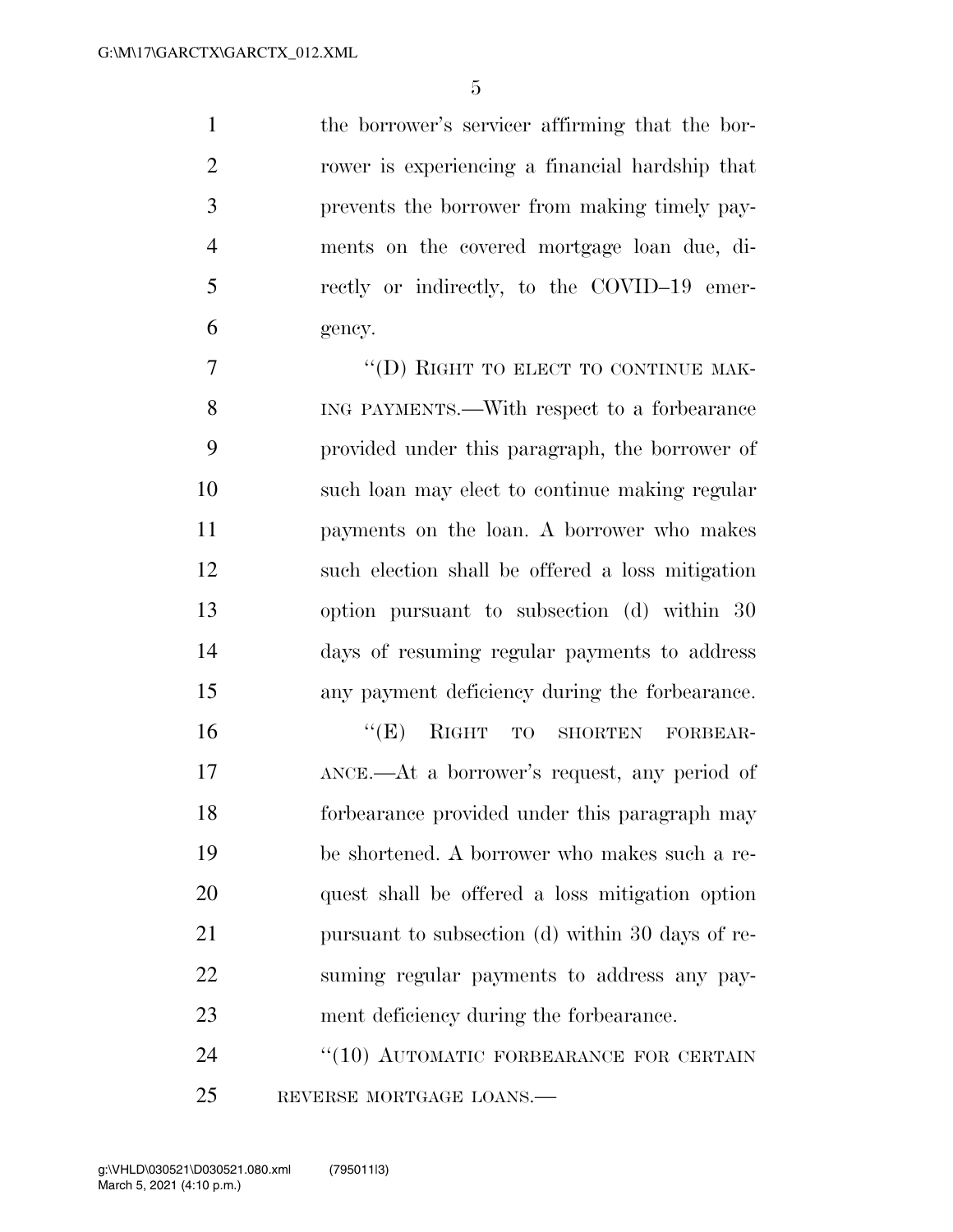| $\mathbf{1}$     | "(A) IN GENERAL.—When any covered                 |
|------------------|---------------------------------------------------|
| $\overline{2}$   | mortgage loan which is also a federally insured   |
| 3                | reverse mortgage loan, during the covered pe-     |
| $\overline{4}$   | riod, is due and payable due to the death of the  |
| 5                | last borrower or end of a deferral period or eli- |
| 6                | gible to be called due and payable due to a       |
| $\boldsymbol{7}$ | property charge default, or if the borrower de-   |
| 8                | faults on a property charge repayment plan, or    |
| 9                | if the borrower defaults for failure to complete  |
| 10               | property repairs, or if an obligation of the bor- |
| 11               | rower under the Security Instrument is not per-   |
| 12               | formed, the mortgagee automatically shall be      |
| 13               | granted a six-month extension of—                 |
| 14               | "(i) the mortgagee's deadline to re-              |
| 15               | quest due and payable status from the De-         |
| 16               | partment of Housing and Urban Develop-            |
| 17               | ment;                                             |
| 18               | "(ii) the mortgage's deadline to send             |
| 19               | notification to the mortgagor or his or her       |
| 20               | heirs that the loan is due and payable;           |
| 21               | "(iii) the deadline to initiate fore-             |
| 22               | closure;                                          |
| 23               | "(iv) any reasonable diligence period             |
| 24               | related to foreclosure or the Mortgagee Op-       |
| 25               | tional Election;                                  |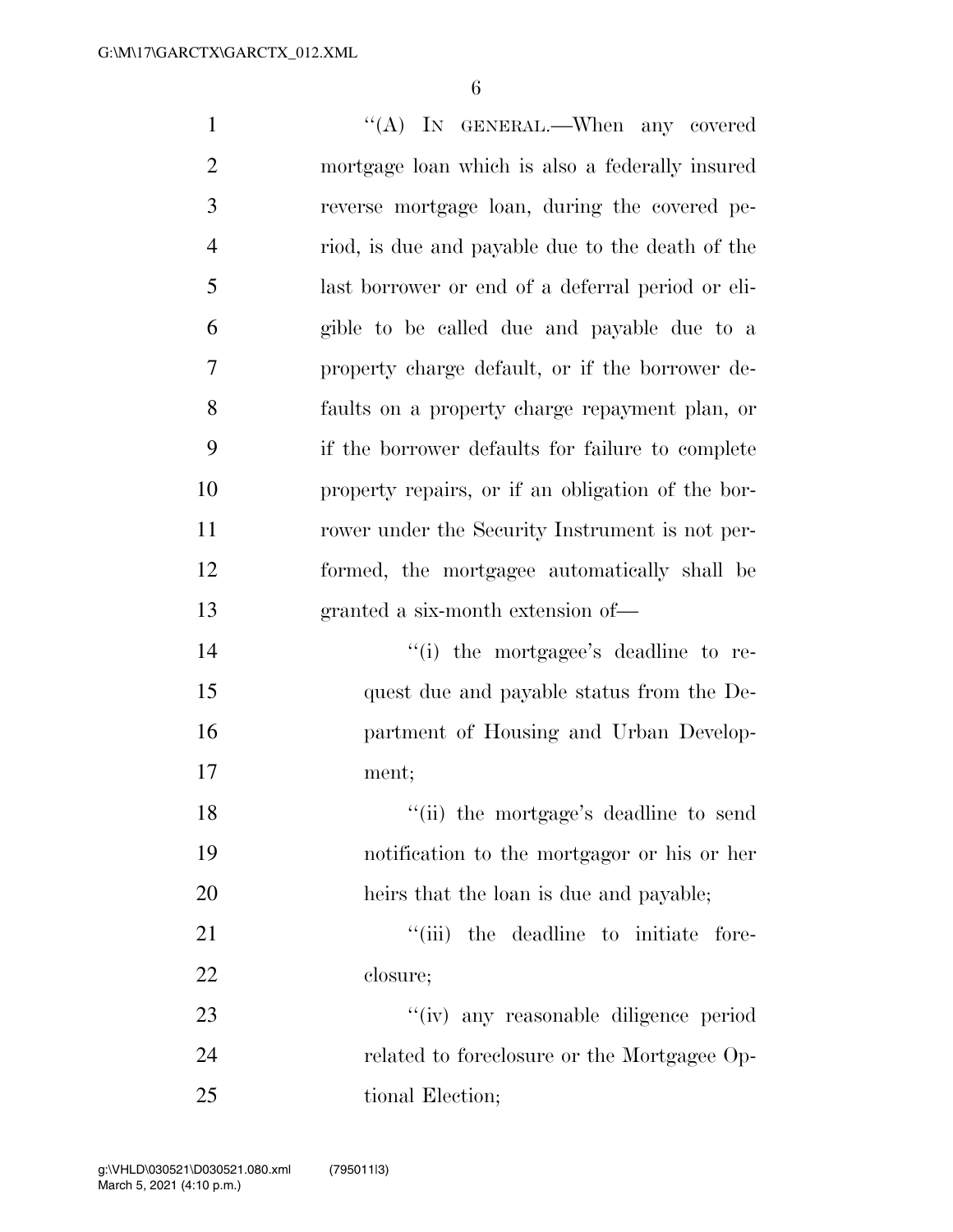| $\mathbf{1}$   | $f'(v)$ if applicable, the deadline to ob-          |
|----------------|-----------------------------------------------------|
| $\overline{2}$ | tain the due and payable appraisal; and             |
| 3              | "(vi) any claim submission deadline,                |
| $\overline{4}$ | including the 6-month acquired property             |
| 5              | marketing period.                                   |
| 6              | "(B) FORBEARANCE PERIOD.—The mort-                  |
| 7              | gagee shall not request due and payable status      |
| 8              | from the Secretary of Housing and Urban De-         |
| 9              | velopment nor initiate foreclosure during this      |
| 10             | six-month period described under subparagraph       |
| 11             | $(A)$ , which shall be considered a forbearance pe- |
| 12             | riod.                                               |
| 13             | "(C) EXTENSION.—A for<br>bearance provided          |
| 14             | under subparagraph (B) and related deadline         |
| 15             | extension authorized under subparagraph (A)         |
| 16             | shall be extended for an additional 180 days        |
| 17             | upon-                                               |
| 18             | "(i) the borrower's request, oral or                |
| 19             | written, submitted to the borrower's                |
| 20             | servicer affirming that the borrower is ex-         |
| 21             | periencing a financial hardship that pre-           |
| 22             | vents the borrower from making payments             |
| 23             | on property charges, completing property            |
| 24             | repairs, or performing an obligation of the         |
| 25             | borrower under the Security Instrument              |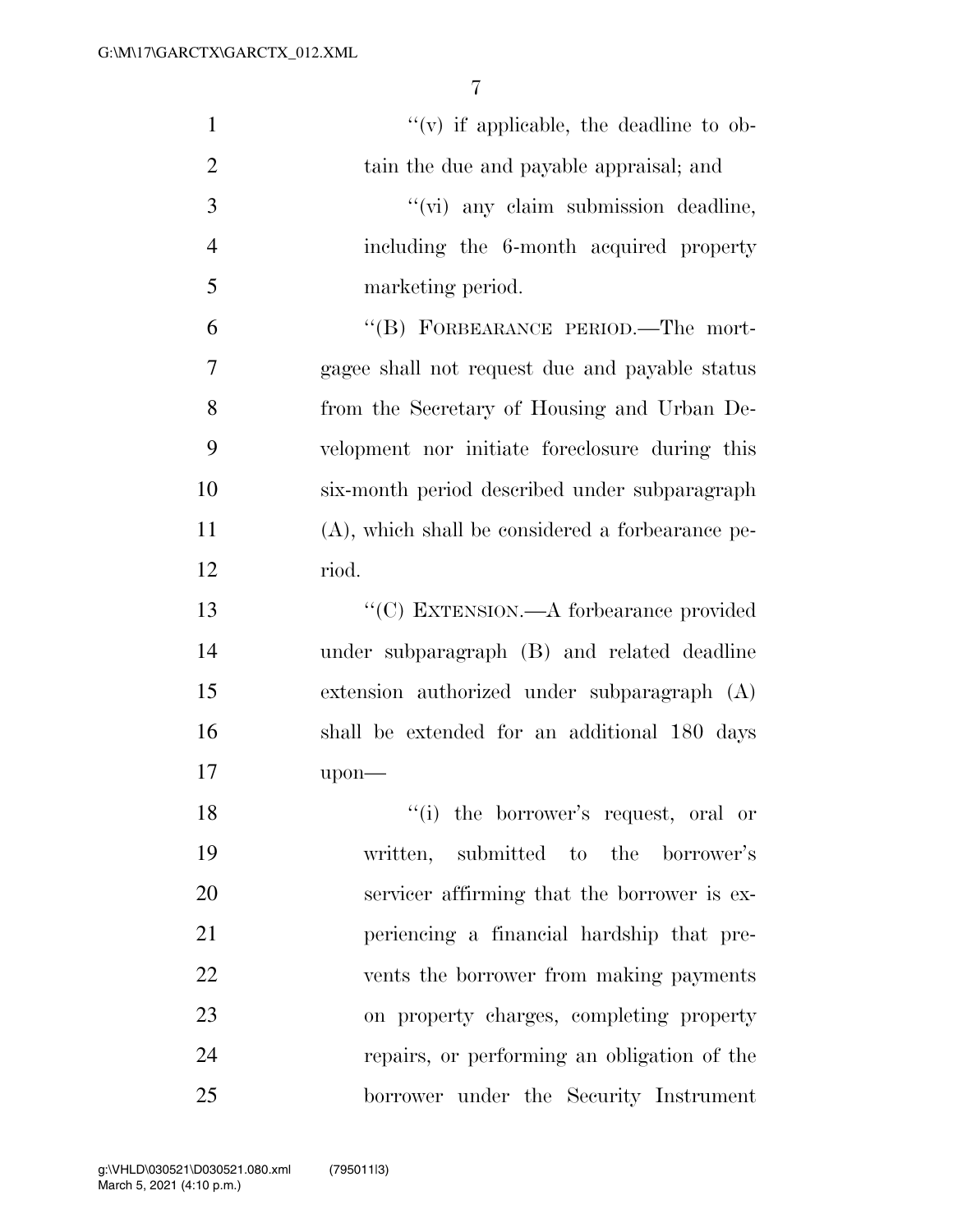- 1 due, directly or indirectly, to the COVID– 2 19 emergency;
- 3  $\frac{1}{\sin^2 a}$  a non-borrowing spouse's re- quest, oral or written, submitted to the servicer affirming that the non-borrowing spouse has been unable to satisfy all cri- teria for the Mortgagee Optional Election program due, directly or indirectly, to the COVID-19 emergency, or to perform all actions necessary to become an eligible non-borrowing spouse following the death of all borrowers; or
- ''(iii) a successor-in-interest of the borrower's request, oral or written, sub- mitted to the servicer affirming the heir's difficulty satisfying the reverse mortgage loan due, directly or indirectly, to the 18 COVID-19 emergency.

19 "(D) CURTAILMENT OF DEBENTURE IN- TEREST.—Where any covered mortgage loan which is also a federally insured reverse mort- gage loan is in default during the covered pe- riod and subject to a prior event which provides for curtailment of debenture interest in connec-tion with a claim for insurance benefits, the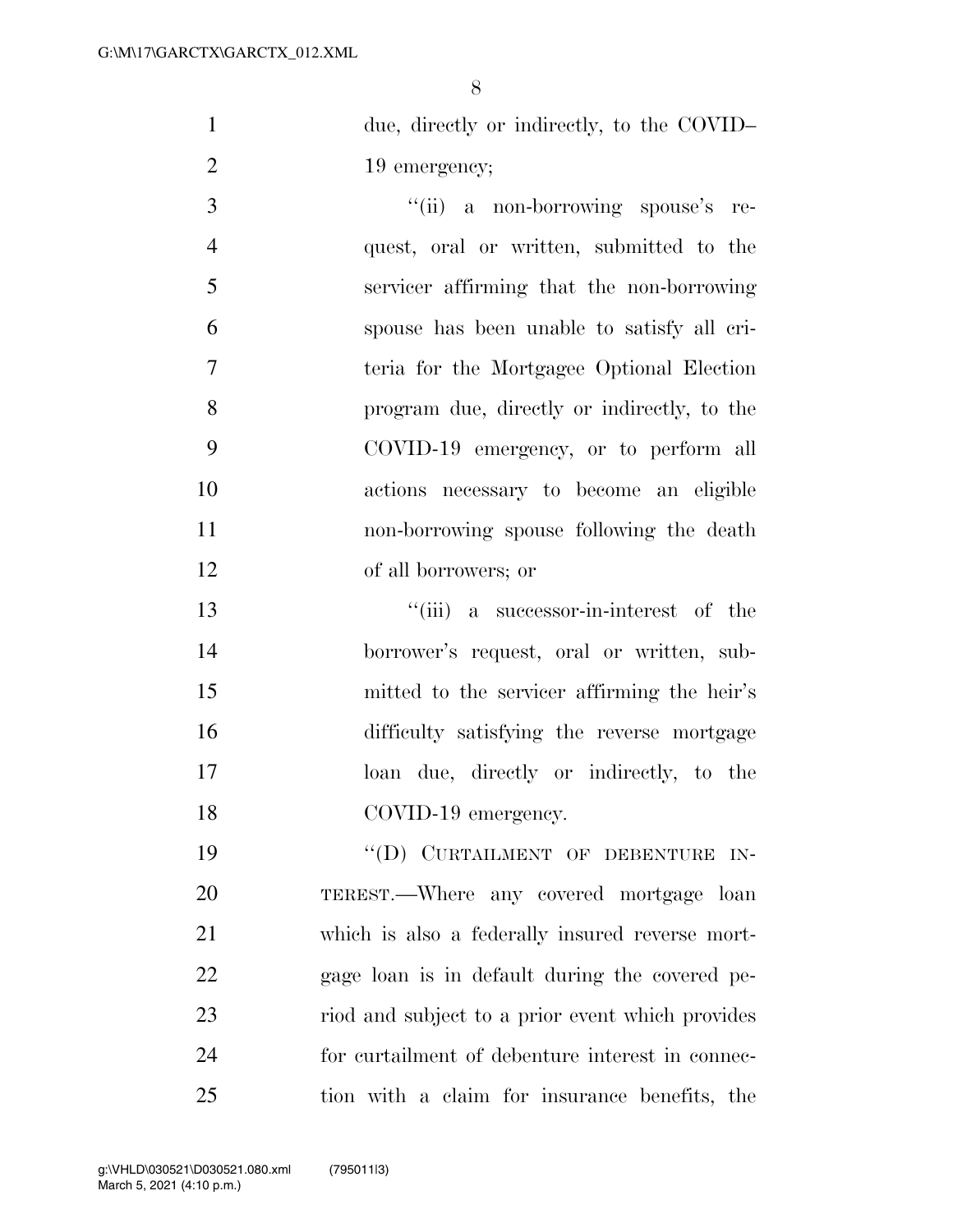| $\mathbf{1}$   | curtailment of debenture interest shall be sus-         |
|----------------|---------------------------------------------------------|
| $\overline{2}$ | pended during any forbearance period provided           |
| 3              | herein.".                                               |
| $\overline{4}$ | (3) ADDITIONAL FORECLOSURE AND REPOSSES-                |
| 5              | PROTECTIONS.—Section $4022(e)$ of<br>the<br><b>SION</b> |
| 6              | CARES Act $(15 \text{ U.S.C. } 9056(c))$ is amended—    |
| 7              | $(A)$ in paragraph $(2)$ , by striking "may not         |
| 8              | initiate any judicial or non-judicial foreclosure       |
| 9              | process, move for a foreclosure judgment or             |
| 10             | order of sale, or execute a foreclosure-related         |
| 11             | eviction or foreclosure sale for not less than the      |
| 12             | 60-day period beginning on March 18, 2020"              |
| 13             | and inserting "may not initiate or proceed with         |
| 14             | any judicial or non-judicial foreclosure process,       |
| 15             | schedule a foreclosure sale, move for a fore-           |
| 16             | closure judgment or order of sale, execute a            |
| 17             | foreclosure related eviction or foreclosure sale        |
| 18             | for six months after the date of enactment of           |
| 19             | the COVID-19 HERO Act"; and                             |
| 20             | (B) by adding at the end the following:                 |
| 21             | "(3) REPOSSESSION MORATORIUM.—In the case               |
| 22             | of personal property, including any recreational or     |

 motor vehicle, used as a dwelling, no person may use any judicial or non-judicial procedure to repossess or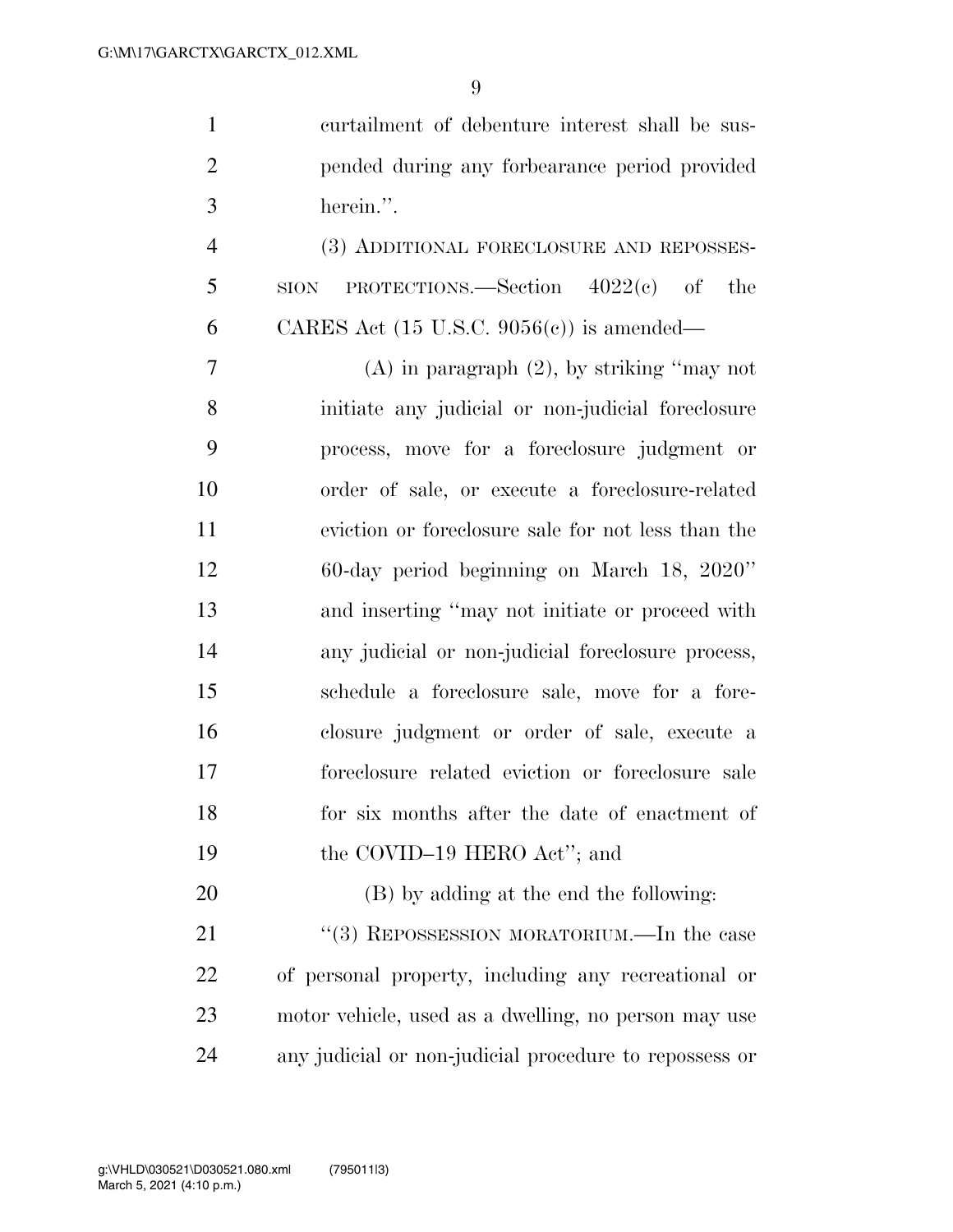| $\mathbf{1}$   | otherwise take possession of such property for six        |
|----------------|-----------------------------------------------------------|
| $\overline{2}$ | months after date of enactment of this paragraph.".       |
| 3              | (4) MORTGAGE FORBEARANCE REFORMS.-Sec-                    |
| $\overline{4}$ | tion 4022 of the CARES Act $(15 \text{ U.S.C. } 9056)$ is |
| 5              | amended-                                                  |
| 6              | $(A)$ in subsection $(b)$ , by striking para-             |
| 7              | graphs $(1)$ , $(2)$ , and $(3)$ and inserting the fol-   |
| 8              | lowing:                                                   |
| 9              | " $(1)$ In GENERAL.—During the covered period,            |
| 10             | a borrower with a covered mortgage loan who has           |
| 11             | not obtained automatic forbearance pursuant to this       |
| 12             | section and who is experiencing a financial hardship      |
| 13             | that prevents the borrower from making timely pay-        |
| 14             | ments on the covered mortgage loan due, directly or       |
| 15             | indirectly, to the COVID-19 emergency may request         |
| 16             | forbearance on the loan, regardless of delinquency        |
| 17             | status, by-                                               |
| 18             | $\lq\lq$ submitting a request, orally or in               |
| 19             | writing, to the servicer of the loan; and                 |
| 20             | "(B) affirming that the borrower is experi-               |
| 21             | encing a financial hardship that prevents the             |
| 22             | borrower from making timely payments on the               |
| 23             | covered mortgage loan due, directly or indi-              |
| 24             | rectly, to the COVID-19 emergency.                        |
| 25             | $``(2)$ DURATION OF FORBEARANCE.—                         |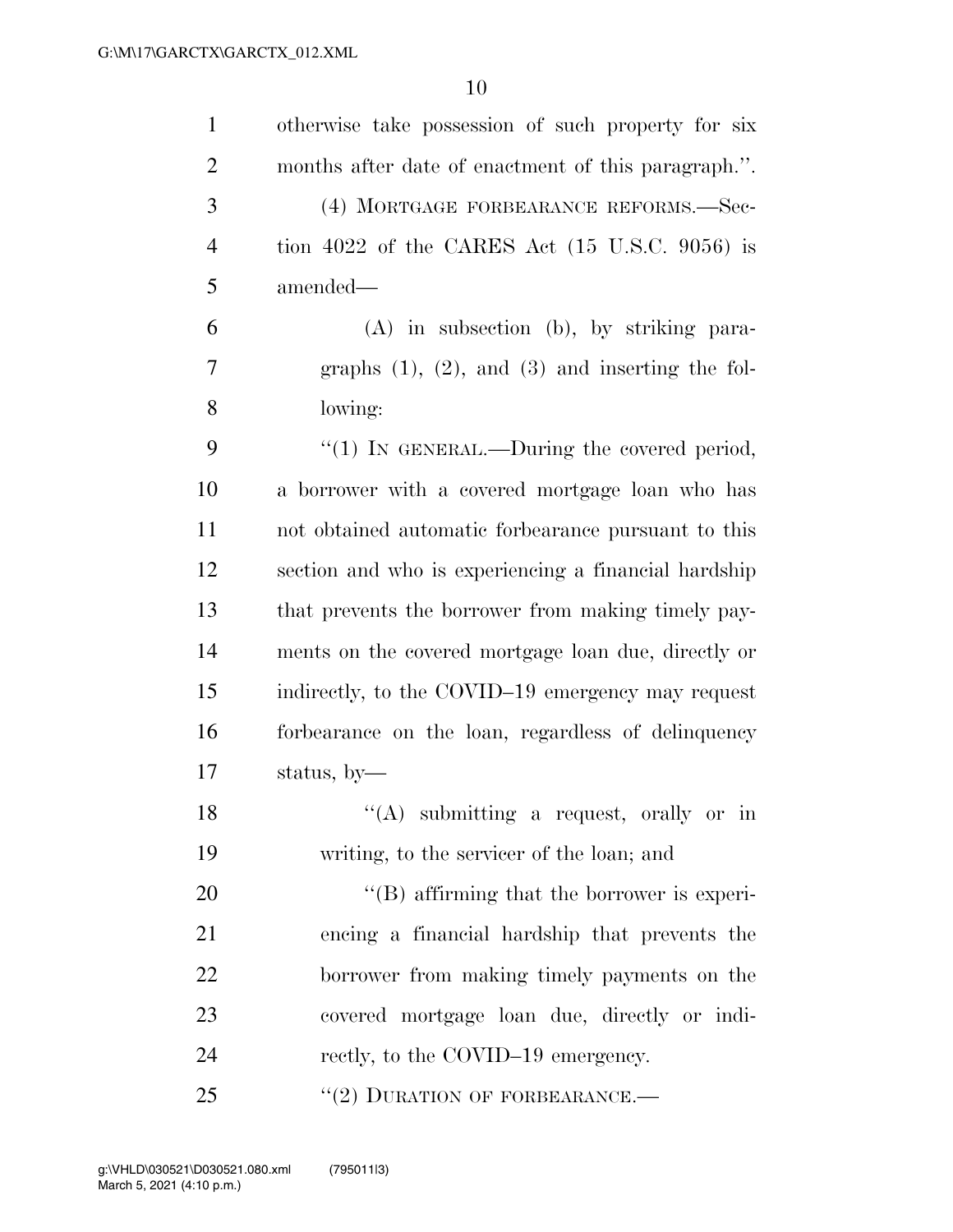1 ''(A) In GENERAL.—Upon a request by a borrower to a servicer for forbearance under paragraph (1), such forbearance shall be grant- ed by the servicer for the period requested by the borrower, up to an initial length of 180 days, the length of which shall be extended by the servicer, at the request of the borrower for the period or periods requested, for a total for-bearance period of up to 12 months.

10 "(B) MINIMUM FORBEARANCE AMOUNTS.—For purposes of granting a forbear- ance under this paragraph, a servicer may grant an initial forbearance with a term of not less than 90 days, provided that it is automati- cally extended for an additional 90 days unless the servicer confirms the borrower does not want to renew the forbearance or that the bor- rower is no longer experiencing a financial hardship that prevents the borrower from mak- ing timely mortgage payments due, directly or 21 indirectly, to the COVID–19 emergency.

22 "
(C) RIGHT TO SHORTEN FORBEAR- ANCE.—At a borrower's request, any period of forbearance described under this paragraph may be shortened. A borrower who makes such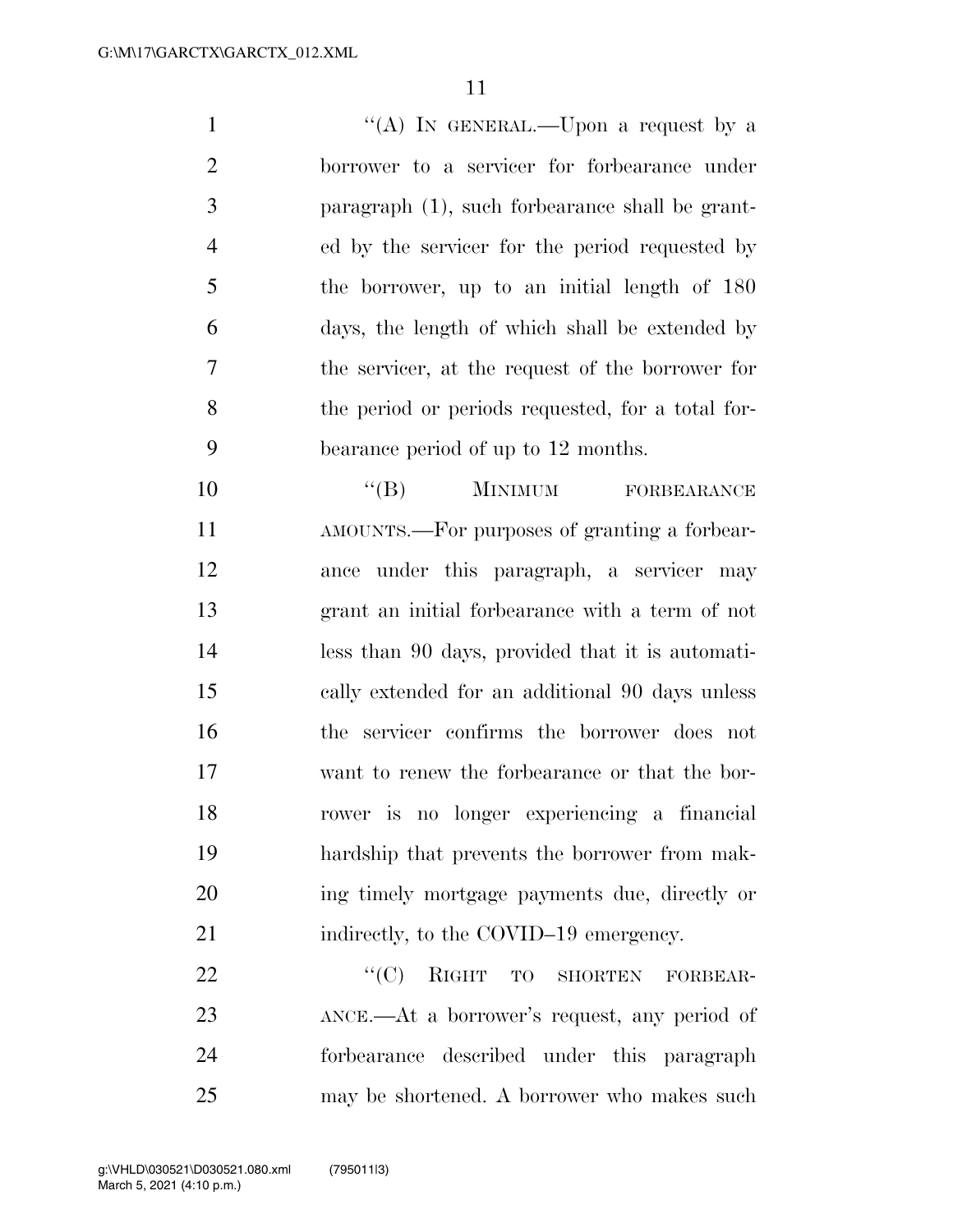a request shall be offered a loss mitigation op-2 tion pursuant to subsection (d) within 30 days of resuming regular payments to address any payment deficiency during the forbearance.

5 "(3) ACCRUAL OF INTEREST OR FEES.—A servicer shall not charge a borrower any fees, pen- alties, or interest (beyond the amounts scheduled or calculated as if the borrower made all contractual payments on time and in full under the terms of the mortgage contract) in connection with a forbearance, provided that a servicer may offer the borrower a modification option at the end of a forbearance pe- riod granted hereunder that includes the capitaliza- tion of past due principal and interest and escrow payments as long as the borrower's principal and in- terest payment under such modification remains at or below the contractual principal and interest pay- ments owed under the terms of the mortgage con- tract before such forbearance period except as the result of a change in the index of an adjustable rate mortgage.

22 "(4) COMMUNICATION WITH SERVICERS.—Any communication between a borrower and a servicer described under this section may be made in writing or orally, at the borrower's choice.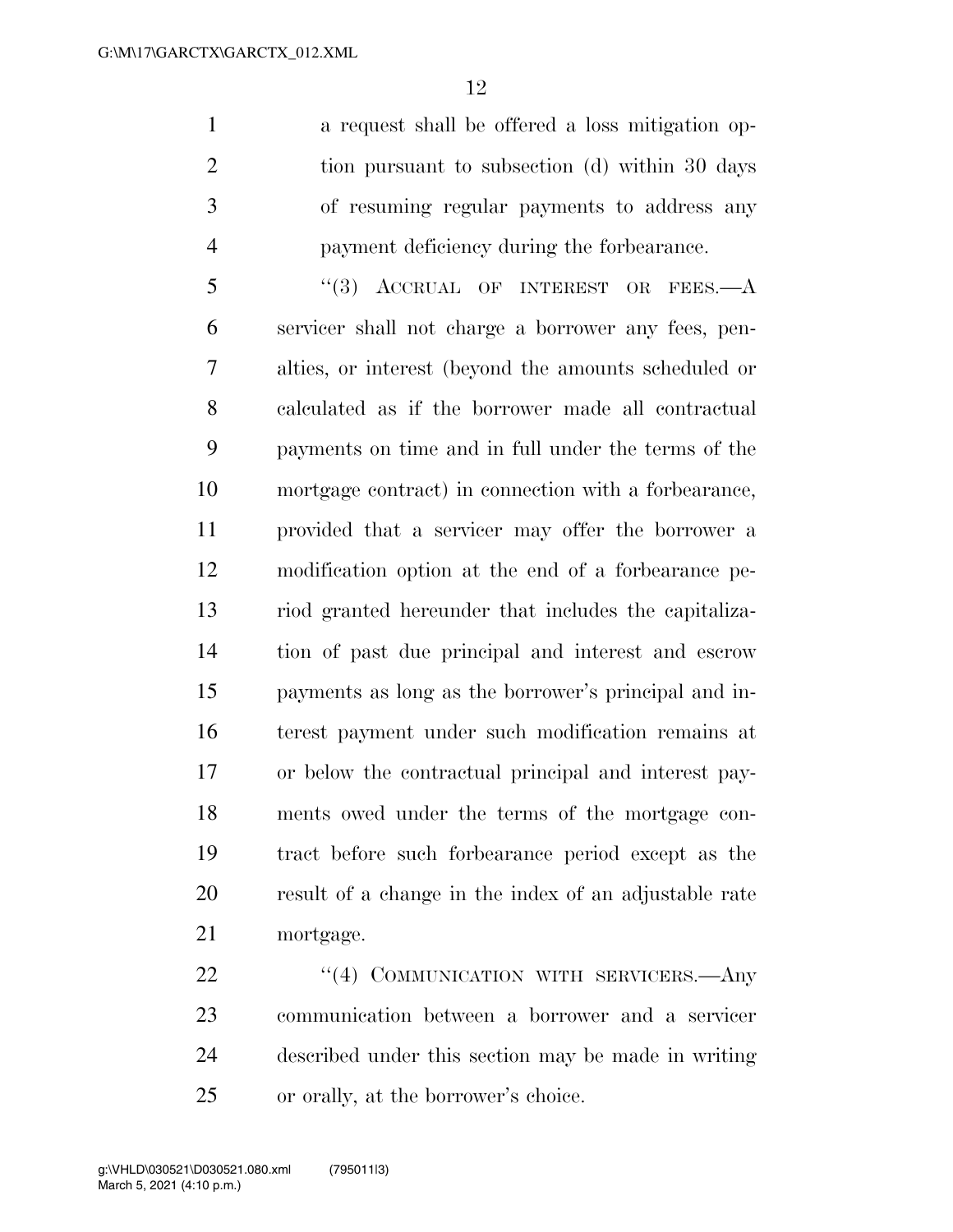| $\mathbf{1}$   | "(5) COMMUNICATION WITH BORROWERS WITH                         |
|----------------|----------------------------------------------------------------|
| $\overline{2}$ | DISABILITY.—Upon request from a borrower,<br>$\rm A$           |
| 3              | servicers shall communicate with borrowers who                 |
| $\overline{4}$ | have a disability in the borrower's preferred method           |
| 5              | of communication. For purposes of this paragraph,              |
| 6              | the term 'disability' has the meaning given that term          |
| $\tau$         | in the Fair Housing Act, the Americans with Dis-               |
| 8              | abilities Act of 1990, or the Rehabilitation Act of            |
| 9              | $1973$ ."; and                                                 |
| 10             | $(B)$ in subsection $(c)$ , by amending para-                  |
| 11             | $graph(1)$ to read as follows:                                 |
| 12             | $\lq(1)$ No<br>DOCUMENTATION REQUIRED.—A                       |
| 13             | servicer of a covered mortgage loan shall not require          |
| 14             | any documentation with respect to a forbearance                |
| 15             | under this section other than the borrower's affirma-          |
| 16             | tion (oral or written) to a financial hardship that            |
| 17             | prevents the borrower from making timely payments              |
| 18             | on the covered mortgage loan due, directly or indi-            |
| 19             | rectly, to the COVID-19 emergency. An oral request             |
| 20             | for forbearance and oral affirmation of hardship by            |
| 21             | the borrower shall be sufficient for the borrower to           |
| 22             | obtain or extend a forbearance.".                              |
| 23             | (5) OTHER SERVICER REQUIREMENTS DURING                         |
| 24             | FORBEARANCE.—Section $4022(e)$ of the CARES Act                |
| 25             | $(15 \text{ U.S.C. } 9056(e))$ , as amended by paragraph $(3)$ |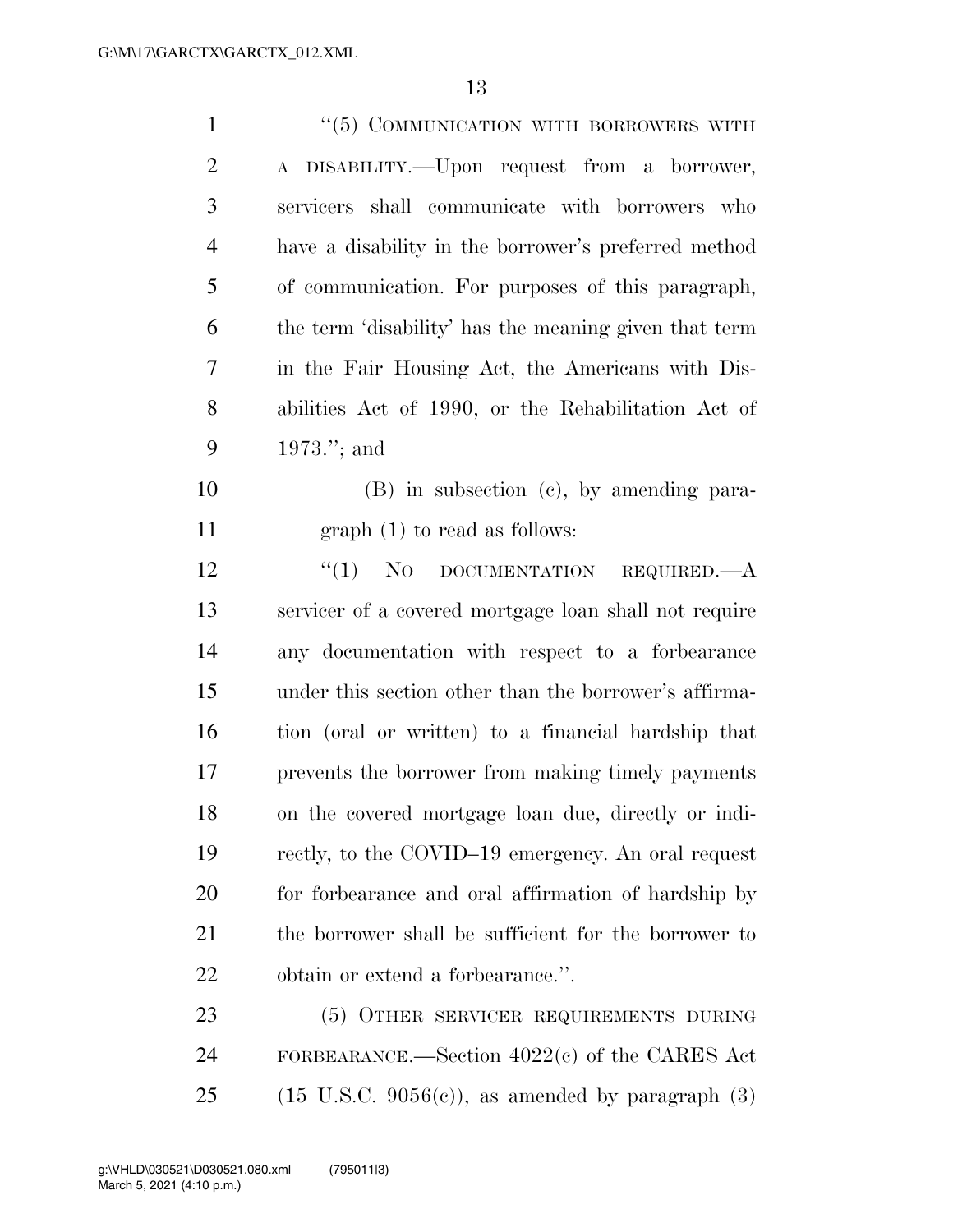of this subsection, is further amended by adding at the end the following:

 ''(4) FORBEARANCE TERMS NOTICE.—Within 30 days of a servicer of a covered mortgage loan providing forbearance to a borrower under sub- section (b) or paragraph (9) or (10), or 10 days if the forbearance is for a term of less than 60 days, but only where the forbearance was provided in re- sponse to a borrower's request for forbearance or when an automatic forbearance was initially pro- vided under paragraph (9) or (10), and not when an existing forbearance is automatically extended, the servicer shall provide the borrower with a notice in accordance with the terms in paragraph (5).

 ''(5) CONTENTS OF NOTICE.—The written no- tice required under paragraph (4) shall state in plain language—

18  $\langle (A)$  the specific terms of the forbearance; ''(B) the beginning and ending dates of the forbearance;

21  $\langle ^{\prime}(C) \rangle$  that the borrower is eligible for up to 22 12 months of forbearance;

23 ''(D) that the borrower may request an ex-tension of the forbearance unless the borrower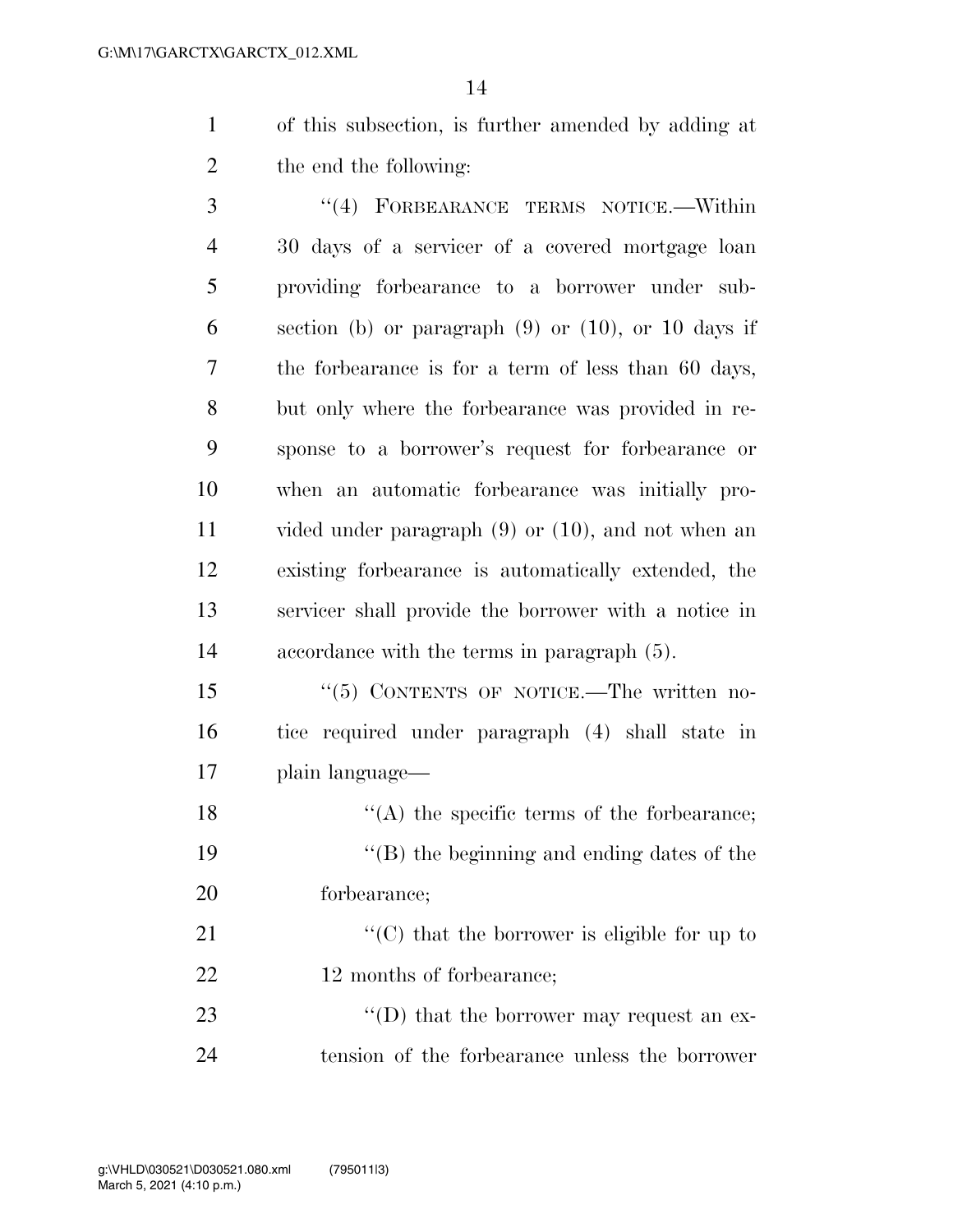| $\mathbf{1}$   | will have reached the maximum period at the               |
|----------------|-----------------------------------------------------------|
| $\overline{2}$ | end of the forbearance;                                   |
| 3              | "(E) that the borrower may request that                   |
| $\overline{4}$ | the initial or extended period be shortened at            |
| 5              | any time;                                                 |
| 6              | $\lq\lq(\mathrm{F})$ that the borrower should contact the |
| 7              | servicer before the end of the forbearance pe-            |
| 8              | riod;                                                     |
| 9              | $\lq\lq(G)$ a description of the loss mitigation          |
| 10             | options that may be available to the borrower at          |
| 11             | the end of the forbearance period based on the            |
| 12             | borrower's specific loan;                                 |
| 13             | $\lq\lq (H)$ information on how to find a housing         |
| 14             | counseling agency approved by the Department              |
| 15             | of Housing and Urban Development;                         |
| 16             | $\lq\lq$ (I) in the case of a forbearance provided        |
| 17             | pursuant to paragraph $(9)$ or $(10)$ , that the for-     |
| 18             | bearance was automatically provided and how               |
| 19             | to contact the servicer to make arrangements              |
| 20             | for further assistance, including any renewal;            |
| 21             | and                                                       |
| 22             | $\lq\lq(J)$ where applicable, that the forbearance        |
| 23             | is subject to an automatic extension including            |
| $24\,$         | the terms of any such automatic extensions and            |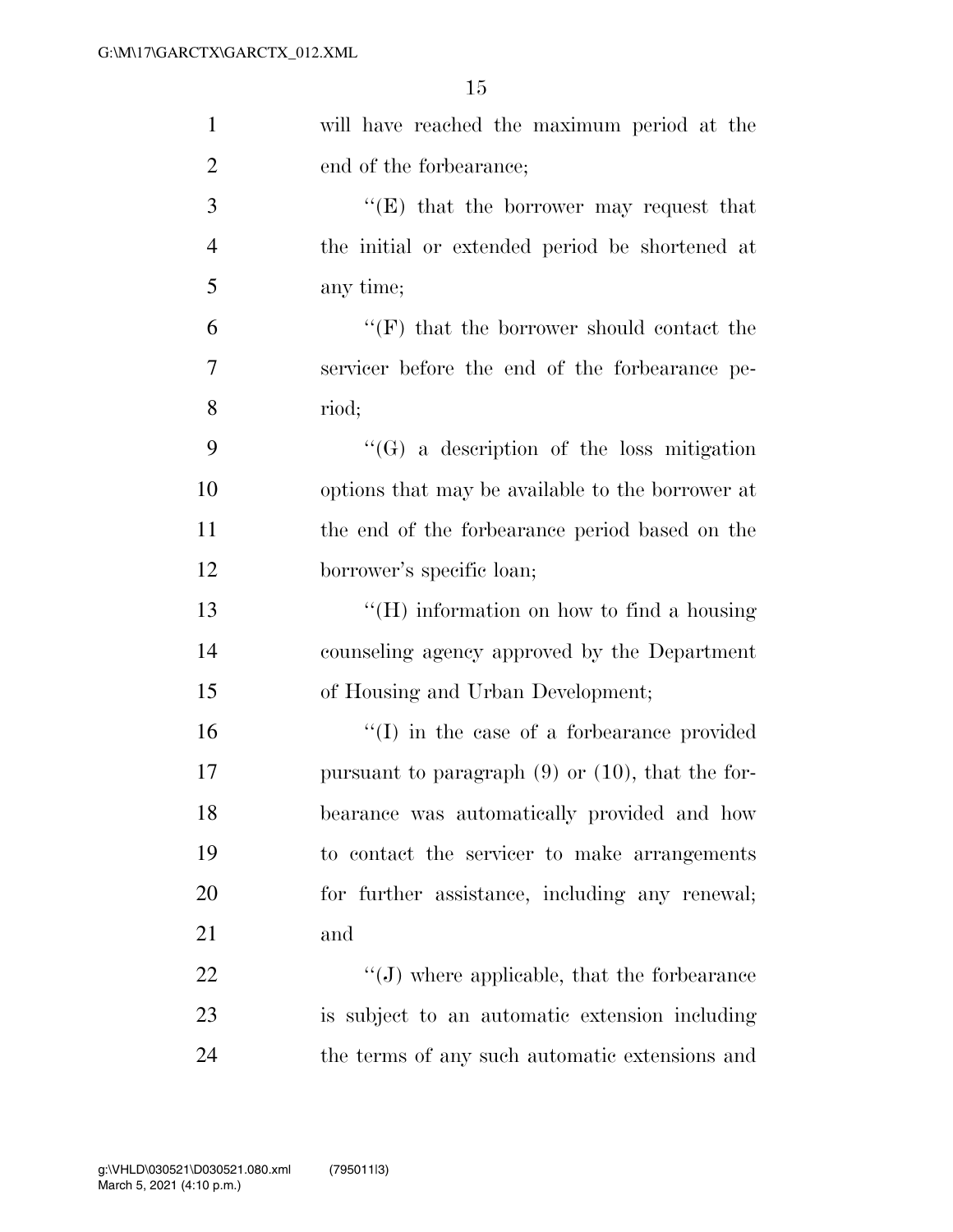when any further extension would require a bor-rower request.

3 "(6) TREATMENT OF ESCROW ACCOUNTS.— During any forbearance provided under this section, a servicer shall pay or advance funds to make dis- bursements in a timely manner from any escrow ac-count established on the covered mortgage loan.

8 "(7) NOTIFICATION FOR BORROWERS.—During the period that begins 90 days after the date of the enactment of this paragraph and ends at the end of the covered period, each servicer of a covered mort-gage loan shall be required to—

 ''(A) make available in a clear and con- spicuous manner on their web page accurate in- formation, in English and Spanish, for bor- rowers regarding the availability of forbearance as provided under subsection (b); and

18 "(B) notify every borrower whose pay- ments on a covered mortgage loan are delin- quent in any oral communication with or to the borrower that the borrower may be eligible to request forbearance as provided under sub- section (b), except that such notice shall not be required if the borrower already has requested forbearance under subsection (b).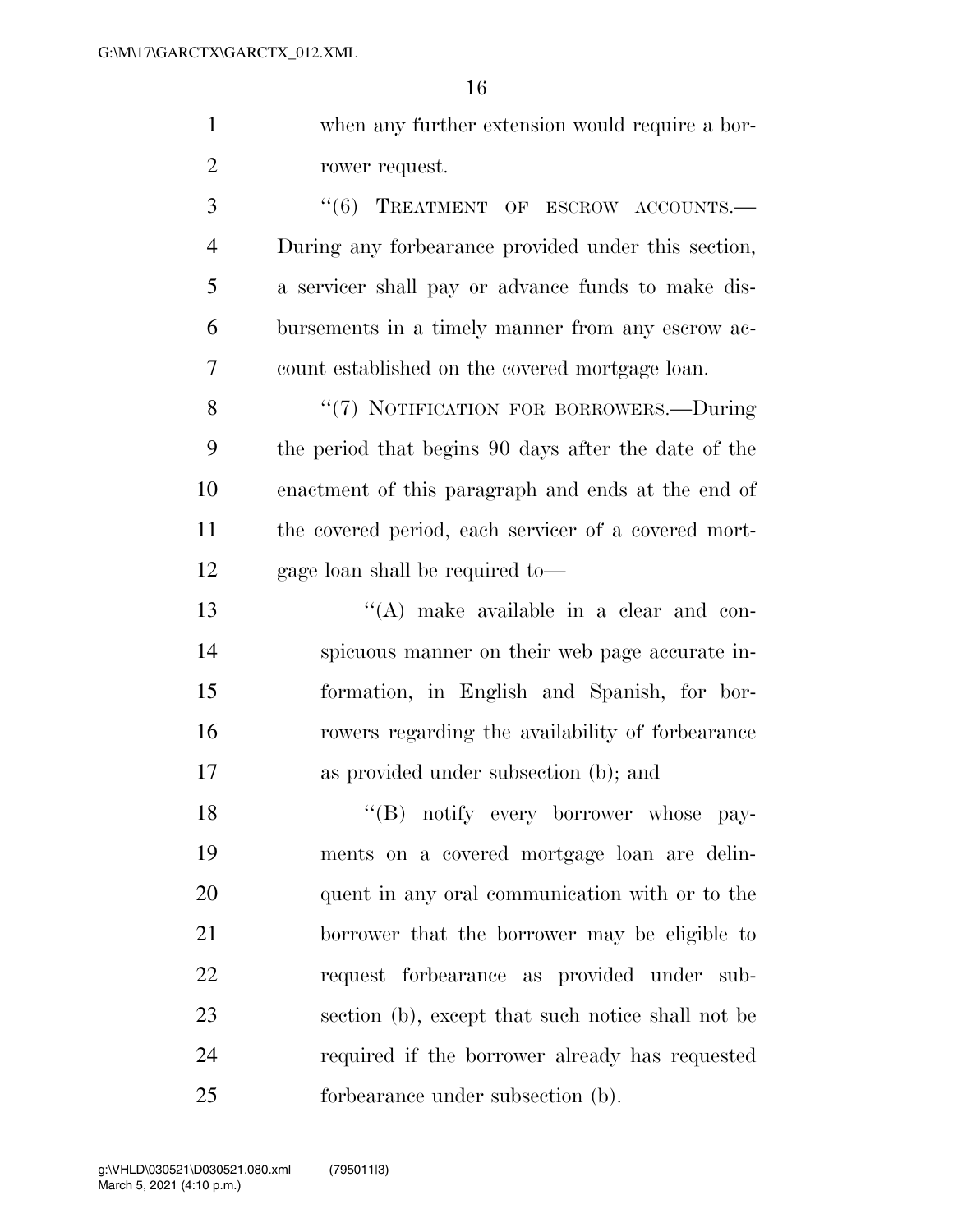| $\mathbf{1}$   | $``(8)$ CERTAIN TREATMENT UNDER RESPA.—As             |
|----------------|-------------------------------------------------------|
| $\overline{2}$ | long as a borrower's payment on a covered mortgage    |
| 3              | loan was not more than 30 days delinquent on          |
| $\overline{4}$ | March 13, 2020, a servicer may not deem the bor-      |
| 5              | rower as delinquent while a forbearance granted       |
| 6              | under subsection (b) is in effect for purposes of the |
| 7              | application of sections 6 and 10 of the Real Estate   |
| 8              | Settlement Procedures Act and any applicable regu-    |
| 9              | lations.".                                            |
| 10             | (6) POST-FORBEARANCE LOSS MITIGATION.—                |
| 11             | (A) AMENDMENT TO CARES ACT.—Section                   |
| 12             | 4022 of the CARES Act $(15 \text{ U.S.C. } 9056)$ is  |
| 13             | amended by adding at the end the following:           |
| 14             | "(d) POST-FORBEARANCE LOSS MITIGATION.-               |
| 15             | "(1) NOTICE OF AVAILABILITY OF ADDITIONAL             |
| 16             | FORBEARANCE.—With respect to any covered mort-        |
| 17             | gage loan as to which forbearance under this section  |
| 18             | has been granted and not otherwise extended, in-      |
| 19             | cluding by automatic extension, a servicer shall, no  |
| 20             | later than 30 days before the end of the forbearance  |
| 21             | period, in writing, notify the borrower that addi-    |
| 22             | tional forbearance may be available and how to re-    |
| 23             | quest such forbearance, except that no such notice    |
| 24             | is required where the borrower already has requested  |
| 25             | an extension of the forbearance period, is subject to |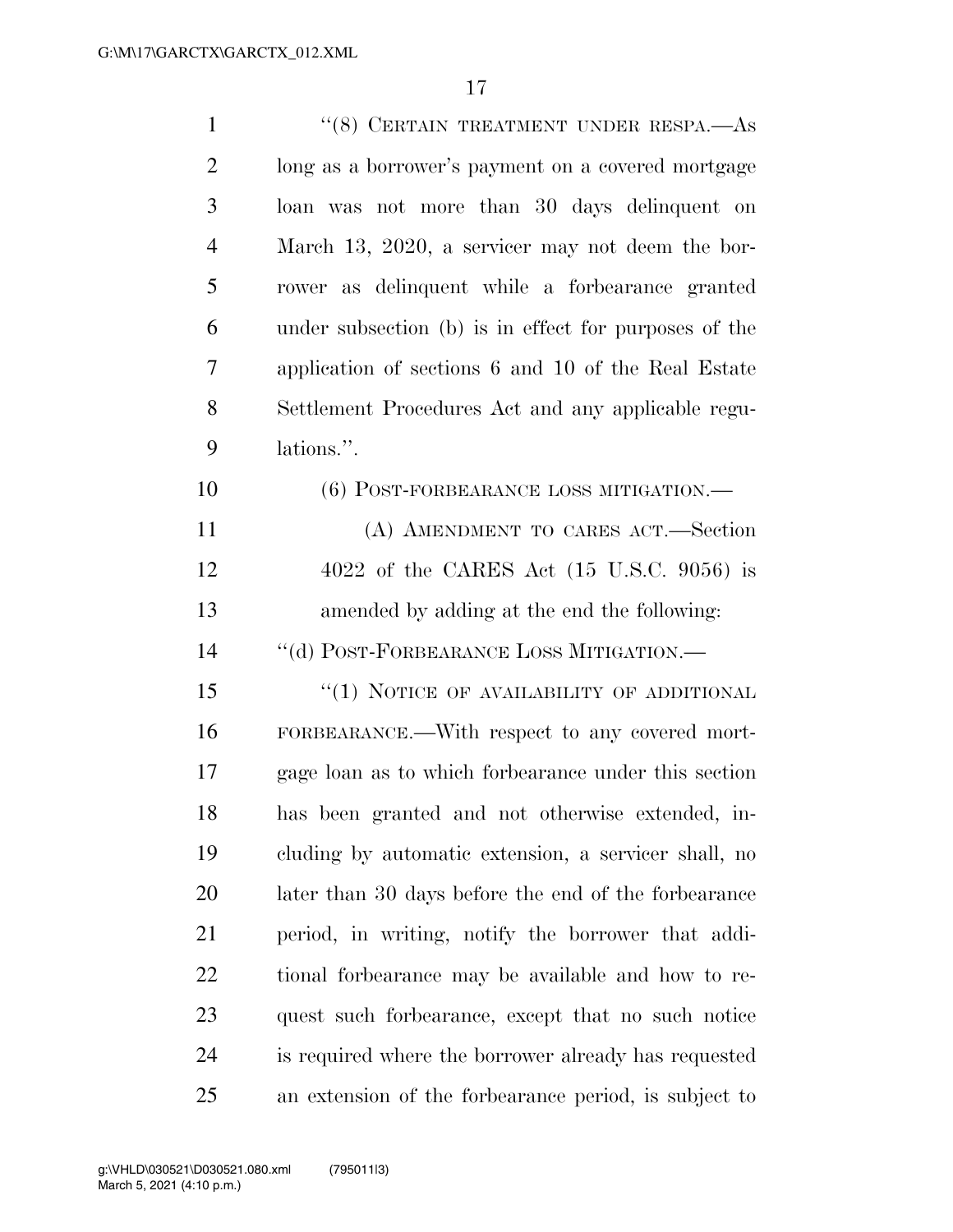$\overline{10}$ 

|                | 18                                                               |
|----------------|------------------------------------------------------------------|
| $\mathbf{1}$   | extension<br>automatic<br>pursuant<br>subsection<br>$\mathbf{t}$ |
| $\overline{2}$ | $(b)(2)(B)$ , or no additional forbearance is available.         |
| 3              | "(2) LOSS MITIGATION OFFER BEFORE EXPIRA-                        |
| $\overline{4}$ | TION OF FORBEARANCE.—No later than 30 days be-                   |
| 5              | fore the end of any forbearance period that has not              |
| 6              | been extended or 30 days after a request by a con-               |
| 7              | sumer to terminate the forbearance, which time shall             |
| 8              | be before the servicer initiates or engages in any               |
| 9              | foreclosure activity listed in subsection $(c)(2)$ , in-         |
| 10             | cluding incurring or charging to a borrower any fees             |
| 11             | or corporate advances related to a foreclosure, the              |
| 12             | servicer shall, in writing—                                      |
| 13             | $\lq\lq$ offer the borrower a loss mitigation                    |
| 14             | option, without the charging of any fees or pen-                 |
| 15             | alties other than interest, such that the bor-                   |
| 16             | rower's principal and interest payment remains                   |
| 17             | the same as it was prior to the forbearance,                     |
| 18             | subject to any adjustment of the index pursuant                  |
| 19             | to the terms of an adjustable rate mortgage,                     |
| 20             | and that either—                                                 |
| 21             | "(i) defers the payment of total ar-                             |
| 22             | rearages, including any escrow advances,                         |
|                |                                                                  |

 to the end of the existing term of the loan, without the charging or collection of any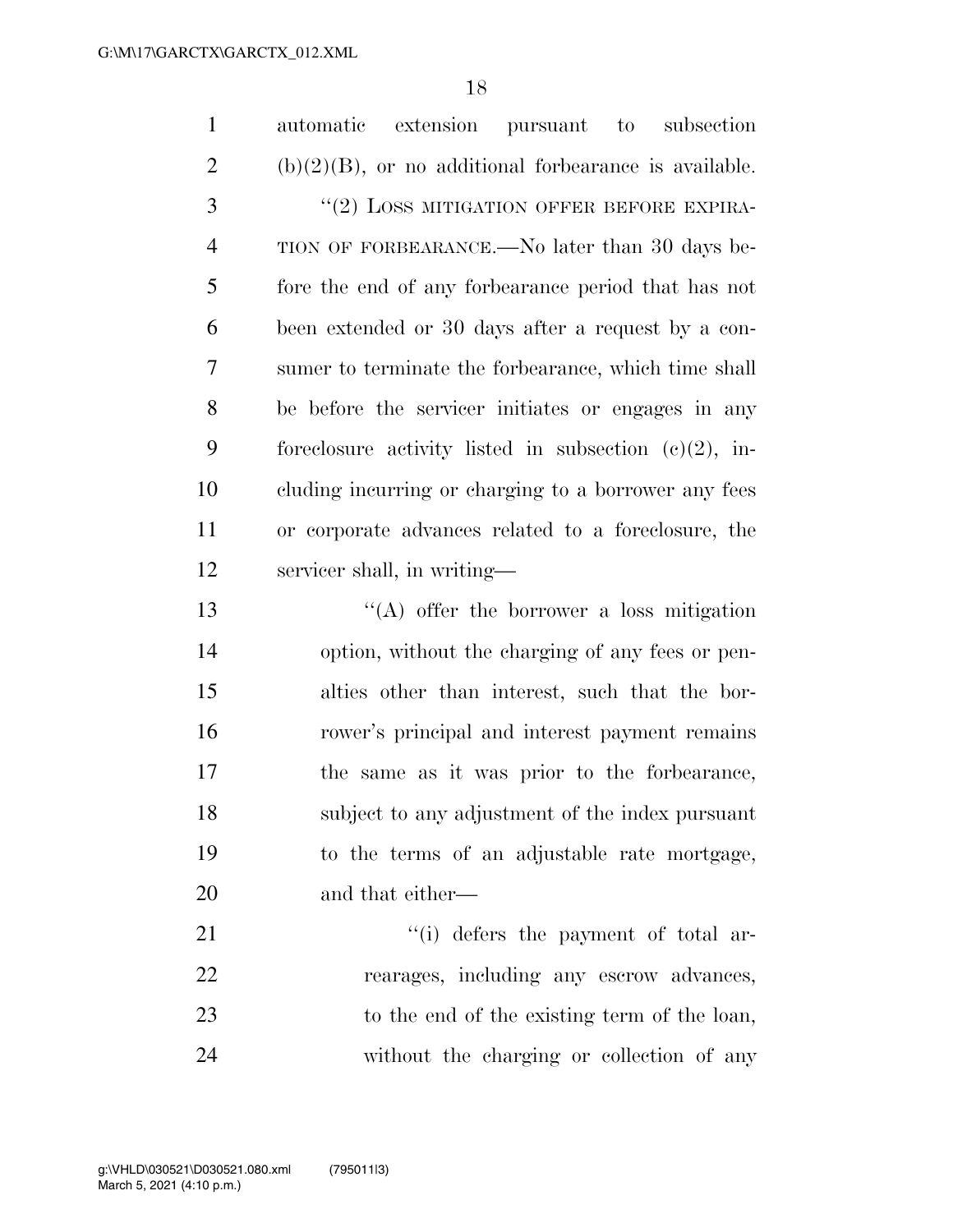| $\mathbf{1}$   | additional interest<br>the<br>deferred<br>on           |
|----------------|--------------------------------------------------------|
| $\overline{2}$ | amounts; or                                            |
| 3              | "(ii) extends the term of the mortgage                 |
| $\overline{4}$ | loan, and capitalizes, defers, or forgives all         |
| 5              | escrow advances and other arrearages,                  |
| 6              | provided, however, that the servicer may offer         |
| 7              | the borrower a loss mitigation option that re-         |
| 8              | duces the principal and interest payment on the        |
| 9              | loan and capitalizes, defers, or forgives all es-      |
| 10             | crow advances or arrearages if the servicer has        |
| 11             | information indicating that the borrower cannot        |
| 12             | resume the pre-forbearance mortgage payments;          |
| 13             | and                                                    |
| 14             | $\lq\lq$ concurrent with the loss mitigation           |
| 15             | offer in subparagraph $(A)$ , notify the borrower      |
| 16             | that the borrower has the right to be evaluated        |
| 17             | for other loss mitigation options if the borrower      |
| 18             | is not able to make the payment under the op-          |
| 19             | tion offered in subparagraph (A).                      |
| 20             | "(3) EVALUATION FOR LOSS MITIGATION PRIOR              |
| 21             | TO FORECLOSURE INITIATION.—Before a servicer           |
| 22             | may initiate or engage in any foreclosure activity     |
| 23             | listed in subsection $(c)(2)$ , including incurring or |
| 24             | charging to a borrower any fees or corporate ad-       |
| 25             | vances related to a foreclosure on the basis that the  |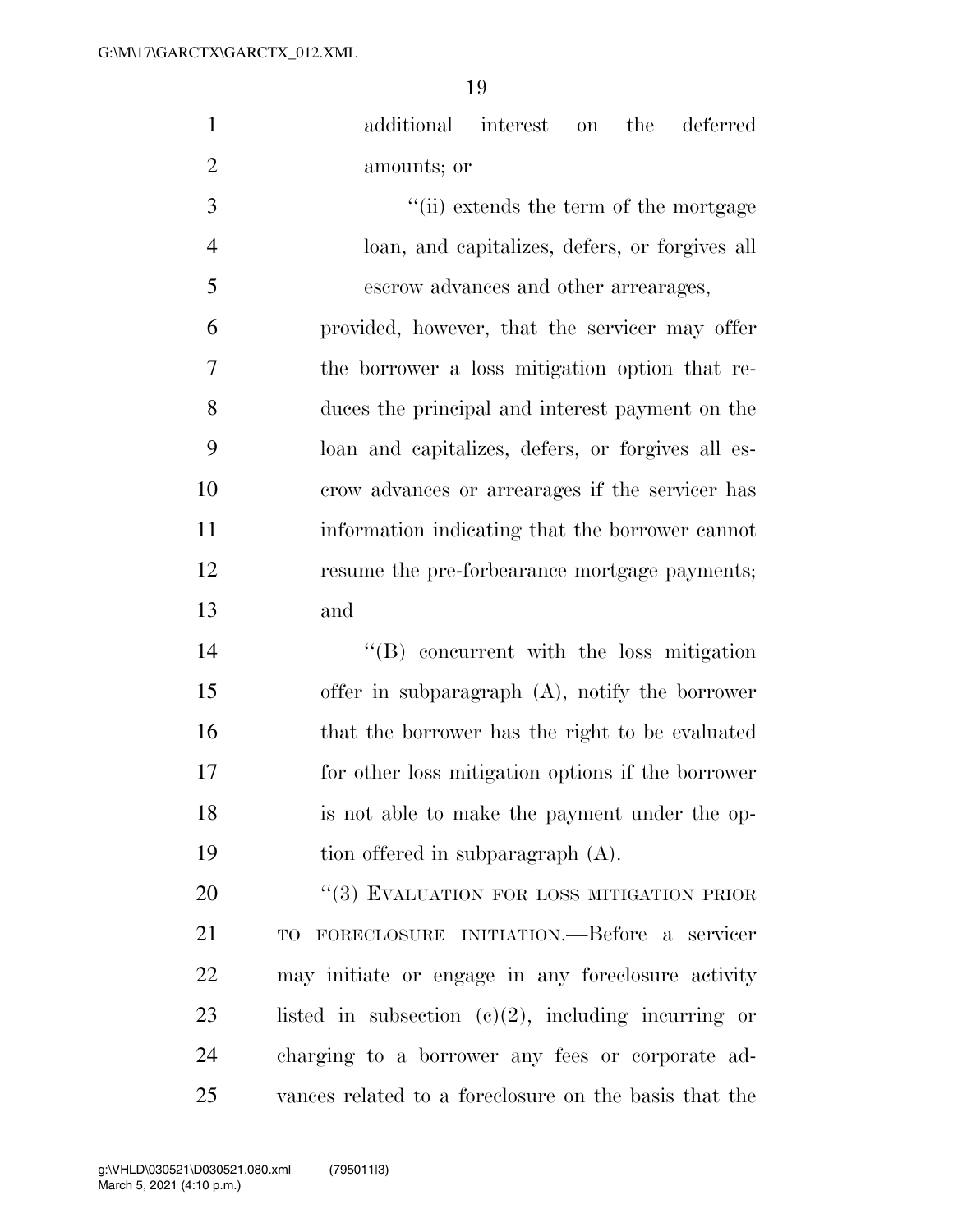| $\mathbf{1}$   | borrower has failed to perform under the loss miti-    |
|----------------|--------------------------------------------------------|
| $\overline{2}$ | gation offer in paragraph $(2)(A)$ within the first 90 |
| 3              | days after the option is offered, including a failure  |
| $\overline{4}$ | to accept the loss mitigation offer in paragraph       |
| 5              | $(2)(A)$ , the servicer shall—                         |
| 6              | $\lq\lq$ unless the borrower has already sub-          |
| 7              | mitted a complete application that the servicer        |
| 8              | is reviewing—                                          |
| 9              | "(i) notify the borrower in writing of                 |
| 10             | the documents and information, if any,                 |
| 11             | needed by the servicer to enable the                   |
| 12             | servicer to consider the borrower for all              |
| 13             | available loss mitigation options; and                 |
| 14             | "(ii) exercise reasonable diligence to                 |
| 15             | obtain the documents and information                   |
| 16             | needed to complete the borrower's loss                 |
| 17             | mitigation application; and                            |
| 18             | "(B) upon receipt of a complete applica-               |
| 19             | tion or if, despite the servicer's exercise of rea-    |
| 20             | sonable diligence, the loss mitigation application     |
| 21             | remains incomplete sixty days after the notice         |
| 22             | in paragraph $(2)(A)$ is sent, conduct an evalua-      |
| 23             | tion of the complete or incomplete loss mitiga-        |
| 24             | tion application without reference to whether          |
| 25             | the borrower has previously submitted a com-           |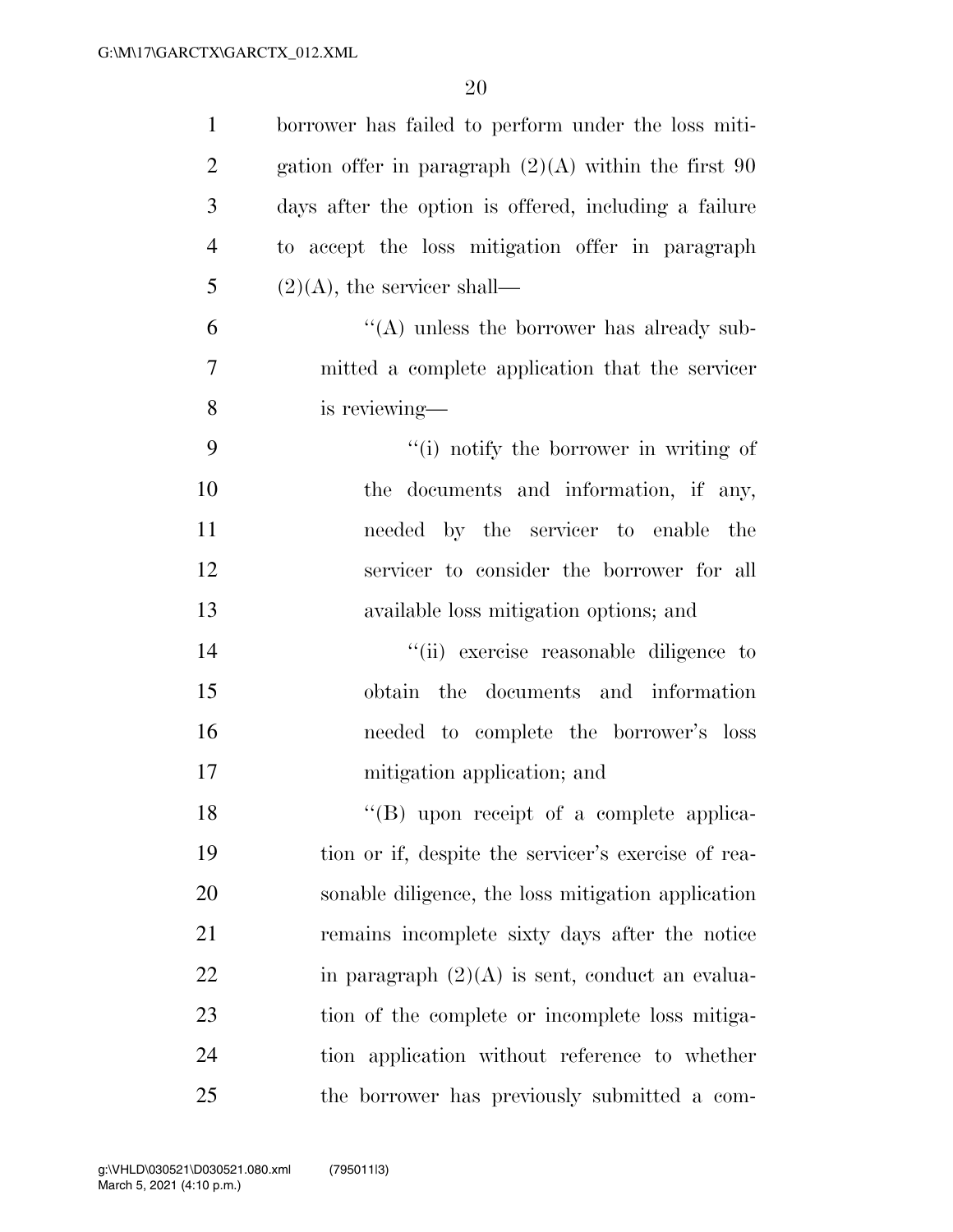plete loss mitigation application and offer the borrower all available loss mitigation options for which the borrower qualifies under applicable investor guidelines, including guidelines regard-ing required documentation.

6 "(4) EFFECT ON FUTURE REQUESTS FOR LOSS MITIGATION REVIEW.—An application, offer, or eval- uation for loss mitigation under this section shall not be the basis for the denial of a borrower's appli- cation as duplicative or for a reduction in the bor- rower's appeal rights under Regulation X (12 C.F.R. 1024) in regard to any loss mitigation application submitted after the servicer has complied with the requirements of paragraphs (2) and (3).

 ''(5) SAFE HARBOR.—Any loss mitigation op- tion authorized by the Federal National Mortgage Association, the Federal Home Loan Corporation, or 18 the Federal Housing Administration that either—

 $\langle (A)$  defers the payment of total arrear- ages, including any escrow advances, to the end of the existing term of the loan, without the charging or collection of any additional interest on the deferred amounts; or

24 ''(B) extends the term of the mortgage loan, and capitalizes, defers, or forgives all es-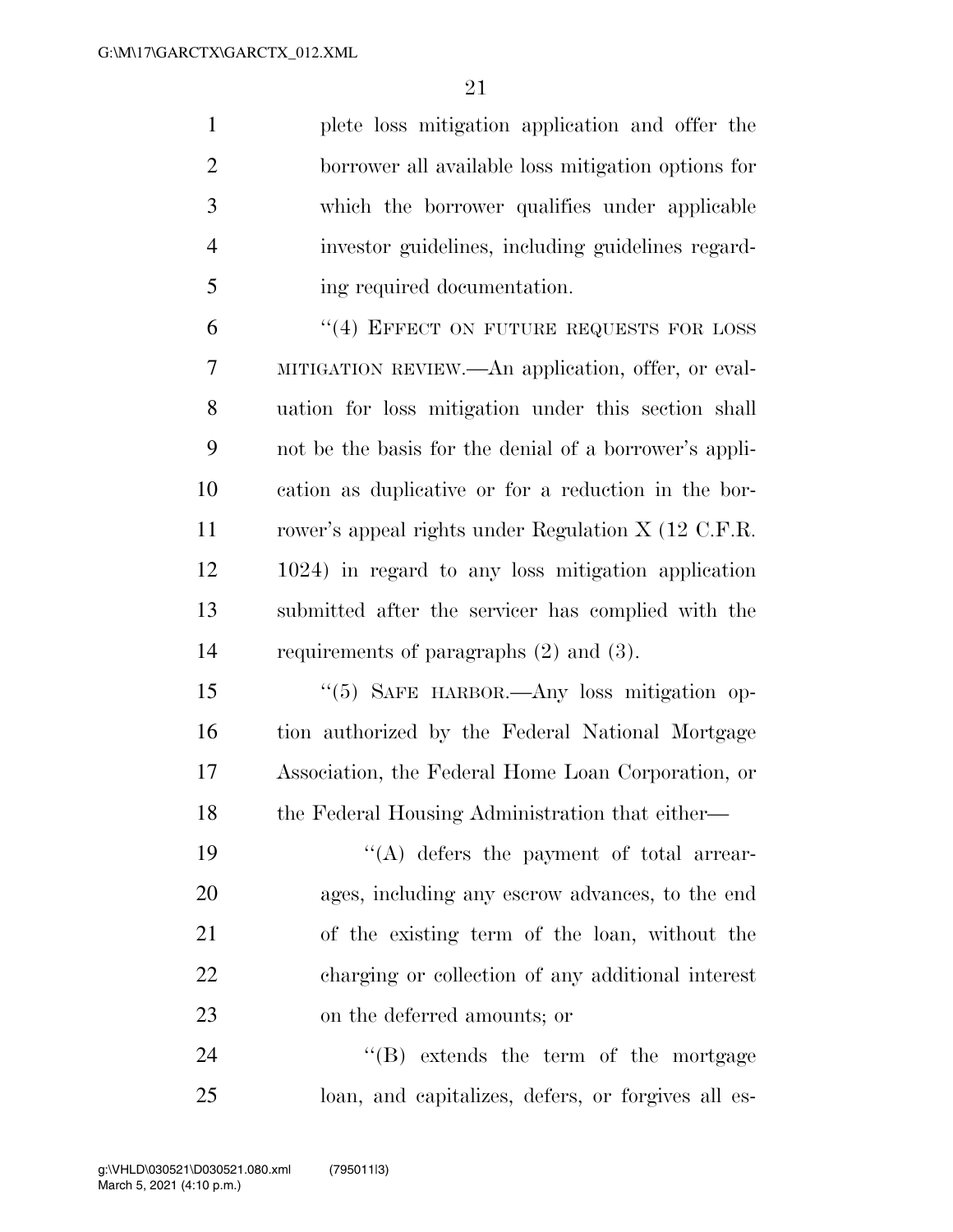| $\mathbf{1}$   | crow advances and other arrearages, without         |
|----------------|-----------------------------------------------------|
| $\overline{2}$ | the charging of any fees or penalties beyond in-    |
| 3              | terest on any amount capitalized into the loan      |
| $\overline{4}$ | principal,                                          |
| 5              | shall be deemed to comply with the requirements of  |
| 6              | paragraph $(1)(B)$ .                                |
| 7              | $\cdot\cdot$ (6) HOME RETENTION OPTIONS FOR CERTAIN |
| 8              | REVERSE MORTGAGE LOANS.                             |
| 9              | "(A) IN GENERAL.—For a covered mort-                |
| 10             | gage loan which is also a federally insured re-     |
| 11             | verse mortgage loan, a servicer's conduct shall     |
| 12             | be deemed to comply with this section provided      |
| 13             | that if the loan is eligible to be called due and   |
| 14             | payable due to a property charge default, the       |
| 15             | mortgagee shall, as a precondition to sending a     |
| 16             | due and payable request to the Secretary or ini-    |
| 17             | tiating or continuing a foreclosure process—        |
| 18             | "(i) make a good faith effort to com-               |
| 19             | municate with the borrower regarding                |
| 20             | available home retention options to cure            |
| 21             | the property charge default, including en-          |
| 22             | couraging the borrower to apply for home            |
| 23             | retention options; and                              |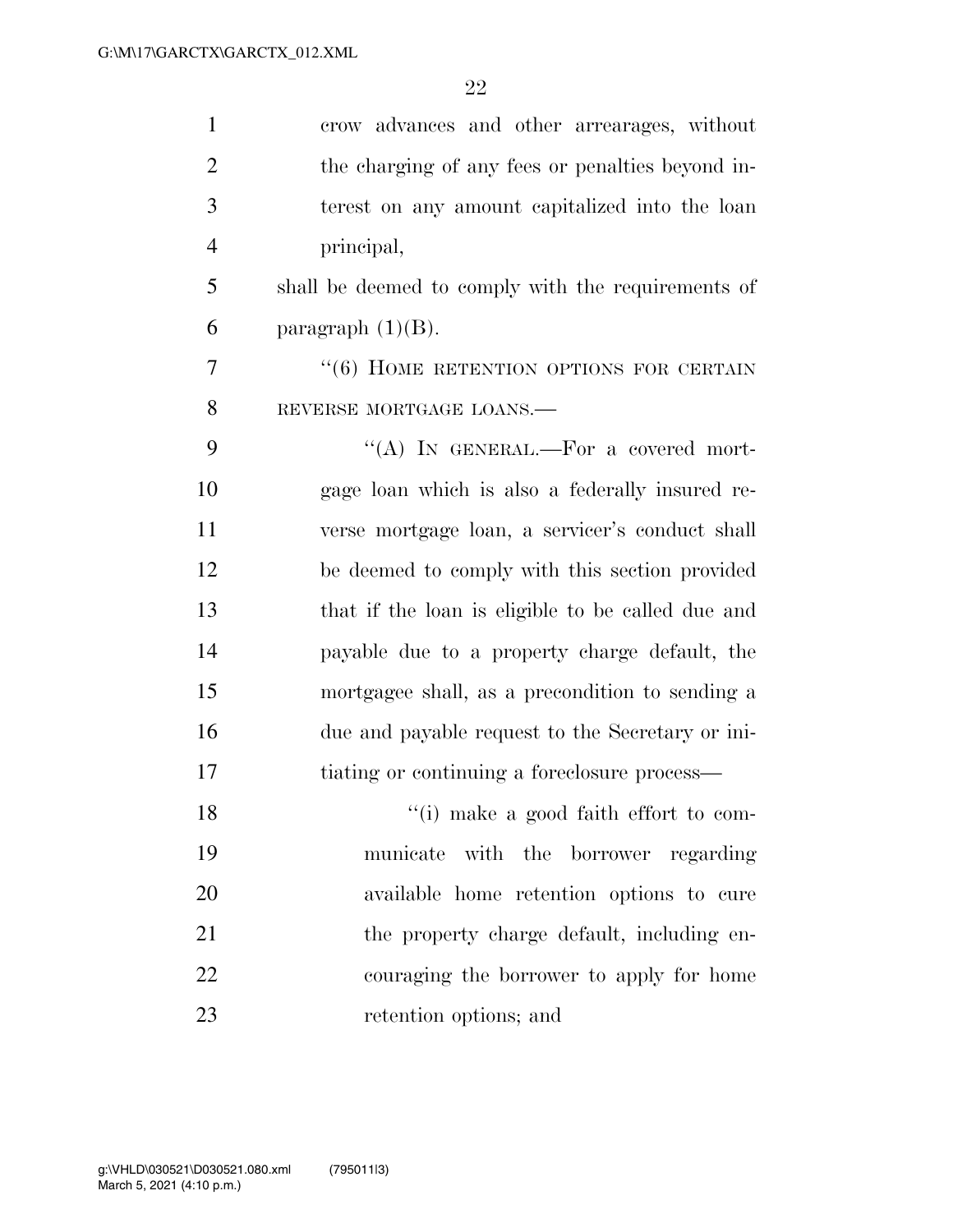| $\mathbf{1}$   | "(ii) consider the borrower for all              |
|----------------|--------------------------------------------------|
| $\overline{2}$ | available home retention options as allowed      |
| 3              | by the Secretary.                                |
| $\overline{4}$ | "(B) PERMISSIBLE REPAYMENT PLANS.-               |
| 5              | The Secretary shall amend its allowable home     |
| 6              | retention options to permit a repayment plan of  |
| 7              | up to 120 months in length, and to permit a re-  |
| 8              | payment plan without regard to prior defaults    |
| 9              | on repayment plans.                              |
| 10             | "(C) LIMITATION ON INTEREST CURTAIL-             |
| 11             | MENT.—The Secretary may not curtail interest     |
| 12             | paid to mortgagees who engage in loss mitiga-    |
| 13             | tion or home retention actions through interest  |
| 14             | curtailment during such loss mitigation or home  |
| 15             | retention review or during the period when a     |
| 16             | loss mitigation or home retention plan is in ef- |
| 17             | fect and ending 90 days after any such plan      |
| 18             | terminates.".                                    |
| 19             | (B) AMENDMENT TO HOUSING ACT<br>OF               |
| 20             | 1949.—Section 505 of the Housing Act of 1949     |
| 21             | $(42 \text{ U.S.C. } 1475)$ is amended—          |
| 22             | (i) by striking the section heading and          |
| 23             | inserting "LOSS MITIGATION AND FORE-             |
| 24             | CLOSURE PROCEDURES";                             |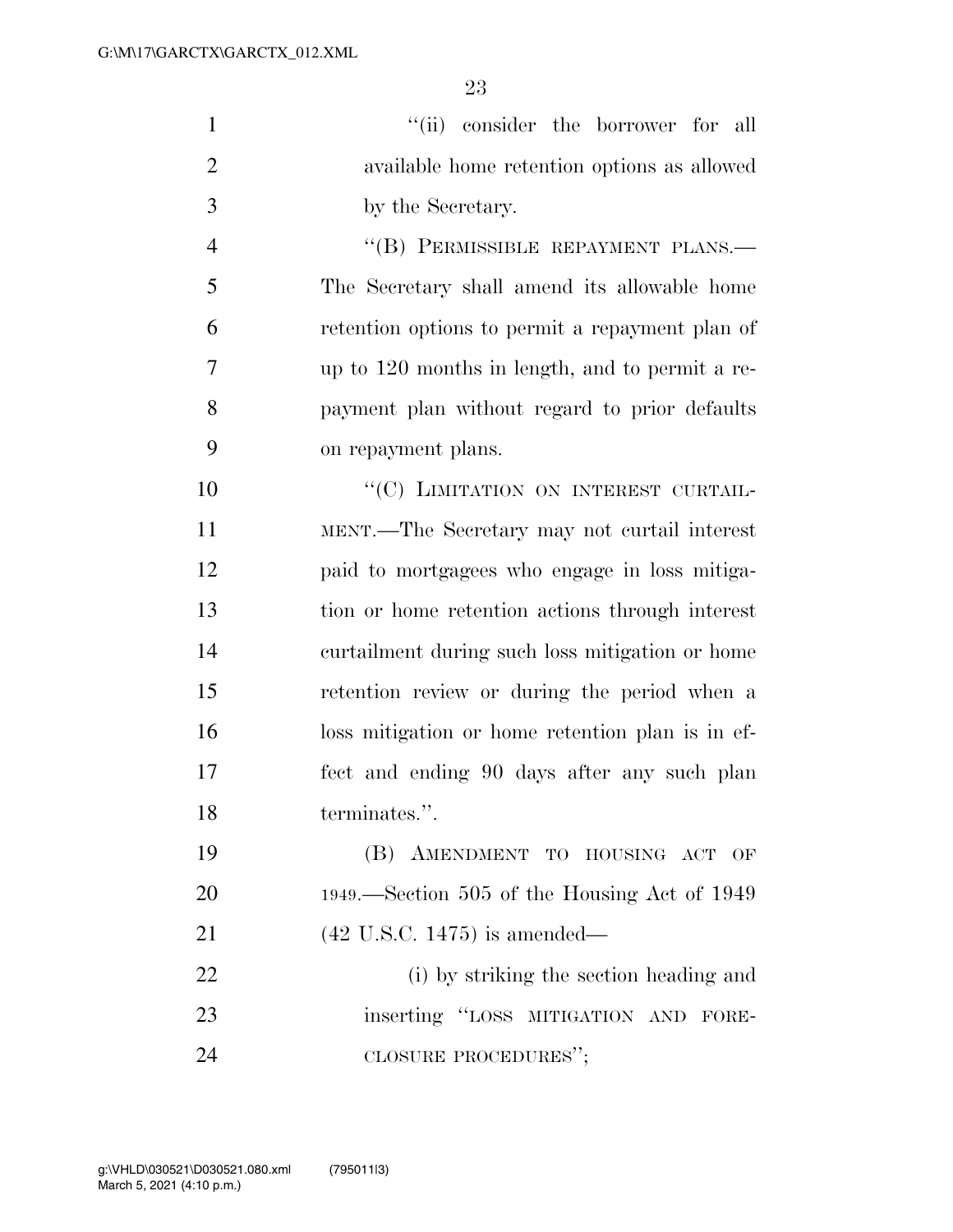| $\mathbf{1}$   | (ii) in subsection (a), by striking the                       |
|----------------|---------------------------------------------------------------|
| $\overline{2}$ | section designation and all that follows                      |
| 3              | through "During any" and inserting the                        |
| $\overline{4}$ | following:                                                    |
| 5              | "SEC. 505. (a) MORATORIUM.— $(1)$ In determining a            |
| 6              | borrower's eligibility for relief, the Secretary shall make   |
| 7              | all eligibility decisions based on the borrower's household's |
| 8              | income, expenses, and circumstances.                          |
| 9              | "(2) During any";                                             |
| 10             | (iii) by redesignating subsection (b) as                      |
| 11             | subsection $(c)$ ; and                                        |
| 12             | (iv) by inserting after subsection (a)                        |
| 13             | the following new subsection:                                 |
|                |                                                               |
| 14             | LOAN MODIFICATION.-(1) Notwithstanding<br>$\lq (b)$           |
| 15             | any other provision of this title, for any loan made under    |
| 16             | section 502 or 504, the Secretary may modify the interest     |
| 17             | rate and extend the term of such loan for up to 30 years      |
| 18             | from the date of such modification.                           |
| 19             | $\lq(2)$ At the end of any moratorium period granted          |
| 20             | under this section or under the COVID-19 HERO Act,            |
| 21             | the Secretary shall determine whether the borrower can        |
| 22             | reasonably resume making principal and interest pay-          |
| 23             | ments after the Secretary modifies the borrower's loan ob-    |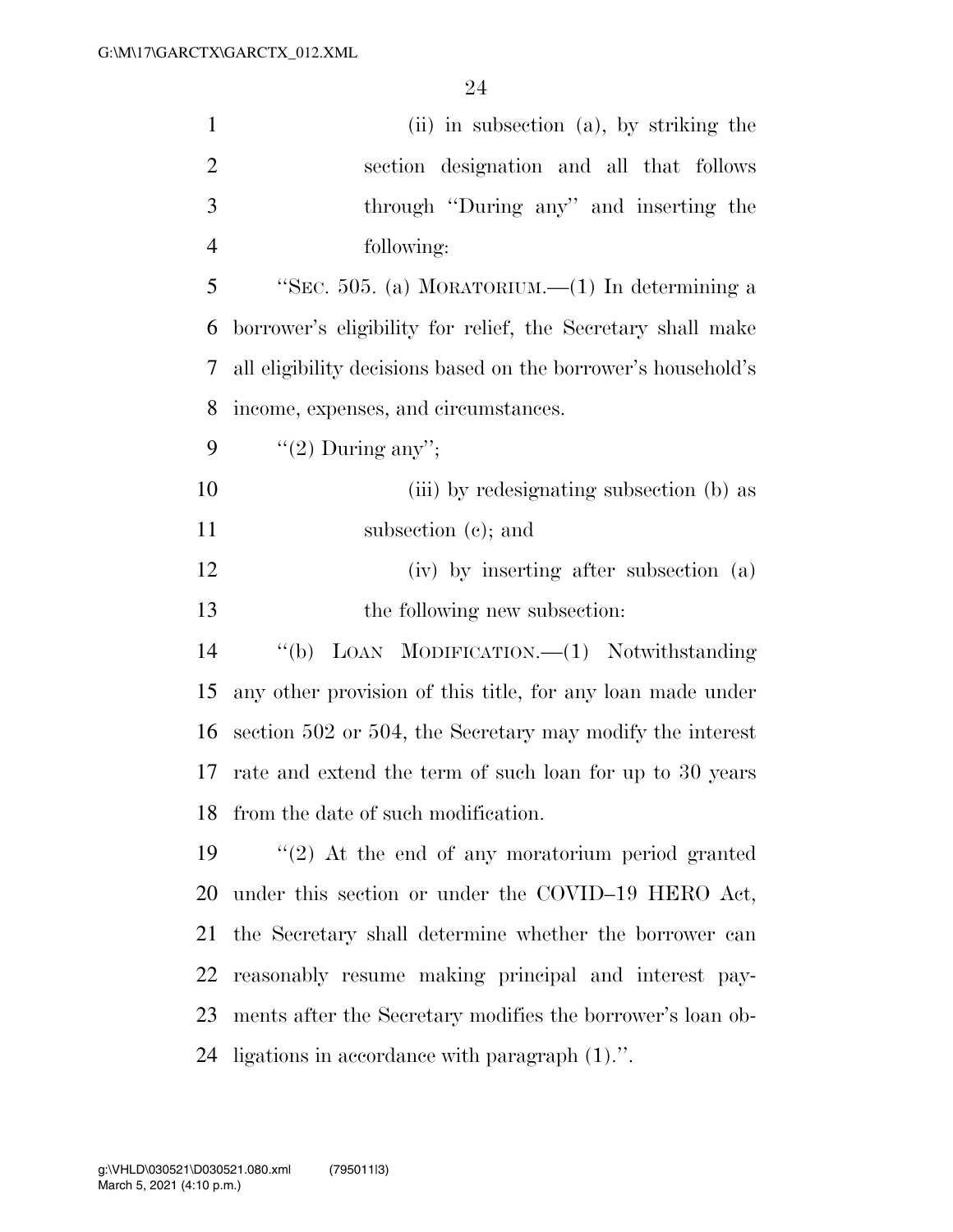| $\mathbf{1}$   | (7) MULTIFAMILY MORTGAGE FORBEARANCE.-                   |
|----------------|----------------------------------------------------------|
| $\overline{2}$ | Section 4023 of the CARES Act (15 U.S.C. 9057)           |
| 3              | is amended—                                              |
| $\overline{4}$ | (A) by striking "Federally backed multi-                 |
| 5              | family mortgage loan" each place such term ap-           |
| 6              | pears and inserting "multifamily mortgage                |
| 7              | $loan$ ";                                                |
| 8              | (B) in subsection (b), by striking "during"              |
| 9              | and inserting "due, directly or indirectly, to";         |
| 10             | (C) in subsection $(e)(1)$ —                             |
| 11             | (i) in subparagraph $(A)$ , by adding                    |
| 12             | "and" at the end; and                                    |
| 13             | (ii) by striking subparagraphs (B) and                   |
| 14             | (C) and inserting the following:                         |
| 15             | $\lq\lq (B)$ provide the forbearance for up to the       |
| 16             | end of the period described under section                |
| 17             | $4024(b)$ .";                                            |
| 18             | (D) by redesignating subsection (f) as sub-              |
| 19             | section $(g)$ ;                                          |
| 20             | (E) by inserting after subsection (e) the                |
| 21             | following:                                               |
| 22             | "(f) TREATMENT AFTER FORBEARANCE.—With re-               |
| 23             | spect to a multifamily mortgage loan provided a forbear- |
| 24             | ance under this section, the servicer of such loan—      |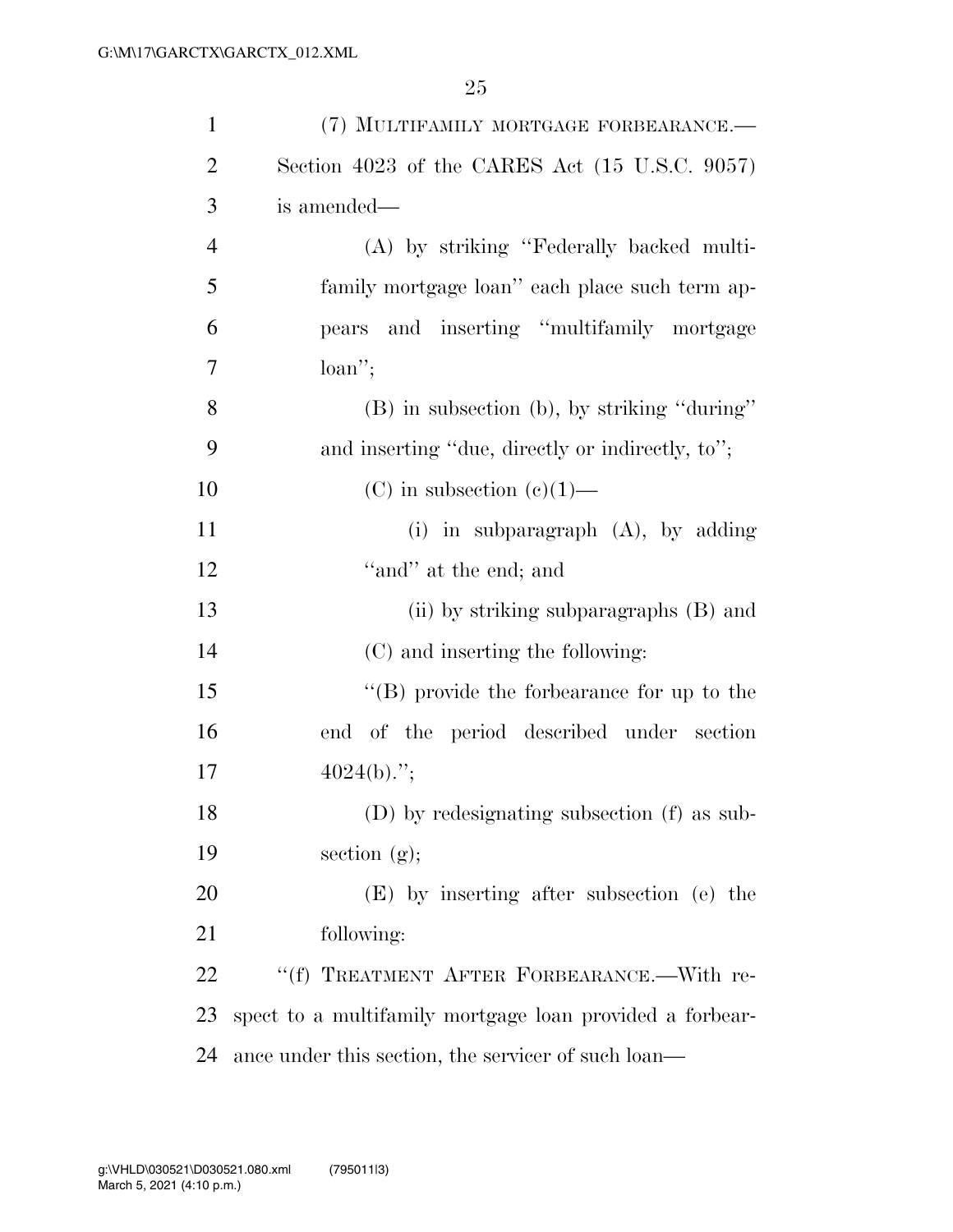1 ''(1) shall provide the borrower with a 12-

| $\overline{2}$ | month period beginning at the end of such forbear-   |
|----------------|------------------------------------------------------|
| 3              | ance to become current on the payments under such    |
| $\overline{4}$ | loan;                                                |
| 5              | $"(2)$ may not charge any late fees, penalties, or   |
| 6              | other charges with respect to payments on the loan   |
| 7              | that were due during the forbearance period, if such |
| 8              | payments are made before the end of the 12-month     |
| 9              | period; and                                          |
| 10             | $(3)$ may not report any adverse information to      |
| 11             | a credit rating agency (as defined under section 603 |
| 12             | of the Fair Credit Reporting Act with respect to any |
| 13             | payments on the loan that were due during the for-   |
| 14             | bearance period, if such payments are made before    |
| 15             | the end of the 12-month period)."; and               |
| 16             | $(F)$ in subsection $(g)$ , as so redesignated—      |
| 17             | (i) in paragraph $(2)$ —                             |
| 18             | (I) by striking "that-" and all                      |
| 19             | that follows through $((A)$ is secured               |
| 20             | by" and inserting "that is secured                   |
| 21             | $by$ ";                                              |
| 22             | (II) by striking "; and" and in-                     |
| 23             | serting a period; and                                |
|                |                                                      |

 (III) by striking subparagraph (B); and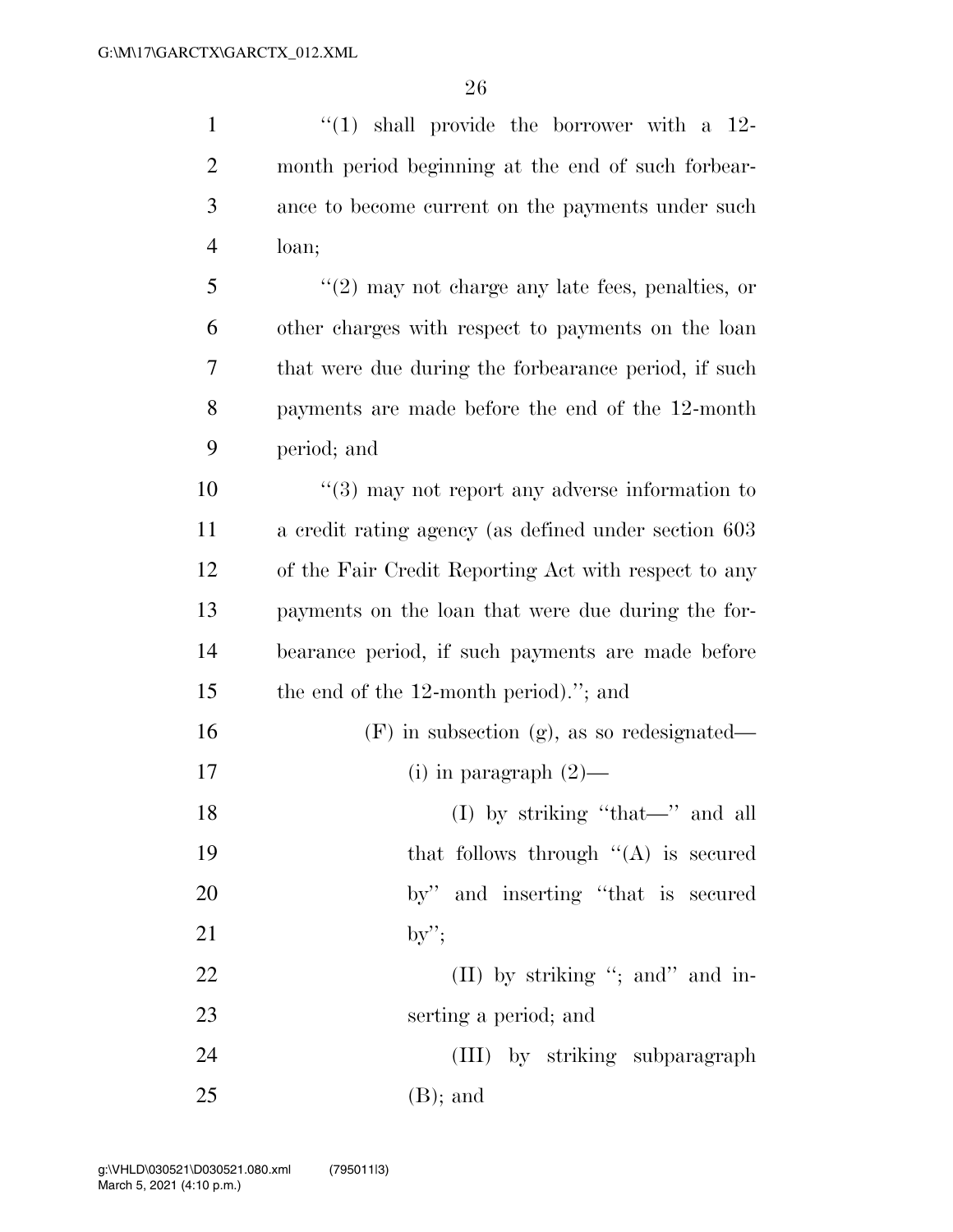| $\mathbf{1}$   | (ii) by amending paragraph $(5)$ to                                 |
|----------------|---------------------------------------------------------------------|
| $\overline{2}$ | read as follows:                                                    |
| 3              | "(5) COVERED PERIOD.—With respect to a                              |
| $\overline{4}$ | loan, the term 'covered period' has the meaning                     |
| 5              | given that term under section $4022(a)(3)$ .".                      |
| 6              | (8) RENTER PROTECTIONS DURING FORBEAR-                              |
| 7              | ANCE PERIOD.—A borrower that receives a forbear-                    |
| 8              | ance pursuant to section 4022 or 4023 of the                        |
| 9              | CARES Act $(15 \text{ U.S.C. } 9056 \text{ or } 9057)$ may not, for |
| 10             | the duration of the forbearance—                                    |
| 11             | $(A)$ evict or initiate the eviction of a tenant                    |
| 12             | solely for nonpayment of rent or other fees or                      |
| 13             | charges; or                                                         |
| 14             | (B) charge any late fees, penalties, or                             |
| 15             | other charges to a tenant for late payment of                       |
| 16             | rent.                                                               |
| 17             | $(9)$ EXTENSION OF GSE PATCH.—                                      |
| 18             | (A)<br>NON-APPLICABILITY OF<br><b>EXISTING</b>                      |
| 19             | SUNSET.—Section $1026.43(e)(4)(iii)(B)$ of title                    |
| 20             | 12, Code of Federal Regulations, shall have no                      |
| 21             | force or effect.                                                    |
| 22             | EXTENDED SUNSET.—The<br>(B)<br>special                              |
| 23             | rules in section $1026.43(e)(4)$ of title 12, Code                  |
| 24             | of Federal Regulations, shall apply to covered                      |
| 25             | transactions consummated prior to June 1,                           |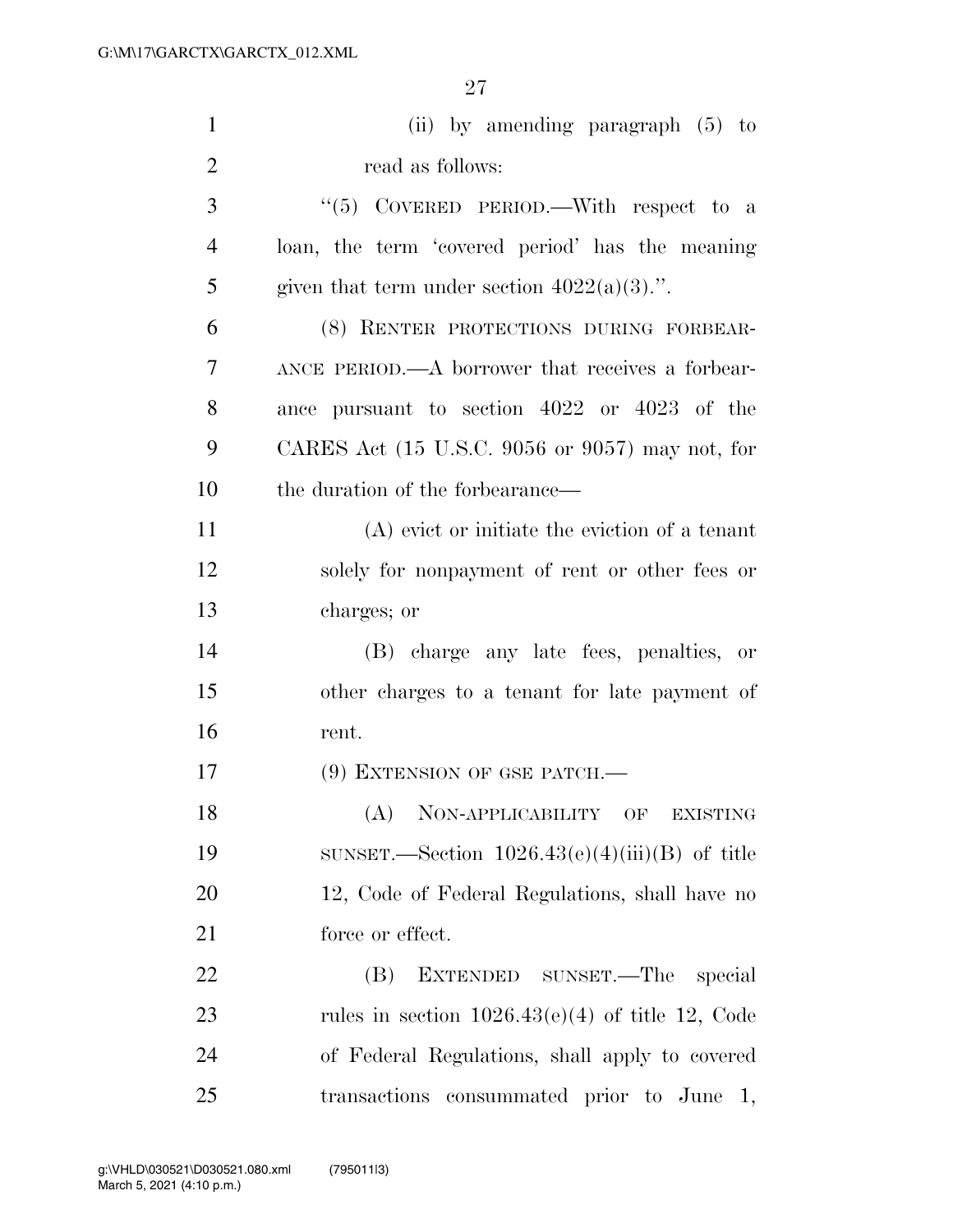| $\mathbf{1}$   | 2022, or such later date as the Director of the |
|----------------|-------------------------------------------------|
| $\overline{2}$ | Bureau of Consumer Financial Protection may     |
| 3              | determine, by rule.                             |
| $\overline{4}$ | (10) SERVICER SAFE HARBOR FROM INVESTOR         |
| 5              | <b>LIABILITY.—</b>                              |
| 6              | (A) SAFE HARBOR.—                               |
| 7              | (i) IN GENERAL.—A servicer of cov-              |
| 8              | ered mortgage loans or multifamily mort-        |
| 9              | gage loans shall be deemed not to have vio-     |
| 10             | lated any duty or contractual obligation        |
| 11             | owed to investors or other parties regard-      |
| 12             | ing such mortgage loans on account of of-       |
| 13             | fering or implementing in good faith for-       |
| 14             | bearance during the covered period or of-       |
| 15             | fering or implementing in good faith post-      |
| 16             | forbearance loss mitigation (including after    |
| 17             | the expiration of the covered period) in ac-    |
| 18             | cordance with the terms of sections 4022        |
| 19             | and 4023 of the CARES Act to borrowers,         |
| 20             | respectively, on covered or multifamily         |
| 21             | mortgage loans that it services and shall       |
| 22             | not be liable to any party who is owed such     |
| 23             | a duty or obligation or subject to any in-      |
| 24             | junction, stay, or other equitable relief to    |
| 25             | such party on account of such offer or im-      |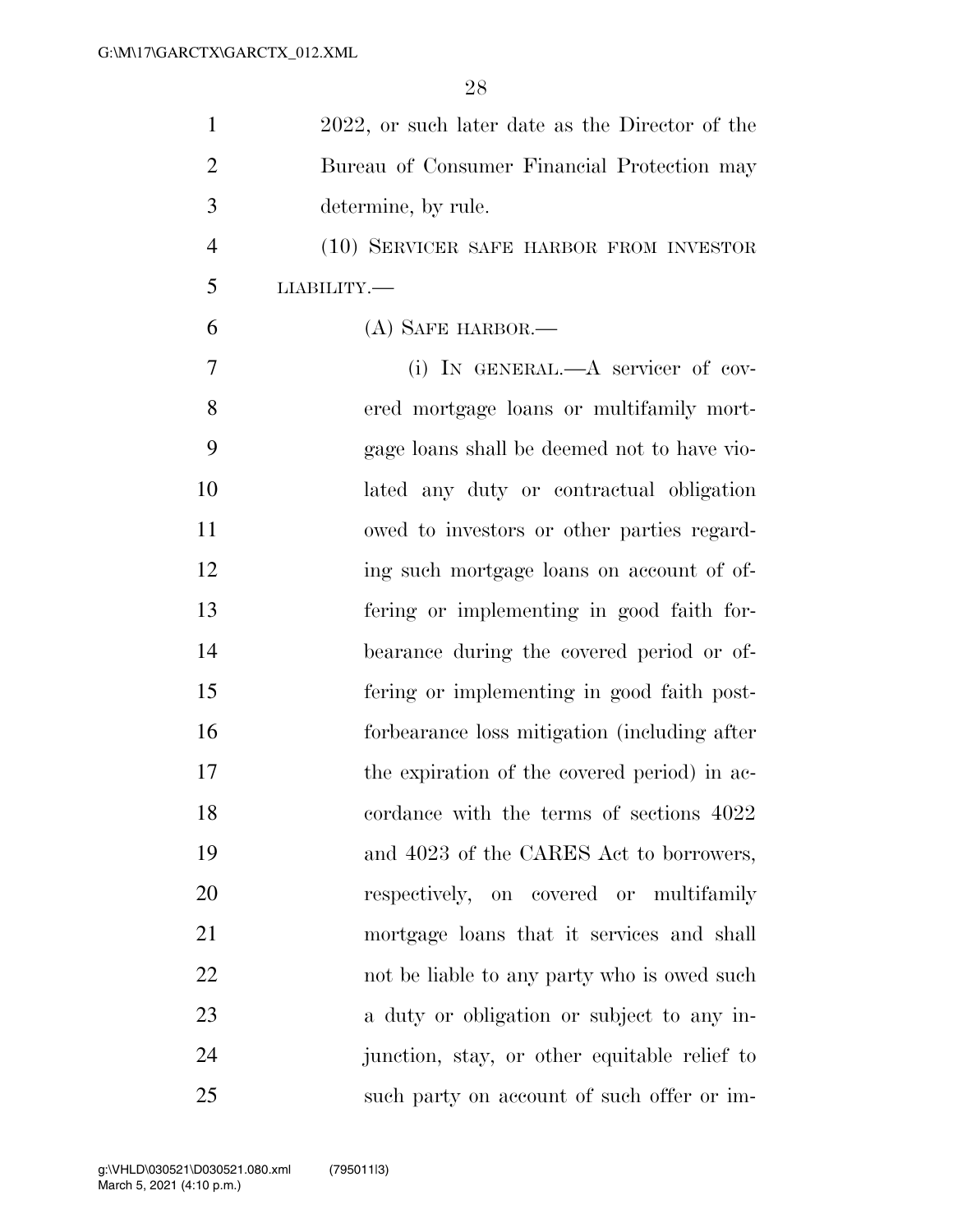plementation of forbearance or post-for-bearance loss mitigation.

 (ii) OTHER PERSONS.—Any person, including a trustee of a securitization vehi- cle or other party involved in a securitization or other investment vehicle, who in good faith cooperates with a servicer of covered or multifamily mortgage loans held by that securitization or invest- ment vehicle to comply with the terms of 11 section 4022 and 4023 of the CARES Act, respectively, to borrowers on covered or multifamily mortgage loans owned by the securitization or other investment vehicle shall not be liable to any party who is owed such a duty or obligation or subject to any injunction, stay, or other equitable relief to such party on account of its cooperation with an offer or implementation of forbear- ance during the covered period or post-for- bearance loss mitigation, including after 22 the expiration of the covered period.

 (B) STANDARD INDUSTRY PRACTICE.— During the covered period, notwithstanding any contractual restrictions, it is deemed to be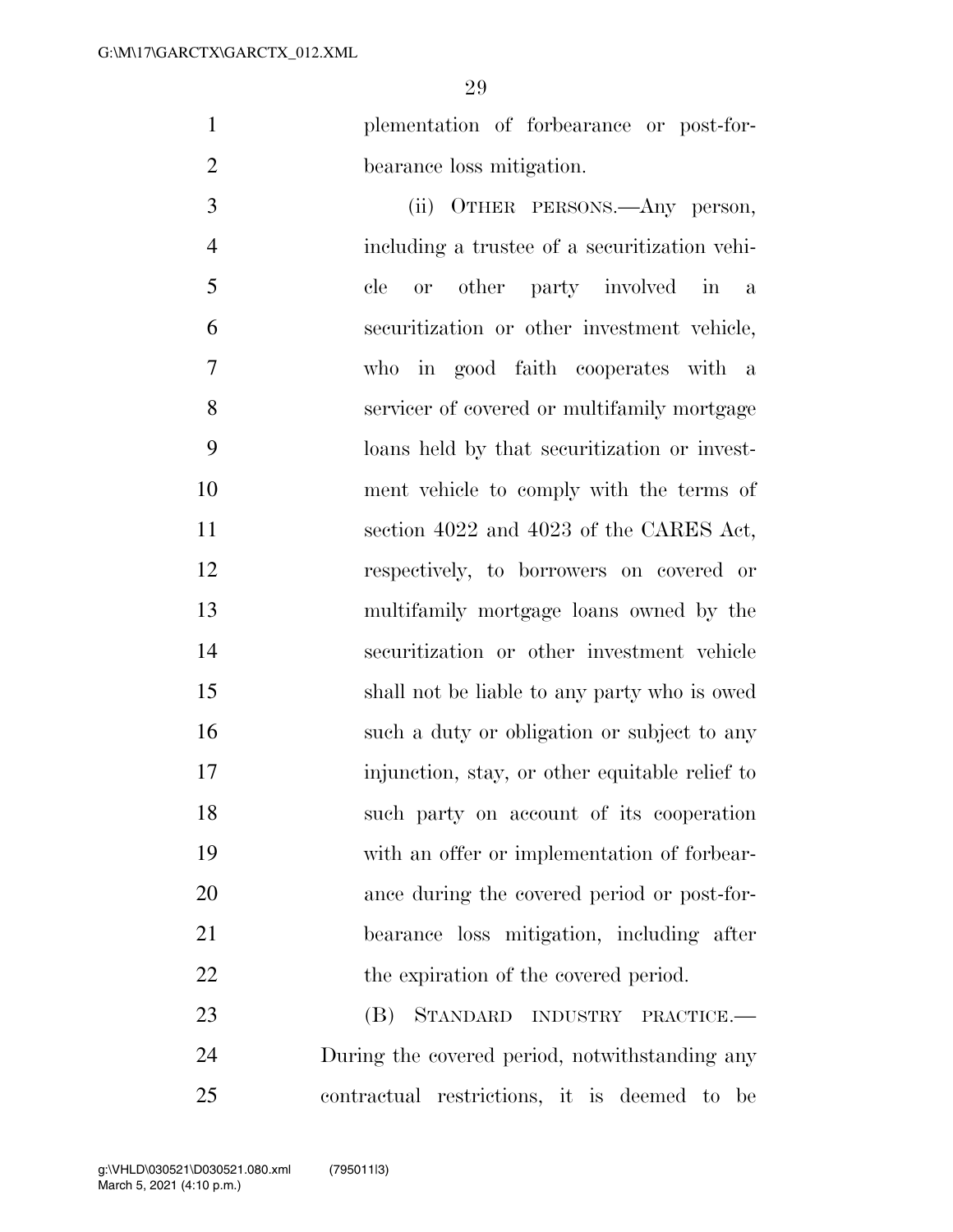| $\mathbf{1}$   | standard industry practice for a servicer to        |
|----------------|-----------------------------------------------------|
| $\overline{2}$ | offer forbearance or loss mitigation options in     |
| 3              | accordance with the terms of sections 4022 and      |
| $\overline{4}$ | 4023 of the CARES Act to borrowers, respec-         |
| 5              | tively, on all covered or multifamily mortgage      |
| 6              | loans it services.                                  |
| 7              | (C) RULE OF CONSTRUCTION.—Nothing in                |
| 8              | this paragraph may be construed as affecting        |
| 9              | the liability of a servicer or other person for ac- |
| 10             | tual fraud in the servicing of a mortgage loan      |
| 11             | or for the violation of a State or Federal law.     |
| 12             | (D) DEFINITIONS.—In this paragraph:                 |
| 13             | (i) COVERED MORTGAGE LOAN.—The                      |
| 14             | term "covered mortgage loan" has the                |
| 15             | meaning given that term under section               |
| 16             | $4022(a)$ of the CARES Act.                         |
| 17             | (ii) COVERED PERIOD.—The<br>term                    |
| 18             | "covered period" has the meaning given              |
| 19             | that term under section $4023(g)$ of the            |
| 20             | CARES Act.                                          |
| 21             | (iii)<br>MULTIFAMILY MORTGAGE                       |
| 22             | LOAN.—The term "multifamily mortgage                |
| 23             | loan" has the meaning given that term               |
| 24             | under section $4023(g)$ of the CARES Act.           |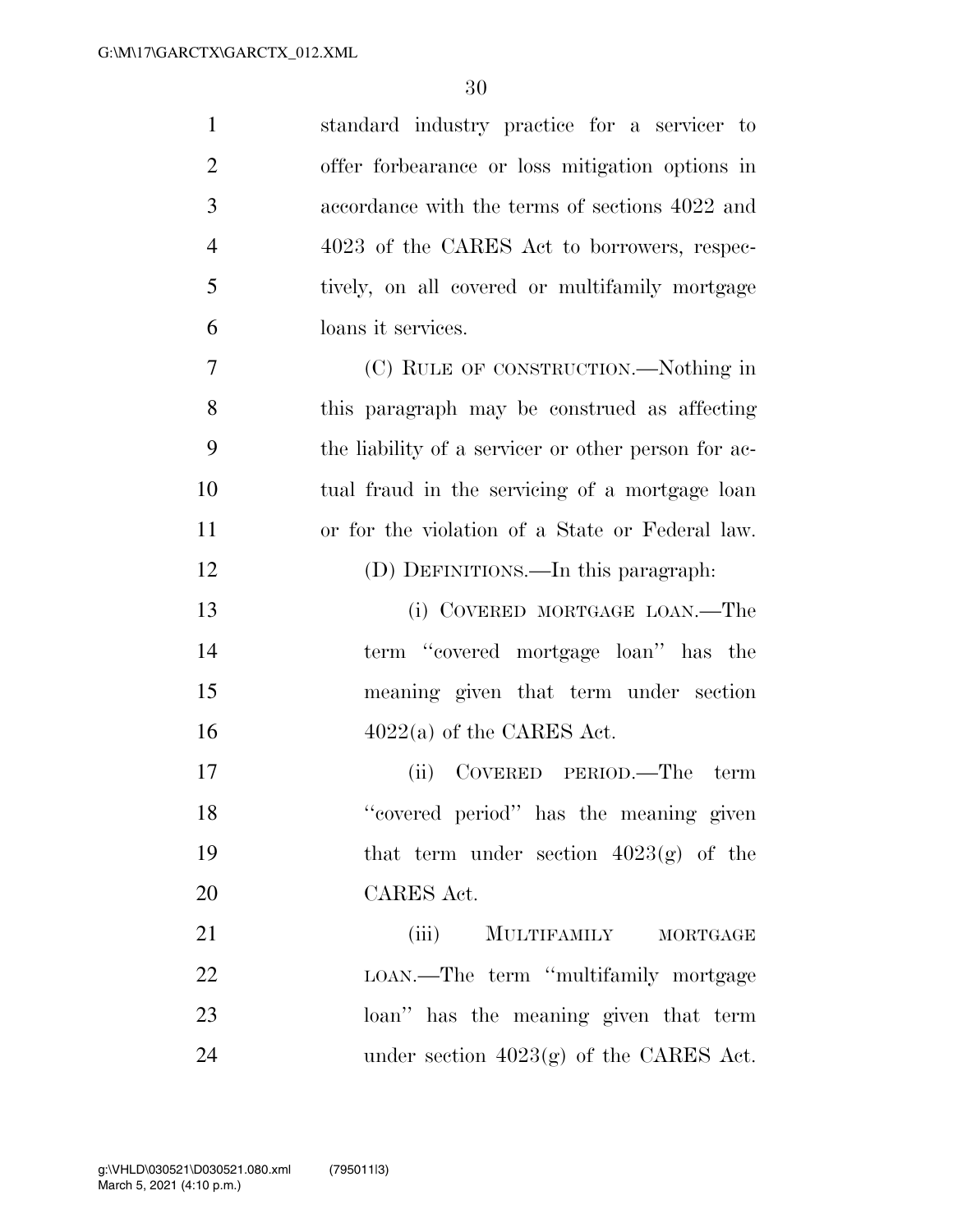| $\mathbf{1}$   | (iv) SERVICER.—The term                            |
|----------------|----------------------------------------------------|
| $\overline{2}$ | "servicer"-                                        |
| 3              | (I) has the meaning given the                      |
| $\overline{4}$ | term under section 6(i) of the Real                |
| 5              | Estate Settlement Procedures Act of                |
| 6              | 1974 (12 U.S.C. 2605(i)); and                      |
| 7              | (II) means a master servicer and                   |
| 8              | a subservicer, as such terms are de-               |
| 9              | fined, respectively, under section                 |
| 10             | $1024.31$ of title 12, Code of Federal             |
| 11             | Regulations.                                       |
| 12             | (v) SECURITIZATION VEHICLE.—The                    |
| 13             | term "securitization vehicle" has the              |
| 14             | meaning given that term under section              |
| 15             | $129A(f)$ of the Truth in Lending Act $(15$        |
| 16             | U.S.C. $1639a(f)$ ).                               |
| 17             | (11) AMENDMENTS TO NATIONAL HOUSING                |
| 18             | $ACT.$ Section $306(g)(1)$ of the National Housing |
| 19             | Act $(12 \text{ U.S.C. } 1721(a))$ is amended—     |
| 20             | $(A)$ in the fifth sentence, by inserting after    |
| 21             | "issued" the following: ", subject to any pledge   |
| 22             | or grant of security interest of the Federal Re-   |
| 23             | serve under section $4003(a)$ of the CARES Act     |
| 24             | (Public Law 116–136; 134 Stat. 470; 15             |
| 25             | U.S.C. $9042(a)$ ) and to any such mortgage or     |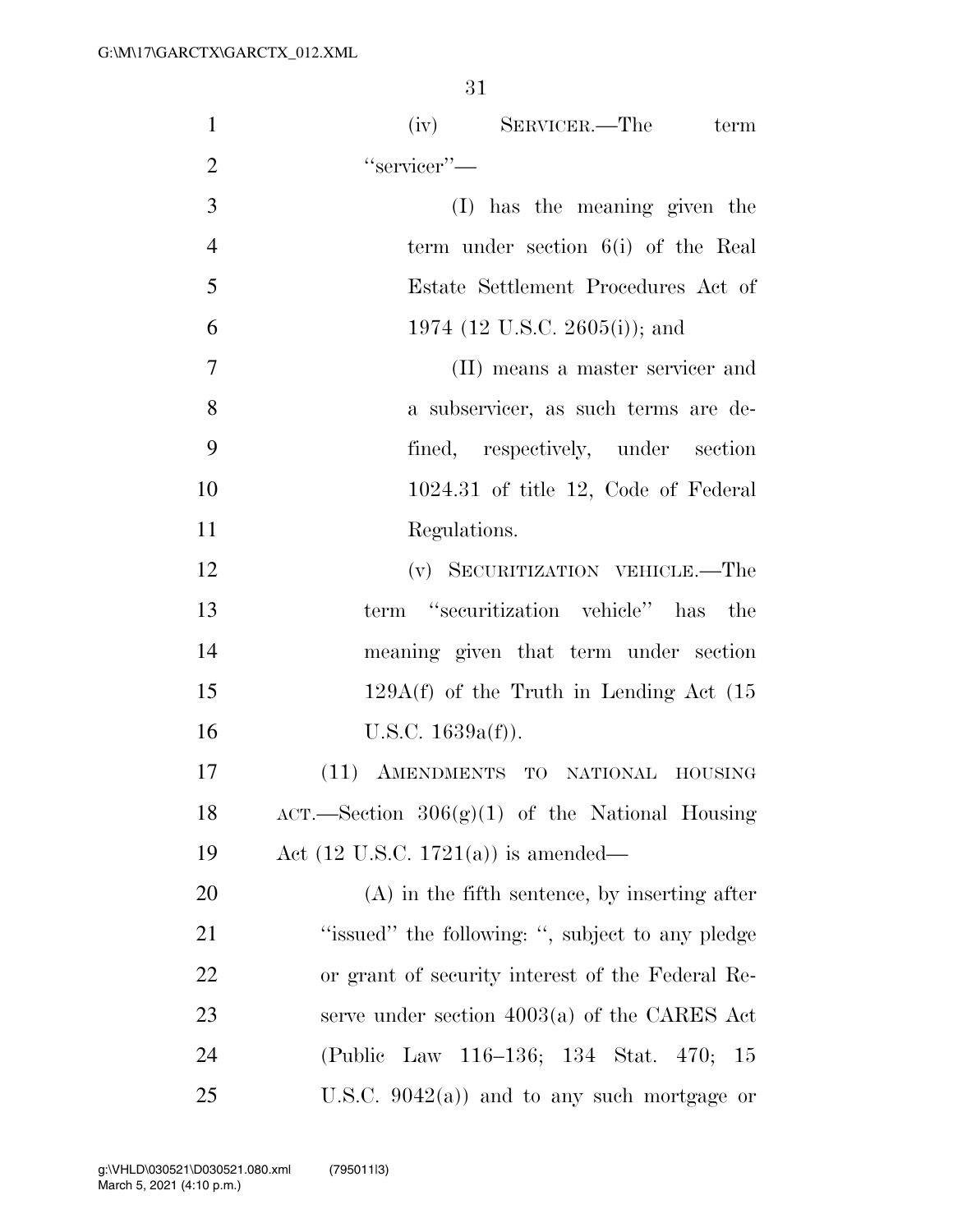| $\mathbf{1}$   | mortgages or any interest therein and the pro-  |
|----------------|-------------------------------------------------|
| $\overline{2}$ | ceeds thereon, which the Association may elect  |
| 3              | to approve"; and                                |
| $\overline{4}$ | (B) in the sixth sentence—                      |
| 5              | (i) by striking "or $(C)$ " and inserting       |
| 6              | $\lq\lq$ (C)''; and                             |
| 7              | (ii) by inserting before the period the         |
| 8              | following: ", or (D) its approval and hon-      |
| 9              | oring of any pledge or grant of security in-    |
| 10             | terest of the Federal Reserve under section     |
| 11             | $4003(a)$ of the CARES Act and to any           |
| 12             | such mortgage or mortgages or any inter-        |
| 13             | est therein and proceeds thereon as".           |
| 14             | (12) BANKRUPTCY PROTECTIONS.—                   |
| 15             | (A) BANKRUPTCY PROTECTIONS FOR FED-             |
| 16             | ERAL CORONAVIRUS RELIEF PAYMENTS.—Sec-          |
| 17             | tion 541(b) of title 11, United States Code, is |
| 18             | amended—                                        |
| 19             | $(i)$ in paragraph $(9)$ , in the matter fol-   |
| 20             | lowing subparagraph (B), by striking "or";      |
| 21             | (ii) in paragraph $(10)(C)$ , by striking       |
| 22             | the period at the end and inserting "; or";     |
| 23             | and                                             |
| 24             | (iii) by inserting after paragraph $(10)$       |
| 25             | the following:                                  |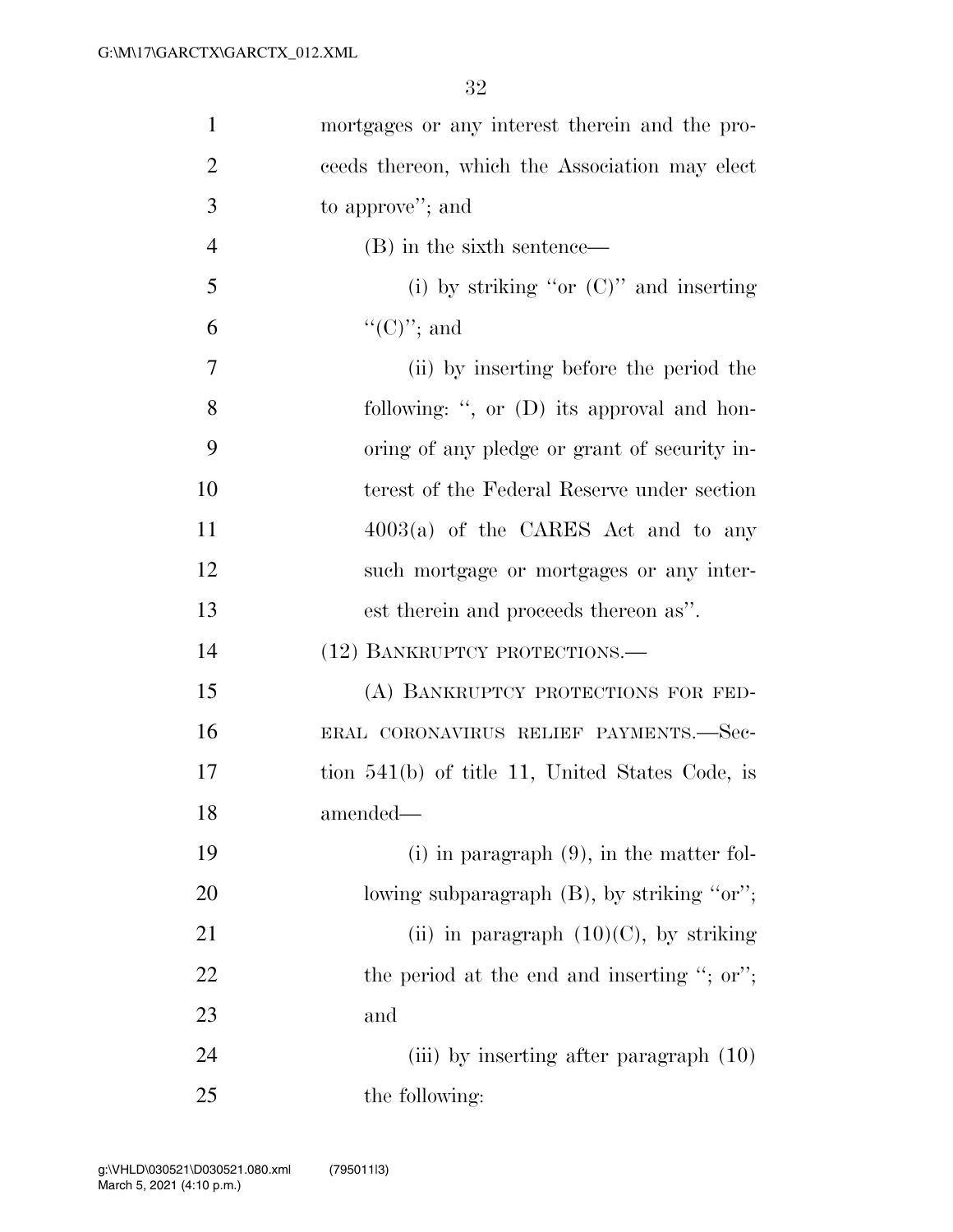| $\mathbf{1}$   | "(11) payments made under Federal law relat-                 |
|----------------|--------------------------------------------------------------|
| $\overline{2}$ | ing to the national emergency declared by the Presi-         |
| 3              | dent under the National Emergencies Act (50                  |
| $\overline{4}$ | U.S.C. 1601 et seq.) with respect to the coronavirus         |
| 5              | disease $2019$ (COVID-19).".                                 |
| 6              | (B) PROTECTION AGAINST DISCRIMINA-                           |
| 7              | TORY TREATMENT OF HOMEOWNERS IN BANK-                        |
| 8              | RUPTCY.—Section 525 of title 11, United                      |
| 9              | States Code, is amended by adding at the end                 |
| 10             | the following:                                               |
| 11             | "(d) A person may not be denied any forbearance,             |
| 12             | assistance, or loan modification relief made available to    |
| 13             | borrowers by a mortgage creditor or servicer because the     |
| 14             | person is or has been a debtor, or has received a discharge, |
| 15             | in a case under this title.".                                |
| 16             | (C) INCREASING THE HOMESTEAD EXEMP-                          |
| 17             | TION.—Section 522 of title 11, United States                 |
| 18             | Code, is amended—                                            |
| 19             | (i) in subsection $(d)(1)$ , by striking                     |
| 20             | " $$15,000"$ and inserting " $$100,000"$ ; and               |
| 21             | (ii) by adding at the end the fol-                           |
| 22             | lowing:                                                      |
| 23             | "(r) Notwithstanding any other provision of applica-         |
| 24             | ble nonbankruptcy law, a debtor in any State may exempt      |
| 25             | from property of the estate the property described in sub-   |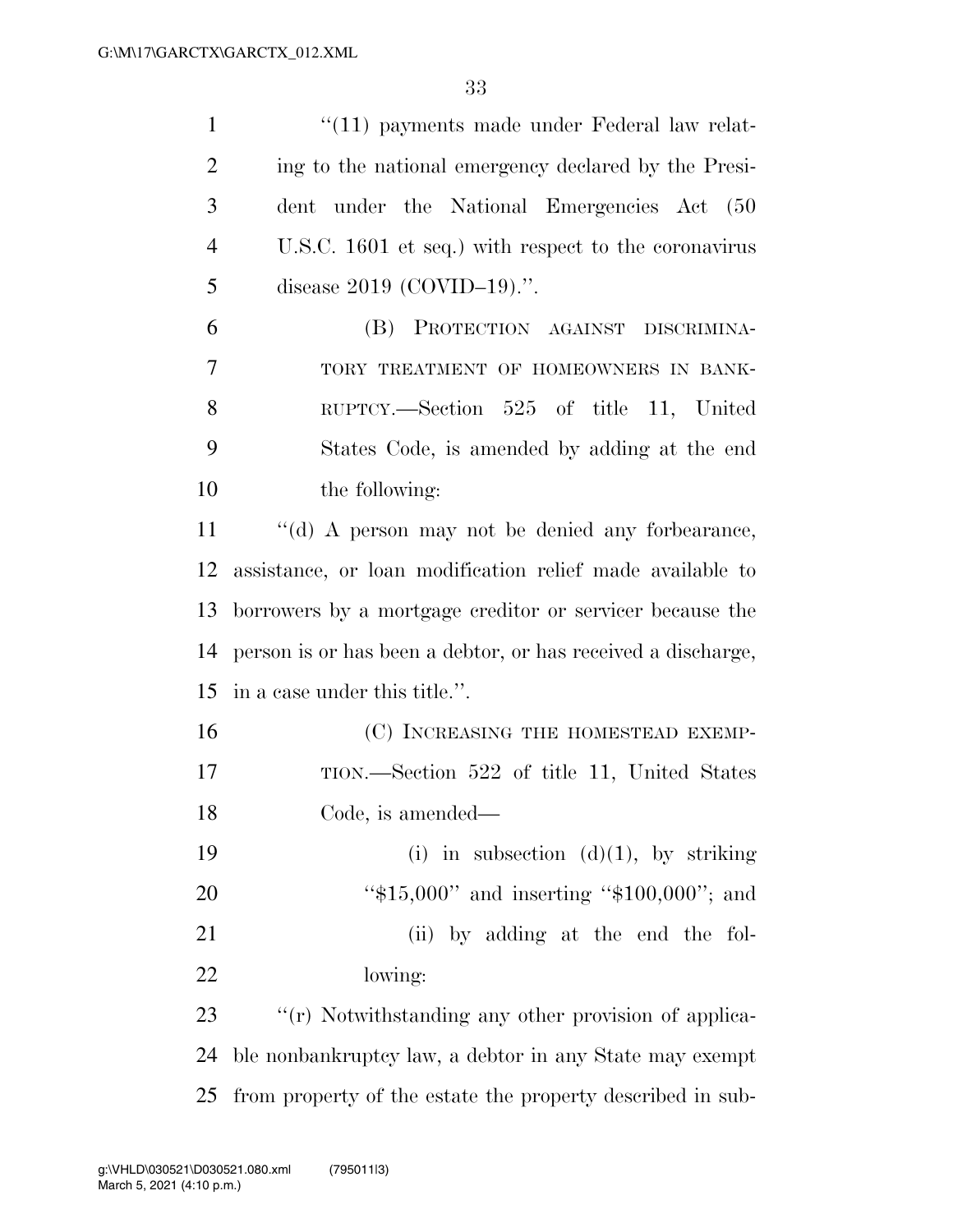1 section (d)(1) not to exceed the value in subsection (d)(1) if the exemption for such property permitted by applicable nonbankruptcy law is lower than that amount.''.

 (D) EFFECT OF MISSED MORTGAGE PAY- MENTS ON DISCHARGE.—Section 1328 of title 11, United States Code, is amended by adding at the end the following:

 ''(i) A debtor shall not be denied a discharge under this section because, as of the date of discharge, the debtor did not make 6 or fewer payments directly to the holder of a debt secured by real property.

 ''(j) Notwithstanding subsections (a) and (b), upon the debtor's request, the court shall grant a discharge of all debts provided for in the plan that are dischargeable under subsection (a) if the debtor—

 ''(1) has made payments under a confirmed plan for at least 1 year; and

 $(2)$  who is experiencing or has experienced a material financial hardship due, directly or indi- rectly, to the coronavirus disease 2019 (COVID–19) pandemic.''.

 (E) EXPANDED ELIGIBILITY FOR CHAPTER 13.—Section 109(e) of title 11, United States Code, is amended—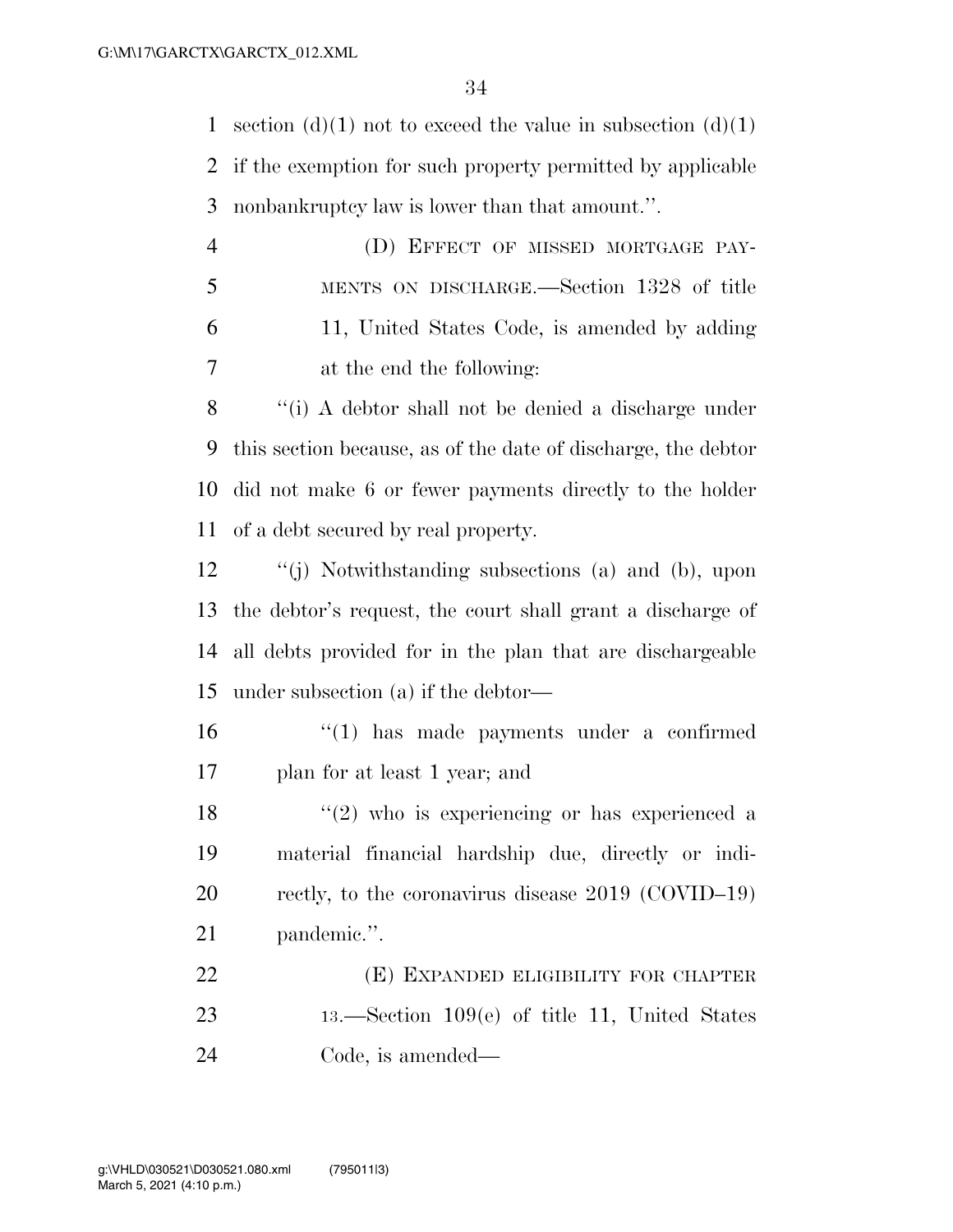| $\mathbf{1}$   | (i) by striking " $$250,000"$ each place                    |
|----------------|-------------------------------------------------------------|
| $\overline{2}$ | term appears and inserting<br>the                           |
| 3              | " $$850,000"$ ; and                                         |
| $\overline{4}$ | (ii) by striking " $$750,000"$ each place                   |
| 5              | term appears and inserting<br>the                           |
| 6              | " $$2,600,000$ ".                                           |
| 7              | (F) EXTENDED CURE PERIOD FOR HOME-                          |
| 8              | OWNERS HARMED BY COVID-19 PANDEMIC.-                        |
| 9              | (i) IN GENERAL.—Chapter 13 of title                         |
| 10             | 11, United States Code, is amended by                       |
| 11             | adding at the end thereof the following:                    |
| 12             | "\\$1331. Special provisions related to COVID-19 pan-       |
| 13             | demic                                                       |
| 14             | "(a) Notwithstanding subsections $(b)(2)$ and $(d)$ of      |
| 15             | section 1322, if the debtor is experiencing or has experi-  |
|                |                                                             |
| 16             | enced a material financial hardship due, directly or indi-  |
|                | 17 rectly, to the coronavirus disease 2019 (COVID-19) pan-  |
| 18             | demic, a plan may provide for the curing of any default     |
| 19             | within a reasonable time, not to exceed 7 years after the   |
|                | time that the first payment under the original confirmed    |
| 20<br>21       | plan was due, and maintenance of payments while the case    |
| 22             | is pending on any unsecured claim or secured claim on       |
| 23             | which the last payment is due after the expiration of such  |
| 24             | time. Any such plan provision shall not affect the applica- |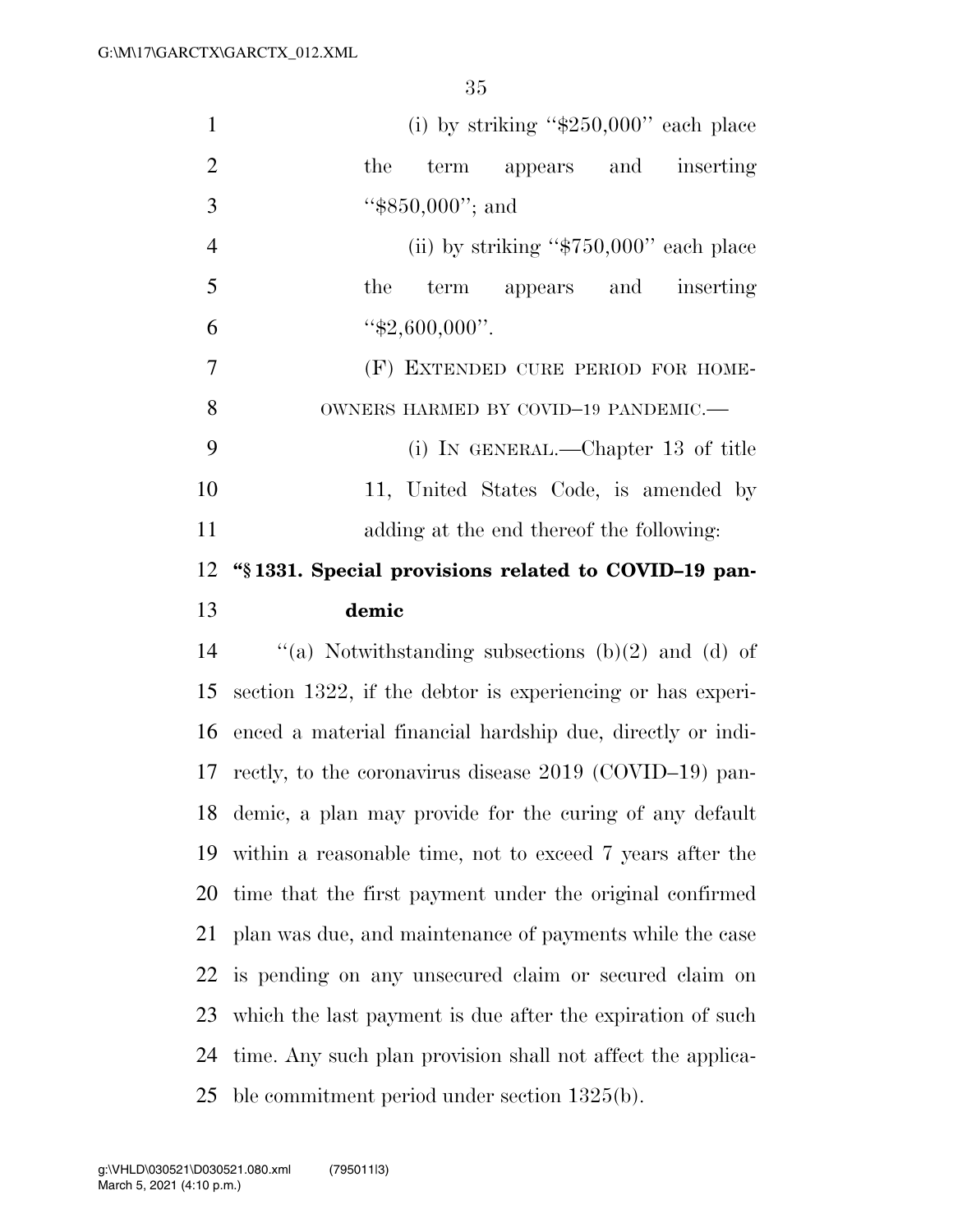$\qquad$  "(b) For purposes of sections 1328(a) and 1328(b), any cure or maintenance payments under subsection (a) that are made after the end of the period during which the plan provides for payments (other than payments under subsection (a)) shall not be treated as payments under the plan.

 ''(c) Notwithstanding section 1329(c), a plan modi- fied under section 1329 at the debtor's request may pro- vide for cure or maintenance payments under subsection (a) over a period that is not longer than 7 years after the time that the first payment under the original con-firmed plan was due.

 $\qquad$  "(d) Notwithstanding section 362(c)(2), during the period after the debtor receives a discharge and the period during which the plan provides for the cure of any default and maintenance of payments under the plan, section 362(a) shall apply to the holder of a claim for which a default is cured and payments are maintained under sub-section (a) and to any property securing such claim.

 $\frac{120}{100}$  ''(e) Notwithstanding section 1301(a)(2), the stay of section 1301(a) terminates upon the granting of a dis- charge under section 1328 with respect to all creditors other than the holder of a claim for which a default is cured and payments are maintained under subsection (a).".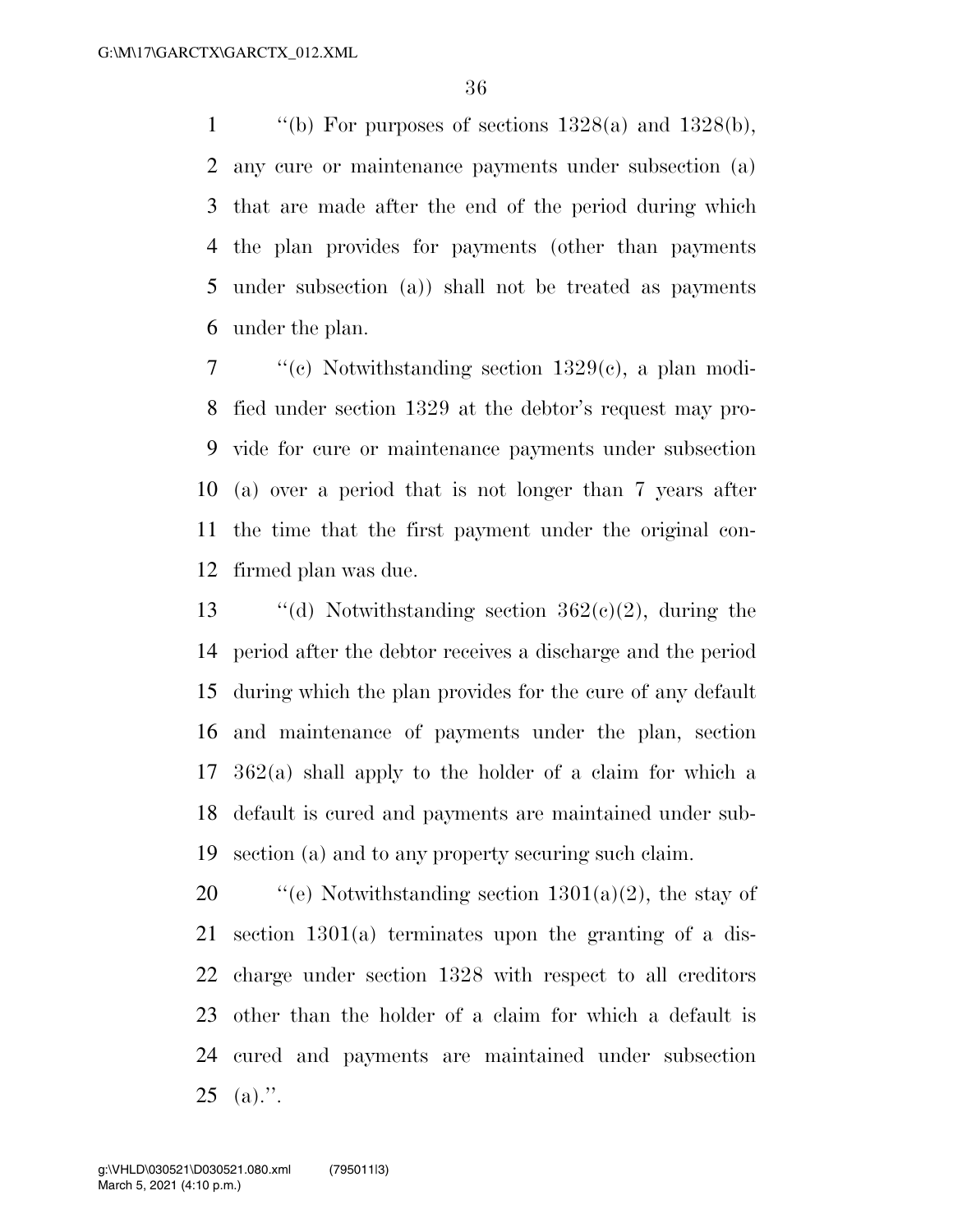| $\mathbf{1}$   | (ii) TABLE OF CONTENTS.—The table                              |
|----------------|----------------------------------------------------------------|
| $\overline{2}$ | of sections of chapter 13, title 11, United                    |
| 3              | States Code, is amended by adding at the                       |
| $\overline{4}$ | end thereof the following:                                     |
|                | "Sec. 1331. Special provisions related to COVID-19 pandemic.". |
| 5              | (iii) APPLICATION.—The amendments                              |
| 6              | made by this paragraph shall apply only to                     |
| 7              | any case under title 11, United States                         |
| 8              | Code, commenced before 3 years after the                       |
| 9              | date of enactment of this Act and pending                      |
| 10             | on or commenced after such date of enact-                      |
| 11             | ment, in which a plan under chapter 13 of                      |
| 12             | title 11, United States Code, was not con-                     |
| 13             | firmed before March 27, 2020.                                  |
| 14             | (13) LIQUIDITY FOR MORTGAGE<br><b>SERVICERS</b>                |
| 15             | AND RESIDENTIAL RENTAL PROPERTY OWNERS.—                       |
| 16             | $(A)$ In GENERAL.—Section 4003 of the                          |
| 17             | CARES Act (15 U.S.C. 9042), is amended by                      |
| 18             | adding at the end the following:                               |
| 19             | "(i) LIQUIDITY FOR MORTGAGE SERVICERS.—                        |
| 20             | "(1) IN GENERAL.—Subject to paragraph $(2)$ ,                  |
| 21             | the Secretary shall ensure that servicers of covered           |
| 22             | mortgage loans (as defined under section 4022) and             |
| 23             | multifamily mortgage loans (as defined under sec-              |
| 24             | tion 4023) are provided the opportunity to partici-            |
| 25             | pate in the loans, loan guarantees, or other invest-           |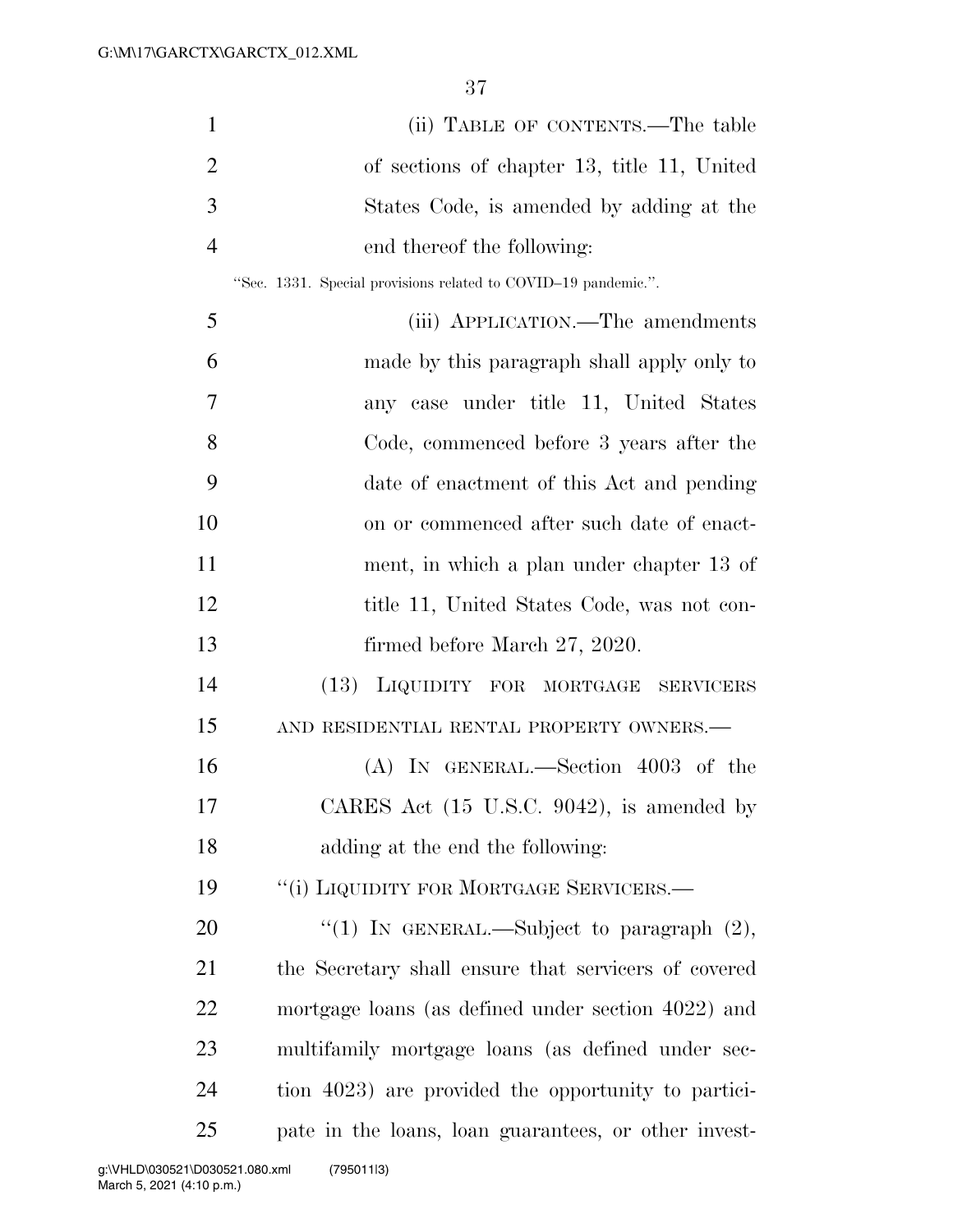ments made by the Secretary under this section. The Secretary shall ensure that servicers are provided with access to such opportunities under equitable terms and conditions regardless of their size. ''(2) MORTGAGE SERVICER ELIGIBILITY.—In 6 order to receive assistance under subsection  $(b)(4)$ ,

 a mortgage servicer shall— 8 ''(A) demonstrate that the mortgage servicer has established policies and procedures to use such funds only to replace funds used for borrower assistance, including to advance funds as a result of forbearance or other loss mitiga-13 tion provided to borrowers;

14 ''(B) demonstrate that the mortgage servicer has established policies and procedures to provide forbearance, post-forbearance loss mitigation, and other assistance to borrowers in compliance with the terms of section 4022 or 4023, as applicable;

 $\text{``(C)}$  demonstrate that the mortgage servicer has established policies and procedures to ensure that forbearance and post-forbearance assistance is available to all borrowers in a non- discriminatory fashion and in compliance with the Fair Housing Act, the Equal Credit Oppor-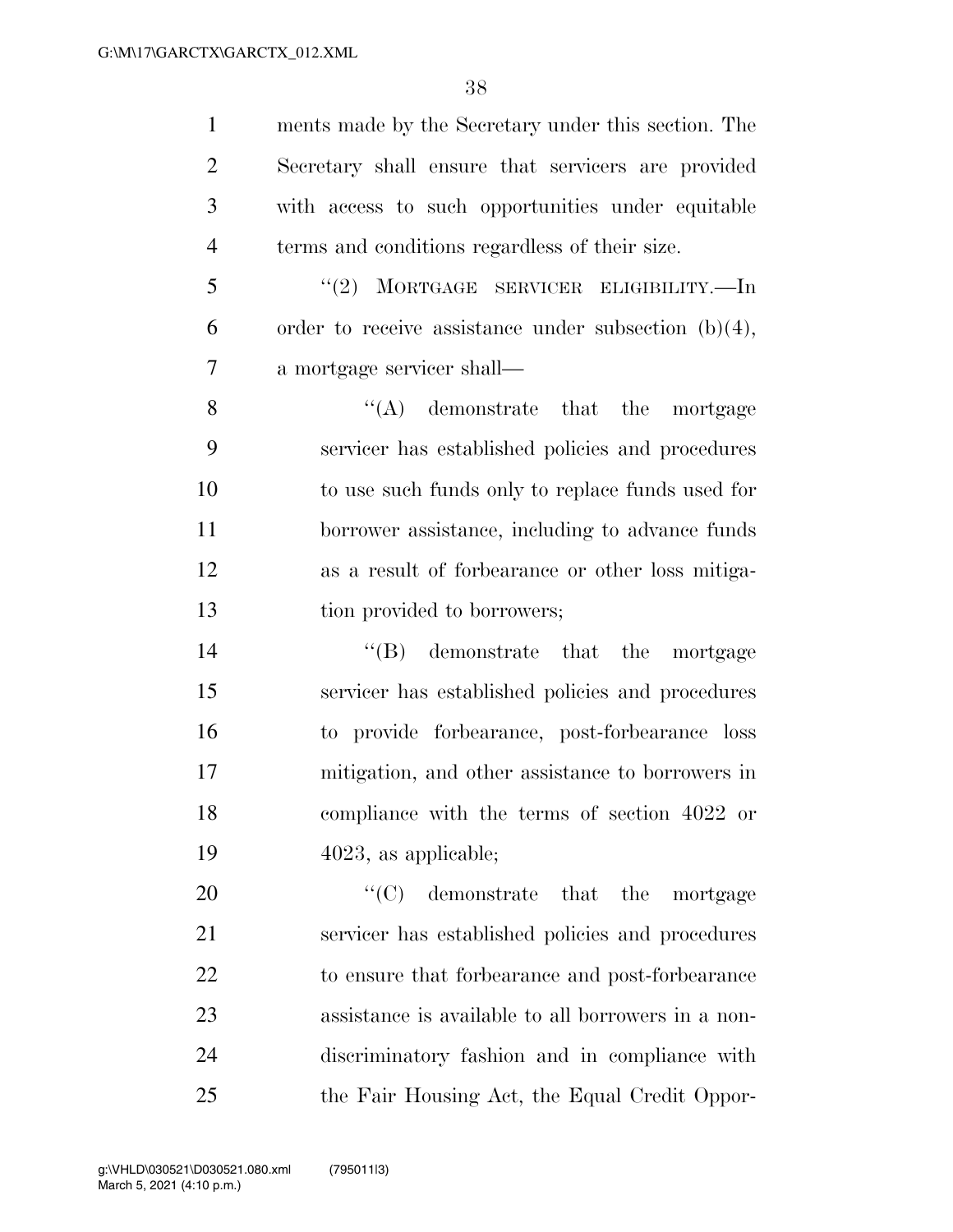| $\mathbf{1}$   | tunity Act, and other applicable fair housing         |
|----------------|-------------------------------------------------------|
| $\overline{2}$ | and fair lending laws; and                            |
| 3              | $\lq\lq$ (D) comply with the limitations on com-      |
| $\overline{4}$ | pensation set forth in section 4004.                  |
| 5              | $(3)$ MORTGAGE SERVICER REQUIREMENTS.— $A$            |
| 6              | mortgage servicer receiving assistance under sub-     |
| 7              | section $(b)(4)$ may not, while the servicer is under |
| 8              | any obligation to repay funds provided or guaran-     |
| 9              | teed under this section—                              |
| 10             | $\lq\lq$ (A) pay dividends with respect to the        |
| 11             | common stock of the mortgage servicer or pur-         |
| 12             | an equity security of the mortgage<br>chase           |
| 13             | servicer or any parent company of the mortgage        |
| 14             | servicer if the security is listed on a national se-  |
| 15             | curities exchange, except to the extent required      |
| 16             | under a contractual obligation that is in effect      |
| 17             | on the date of enactment of this subsection; or       |
| 18             | "(B) prepay any debt obligation.".                    |
| 19             | (B) CREDIT FACILITY FOR RESIDENTIAL                   |
| 20             | RENTAL PROPERTY OWNERS.                               |
| 21             | (i) IN GENERAL.—The Board of Gov-                     |
| 22             | ernors of the Federal Reserve System                  |
| 23             | shall-                                                |
| 24             | (I) establish a facility, using                       |
| 25             | amounts made available under section                  |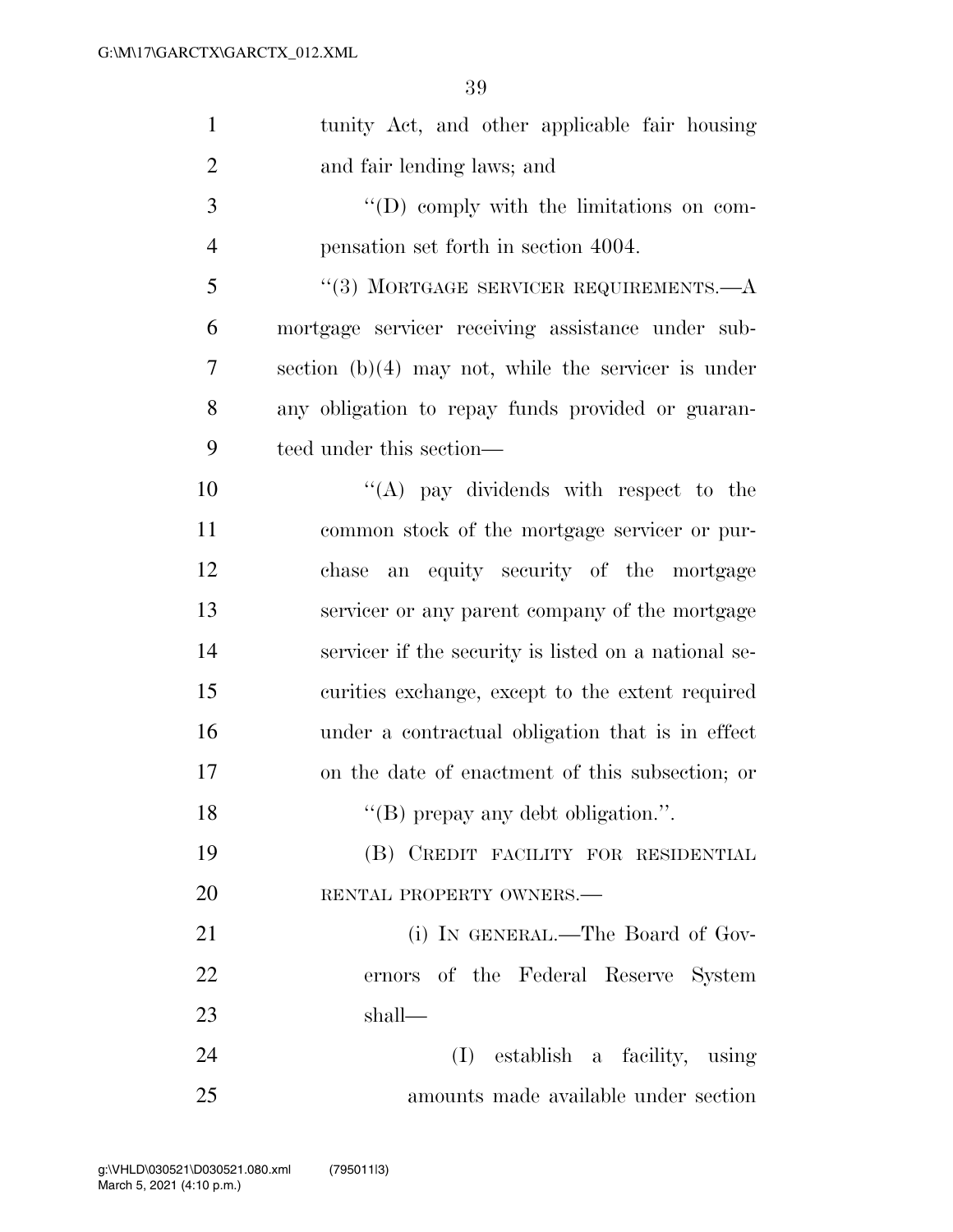| $\mathbf{1}$   | $4003(b)(4)$ of the CARES Act $(15)$       |
|----------------|--------------------------------------------|
| $\overline{2}$ | U.S.C. $9042(b)(4)$ , to make long-        |
| 3              | term, low-cost loans to residential        |
| $\overline{4}$ | rental property owners as to tempo-        |
| 5              | rarily compensate such owners for          |
| 6              | documented financial losses caused by      |
| 7              | reductions in rent payments; and           |
| 8              | (II) defer such owners' required           |
| 9              | payments on such loans until after six     |
| 10             | months after the date of enactment of      |
| 11             | this Act.                                  |
| 12             | (ii) REQUIREMENTS.—A borrower              |
| 13             | that receives a loan under this subsection |
| 14             | may not, for the duration of the loan—     |
| 15             | (I) evict or initiate the eviction of      |
| 16             | a tenant solely for nonpayment of rent     |
| 17             | or other fees or charges;                  |
| 18             | (II) charge any late fees, pen-            |
| 19             | alties, or other charges to a tenant for   |
| 20             | late payment of rent; and                  |
| 21             | (III) with respect to a person or          |
| 22             | entity described under clause (iv), dis-   |
| 23             | criminate on the basis of source of in-    |
| 24             | come.                                      |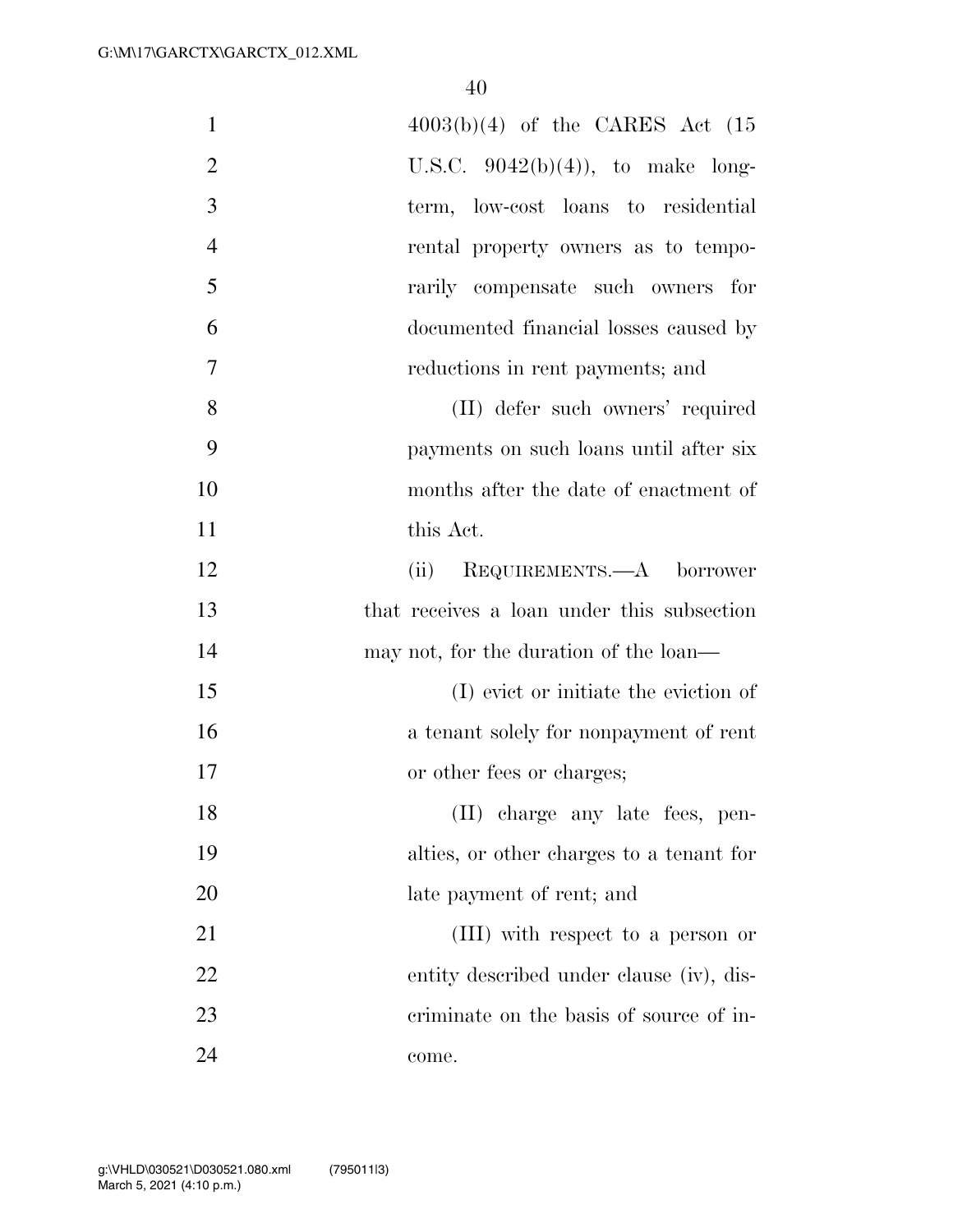| $\mathbf{1}$   | (iii) REPORT ON RESIDENTIAL RENT-            |
|----------------|----------------------------------------------|
| $\overline{2}$ | PROPERTY OWNERS.-The Board of<br>AL          |
| 3              | Governors shall issue a report to the Con-   |
| $\overline{4}$ | gress containing the following, with respect |
| 5              | to each property owner receiving a loan      |
| 6              | under this subsection:                       |
| 7              | (I) The number of borrowers that             |
| 8              | received assistance under this sub-          |
| 9              | section.                                     |
| 10             | The average total loan<br>(II)               |
| 11             | amount that each borrower received.          |
| 12             | (III) The total number of rental             |
| 13             | units that each borrower owned.              |
| 14             | (IV) The average rent charged by             |
| 15             | each borrower.                               |
| 16             | (iv) REPORT ON LARGE RESIDENTIAL             |
| 17             | RENTAL PROPERTY OWNERS.—The Board            |
| 18             | of Governors shall issue a report to Con-    |
| 19             | gress that identifies any person or entity   |
| 20             | that in aggregate owns or holds a control-   |
| 21             | ling interest in any entity that, in aggre-  |
| 22             | gate, owns—                                  |
| 23             | more than 100 rental units<br>(I)            |
| 24             | that are located within a single Metro-      |
| 25             | politan Statistical Area;                    |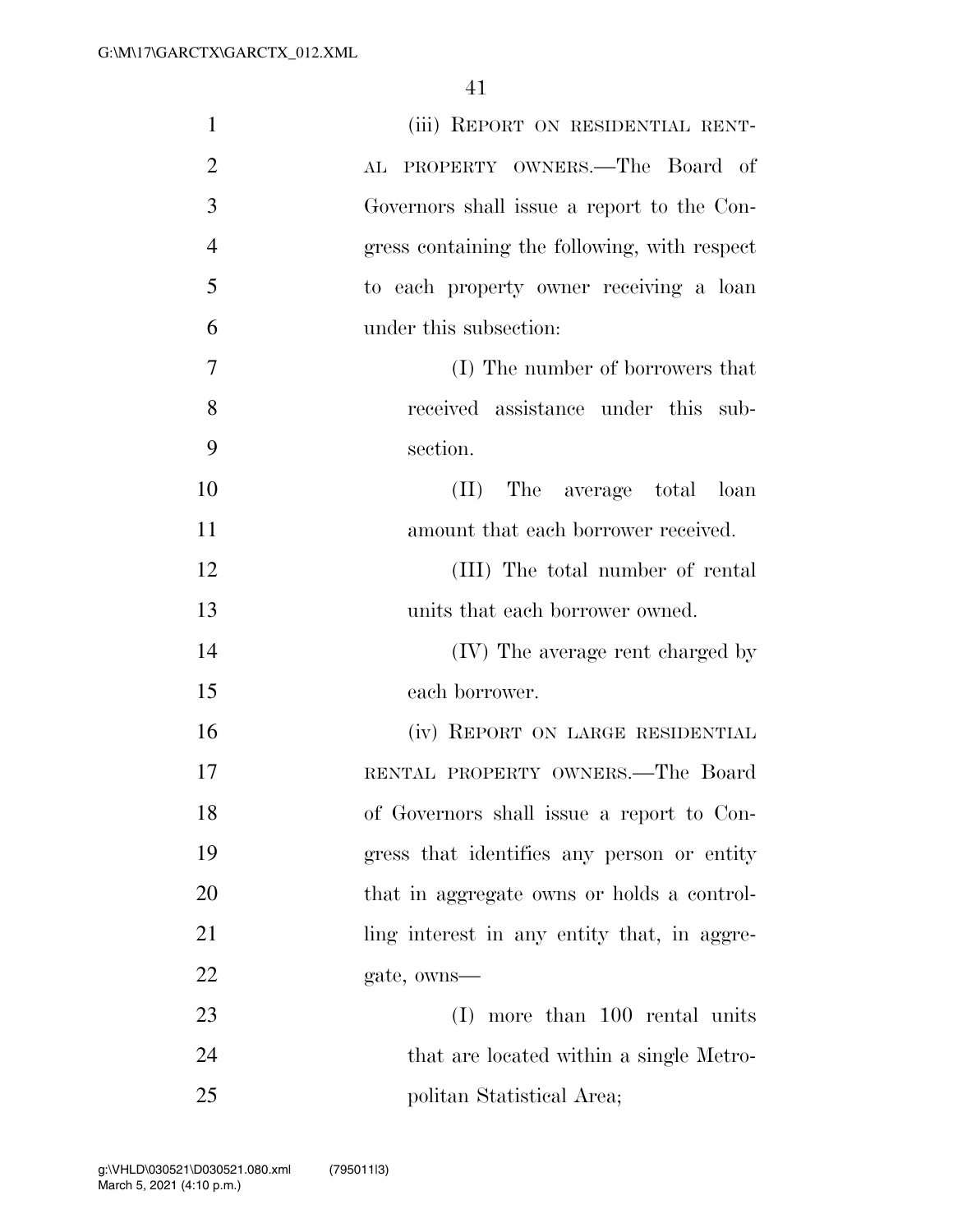| $\mathbf{1}$   | $(II)$ more than 1,000 rental units             |
|----------------|-------------------------------------------------|
| $\overline{2}$ | nationwide; or                                  |
| 3              | (III) rental units in three or                  |
| $\overline{4}$ | more States.                                    |
| 5              | (C) MORTGAGE PERFORMANCE DATA.-                 |
| 6              | Section $4003(c)$ of the CARES Act (Public Law  |
| 7              | $116-136$ ) is amended by adding at the end the |
| 8              | following:                                      |
| 9              | "(4) MORTGAGE PERFORMANCE DATA.-                |
| 10             | $\lq\lq$ (A) MONTHLY REPORT.—                   |
| 11             | "(i) IN GENERAL.—A servicer of a                |
| 12             | residential mortgage loan receiving a loan,     |
| 13             | loan guarantee, or any other investment         |
| 14             | under this section shall, beginning in the      |
| 15             | first month in which the loan, loan guar-       |
| 16             | antee, or investment was received, collect      |
| 17             | and provide loan-level data to the Bureau       |
| 18             | of Consumer Financial Protection on a           |
| 19             | monthly basis with respect all residential      |
| 20             | mortgage loans serviced by the servicer.        |
| 21             | "(ii) CONTENTS.—Each monthly re-                |
| 22             | port required under this subparagraph           |
| 23             | shall contain identifying information and       |
| 24             | loan performance data for the most recent       |
| 25             | month as well as cumulative data since the      |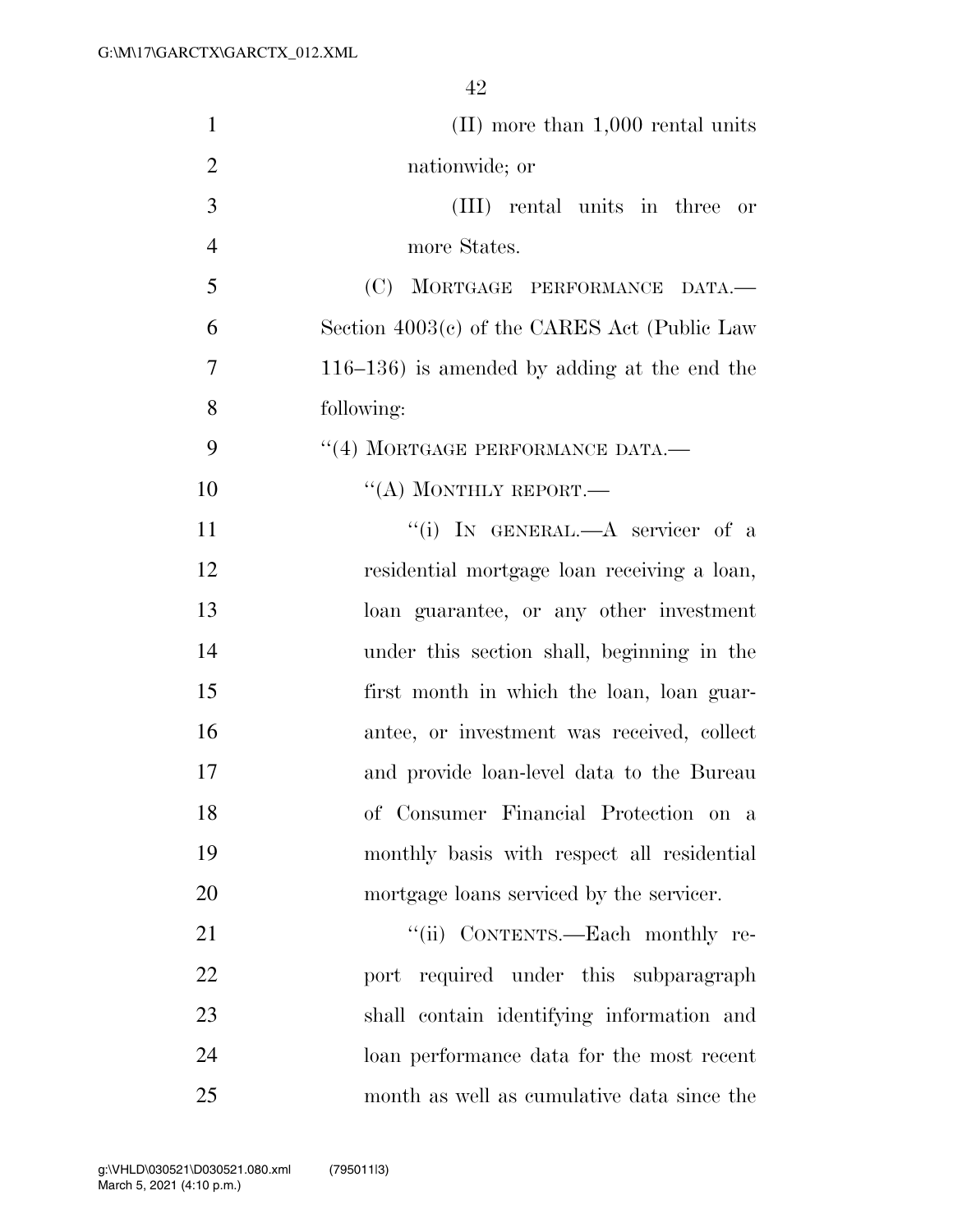| $\mathbf{1}$   | servicer began reporting under this para-          |
|----------------|----------------------------------------------------|
| $\overline{2}$ | graph.                                             |
| 3              | "(iii) TIME PERIOD FOR REPORTS.-                   |
| $\overline{4}$ | Reports under this paragraph shall be pro-         |
| 5              | vided by a servicer every month in which           |
| 6              | a loan, loan guarantee, or any other invest-       |
| 7              | ment under this section has been received          |
| 8              | and for 2 years following such receipt.            |
| 9              | "(B) IDENTIFYING INFORMATION.—Each                 |
| 10             | monthly report required under subparagraph         |
| 11             | (A) shall include the following loan-level identi- |
| 12             | fying information:                                 |
| 13             | "(i) Demographic data, for each bor-               |
| 14             | rower, including race, ethnicity, sex, and         |
| 15             | age.                                               |
| 16             | "(ii) The location of the property, in-            |
| 17             | cluding by State, Metropolitan Statistical         |
| 18             | Area, postal code, census tract, and Metro-        |
| 19             | politan District, if applicable.                   |
| 20             | ``(iii)<br>Loan origination information,           |
| 21             | including original unpaid principal balance,       |
| 22             | original interest rate, first payment date,        |
| 23             | original loan term, and lien status (first or      |
| 24             | subordinate).                                      |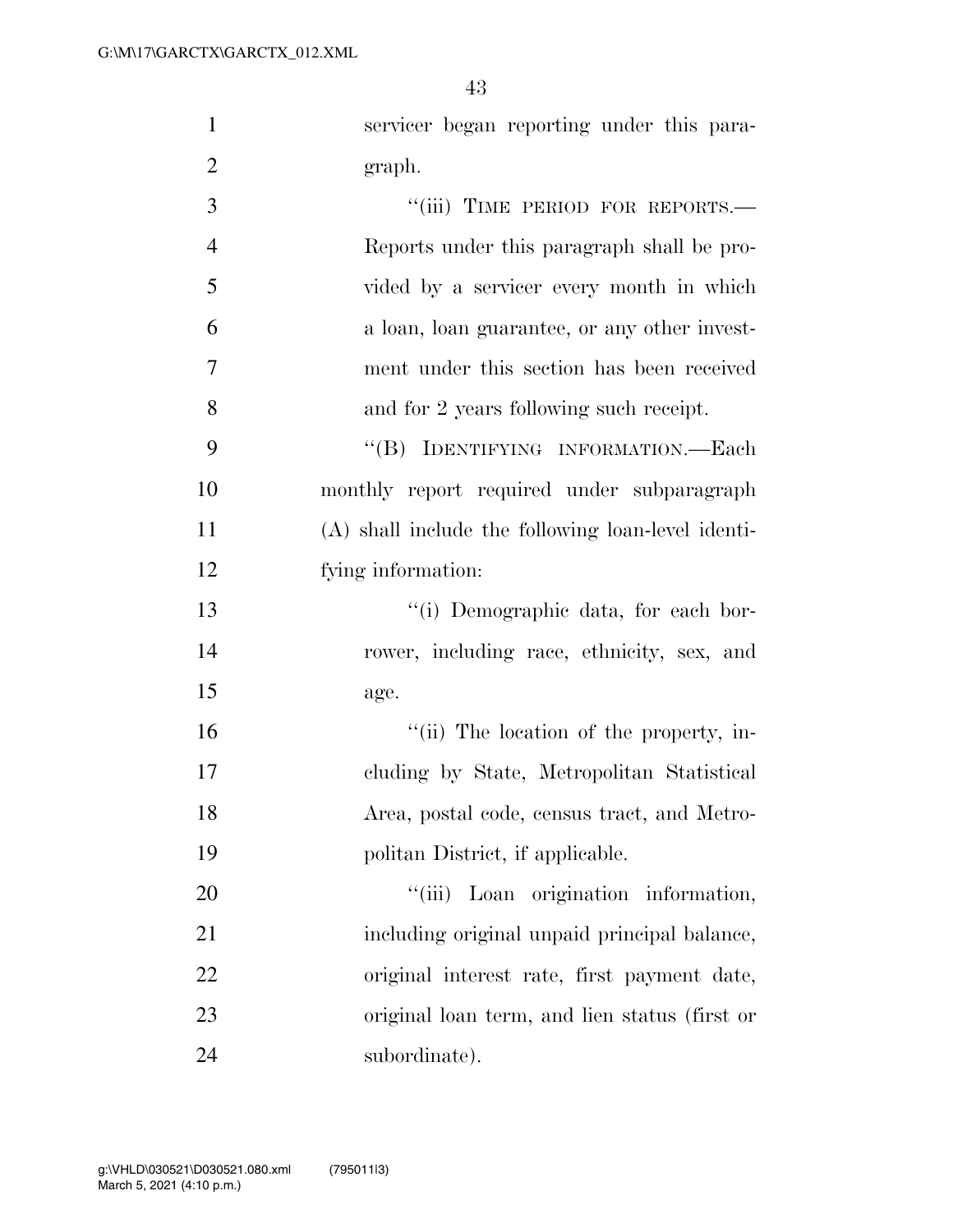| $\mathbf{1}$   | "(iv) Loan type and type of loan pur-           |
|----------------|-------------------------------------------------|
| $\overline{2}$ | chaser, as described under section 304 of       |
| 3              | the Home Mortgage Disclosure Act of             |
| $\overline{4}$ | 1975 (12 U.S.C. 2803) and the rules             |
| 5              | issued to carry out such section.               |
| 6              | "(C) LOAN PERFORMANCE DATA.-Each                |
| $\overline{7}$ | monthly report required under subparagraph      |
| 8              | (A) shall include the following loan-level loan |
| 9              | performance data:                               |
| 10             | "(i) Current loan information, includ-          |
| 11             | ing current actual unpaid principal bal-        |
| 12             | ance, current interest rate, current loan       |
| 13             | delinquency status (based on the number         |
| 14             | of days the borrower is delinquent in pay-      |
| 15             | ments based on the due date of the last         |
| 16             | paid loan payment), loan performance sta-       |
| 17             | tus (including current, forbearance, repay-     |
| 18             | ment plan, referred to foreclosure, trial       |
| 19             | modification, permanent modification, or        |
| 20             | foreclosed), and the date of the event lead-    |
| 21             | ing to such status.                             |
| 22             | "(ii) Loss mitigation information, in-          |
| 23             | $cluding$ —                                     |
| 24             | $\lq\lq$ (I) whether the loan is currently      |
| 25             | being evaluated for loss mitigation,            |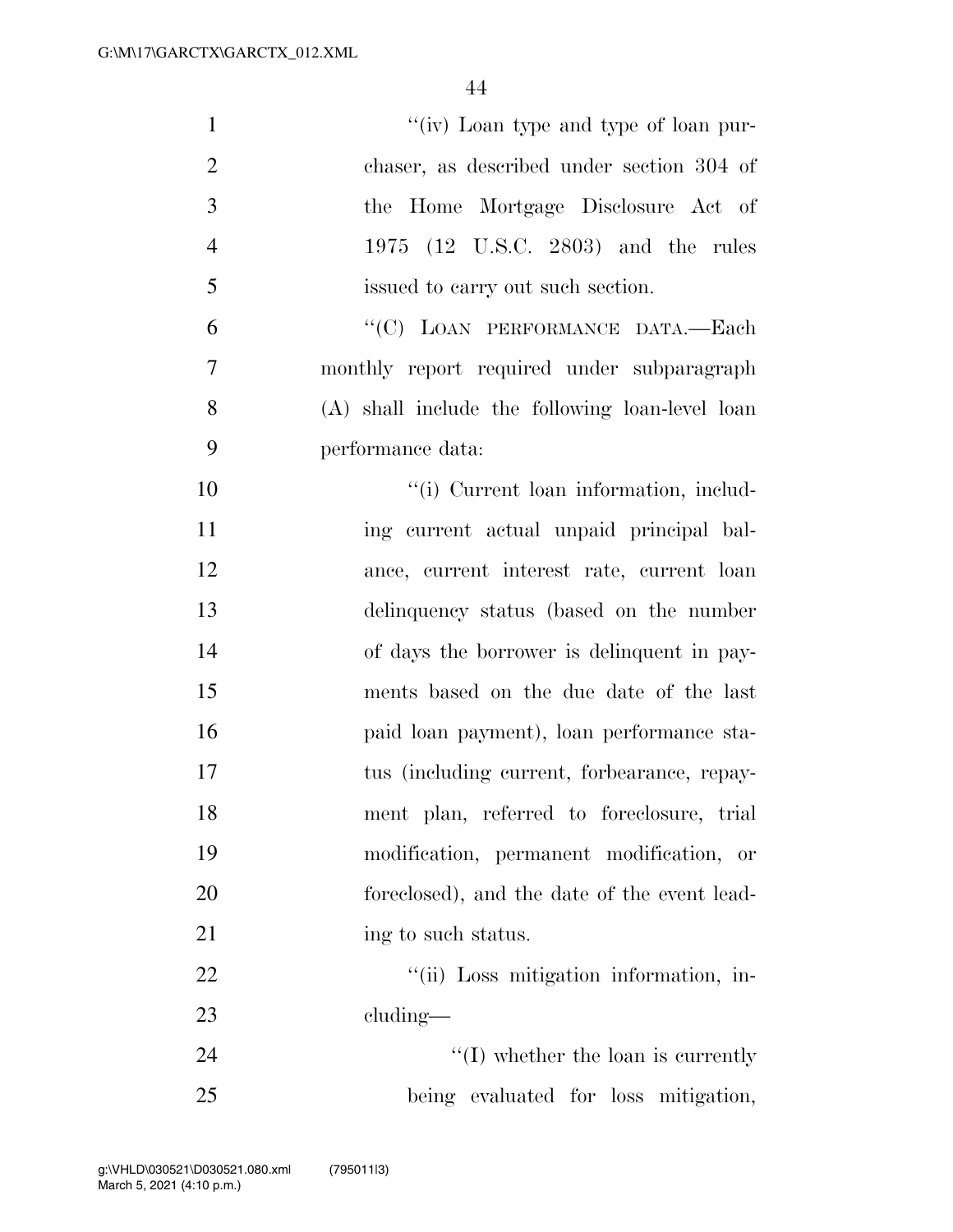| $\mathbf{1}$     | and if so the date upon which the cur-    |
|------------------|-------------------------------------------|
| $\overline{c}$   | rent loss mitigation process was initi-   |
| $\overline{3}$   | ated and the date of complete applica-    |
| $\overline{4}$   | tion, if any;                             |
| 5                | $\lq\lq$ (II) the disposition of any pre- |
| 6                | vious loss mitigation evaluation re-      |
| $\boldsymbol{7}$ | ported pursuant to subclause (I) and      |
| 8                | the date of disposition, including-       |
| 9                | $``(aa)$ denied;                          |
| 10               | "(bb) temporary or short-                 |
| 11               | term agreement, such as a repay-          |
| 12               | ment agreement or forbearance,            |
| 13               | and the length of such agreement          |
| 14               | (in months);                              |
| 15               | "(ee) trial loan modification;            |
| 16               | "(dd) permanent loan modi-                |
| 17               | fication; or                              |
| 18               | "(ee) other type of loss miti-            |
| 19               | gation; and                               |
| 20               | "(III) for each permanent modi-           |
| 21               | fication-                                 |
| 22               | $\cdot$ (aa) whether the perma-           |
| 23               | nent modification included one or         |
| 24               | more of-                                  |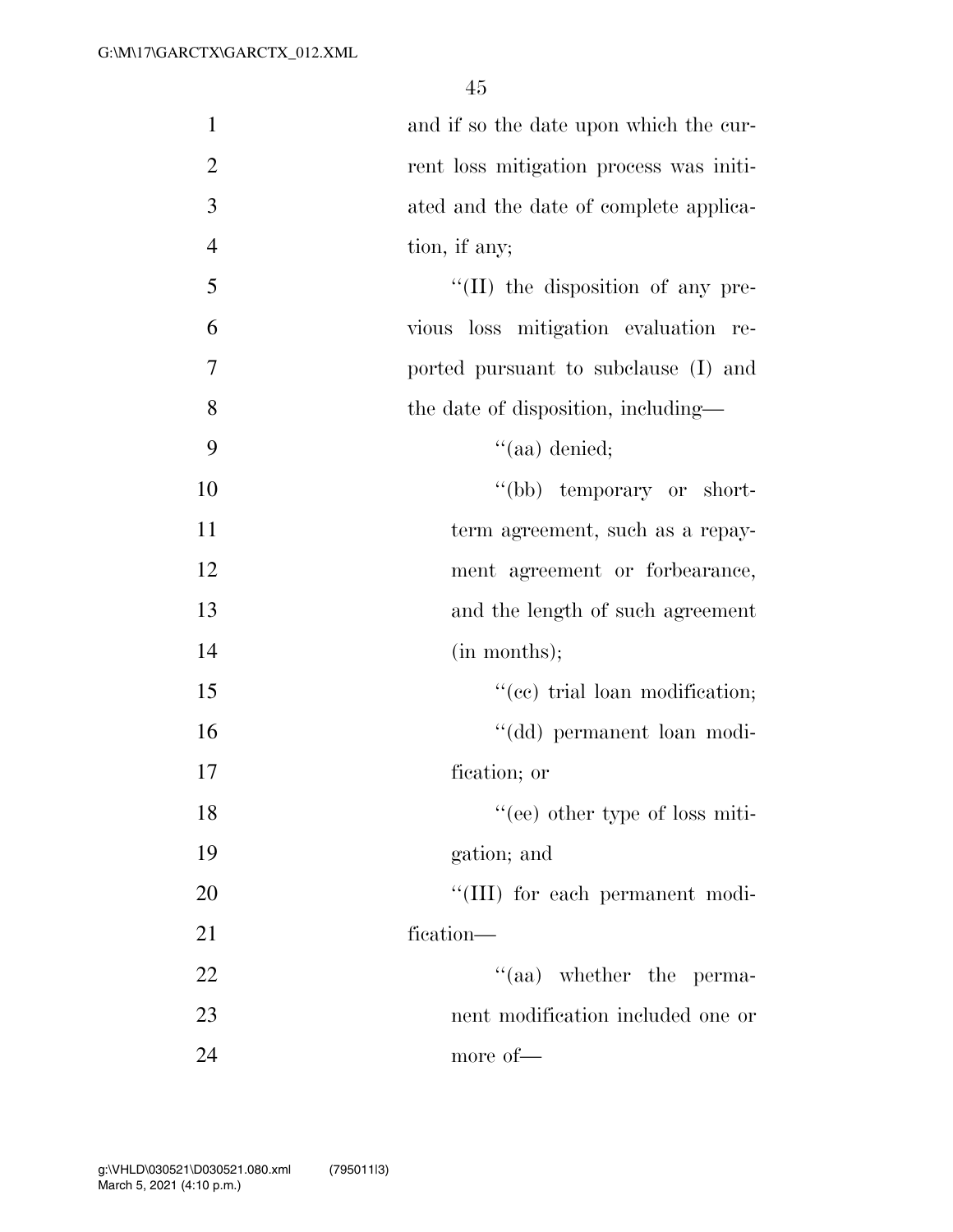| $\mathbf{1}$   | "(AA) additions of de-                       |
|----------------|----------------------------------------------|
| $\overline{2}$ | linquent payments and fees                   |
| 3              | to loan balances;                            |
| $\overline{4}$ | "(BB) interest rate re-                      |
| 5              | ductions and freezes;                        |
| 6              | $\lq\lq$ (CC) term extensions;               |
| 7              | $\lq\lq$ (DD) reductions of                  |
| 8              | principal; or                                |
| 9              | "(EE) deferrals of prin-                     |
| 10             | cipal; and                                   |
| 11             | "(bb) whether the total                      |
| 12             | monthly principal and interest               |
| 13             | payment, as a result of the per-             |
| 14             | manent modification—                         |
| 15             | $\lq\lq$ (AA) increased;                     |
| 16             | $\lq\lq$ (BB) remained the                   |
| 17             | same;                                        |
| 18             | $``(CC)$ decreased less                      |
| 19             | than 10 percent;                             |
| 20             | $\lq\lq$ (DD) decreased be-                  |
| 21             | tween 10 and 20 percent; or                  |
| 22             | $\lq\lq(EE)$ decreased<br><b>20</b>          |
| 23             | percent or more.                             |
| 24             | "(D) FORBEARANCE DATA.—Each monthly          |
| 25             | report required under subparagraph (A) shall |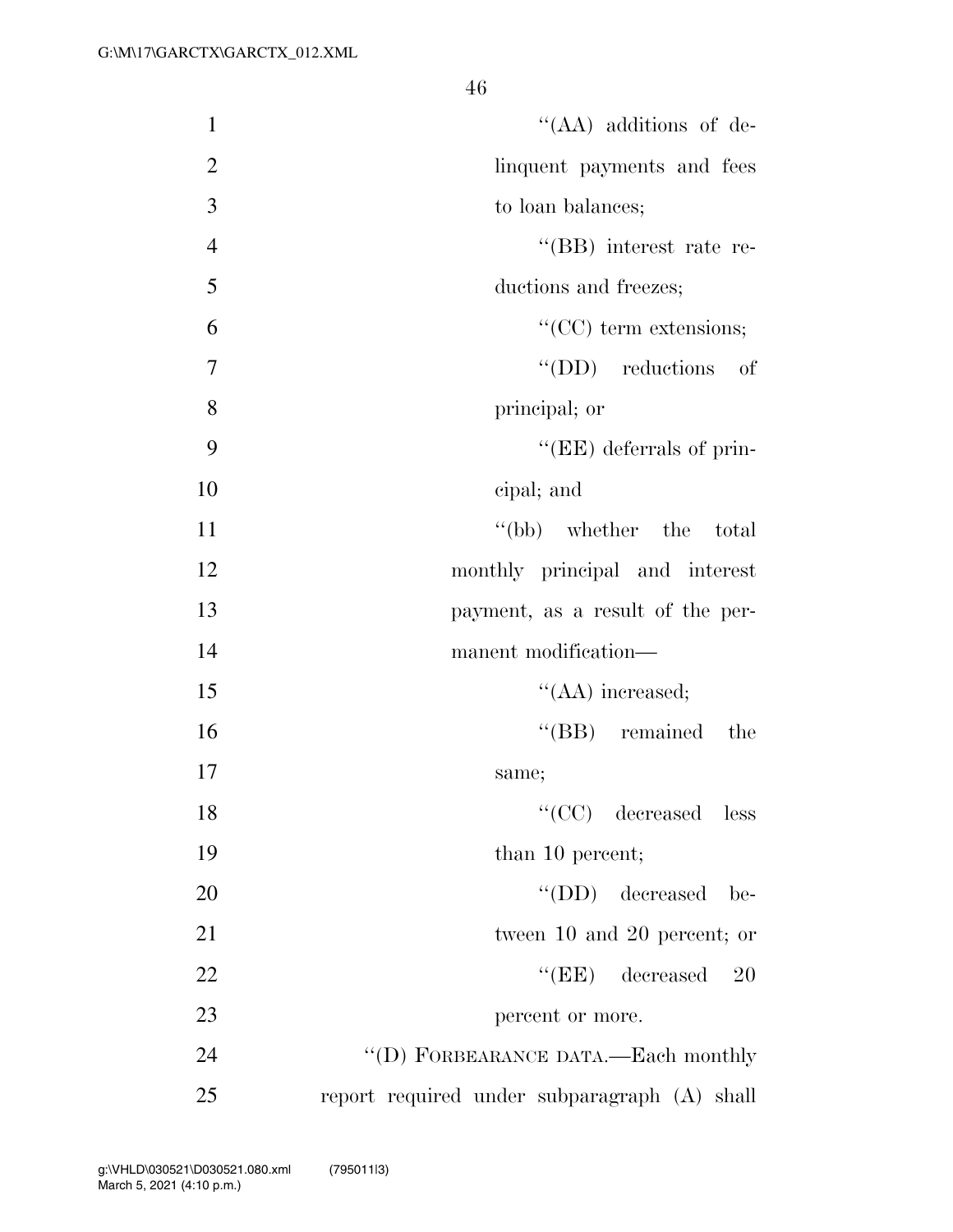| $\mathbf{1}$   | include, with respect to each loan for which a      |
|----------------|-----------------------------------------------------|
| $\overline{2}$ | forbearance has been reported under subpara-        |
| 3              | $graph (C)(i)$ , forbearance-specific data, includ- |
| $\overline{4}$ | $ing$ —                                             |
| 5              | "(i) the total months of total forbear-             |
| 6              | ance granted to date; and                           |
| $\overline{7}$ | "(ii) the number of renewals of for-                |
| 8              | bearance to date.                                   |
| 9              | "(E) PUBLIC AVAILABILITY OF AGGRE-                  |
| 10             | GATE DATA.-                                         |
| 11             | "(i) IN GENERAL.—Using data sub-                    |
| 12             | mitted by servicers under this paragraph,           |
| 13             | the Director of the Bureau of Consumer              |
| 14             | Financial Protection shall make available           |
| 15             | aggregate data by servicer for each State,          |
| 16             | Metropolitan Statistical Area, and Metro-           |
| 17             | politan Division, as defined by the Office          |
| 18             | of Management and Budget. Such aggre-               |
| 19             | gate data shall be provided monthly by the          |
| 20             | Director to Congress and posted on the              |
| 21             | Bureau of Consumer Financial Protec-                |
| 22             | tion's website.                                     |
| 23             | "(ii) EXCEPTION FOR CERTAIN PER-                    |
| 24             | SONALLY IDENTIFIABLE DATA.—If aggre-                |
| 25             | gate data described under clause (i) is             |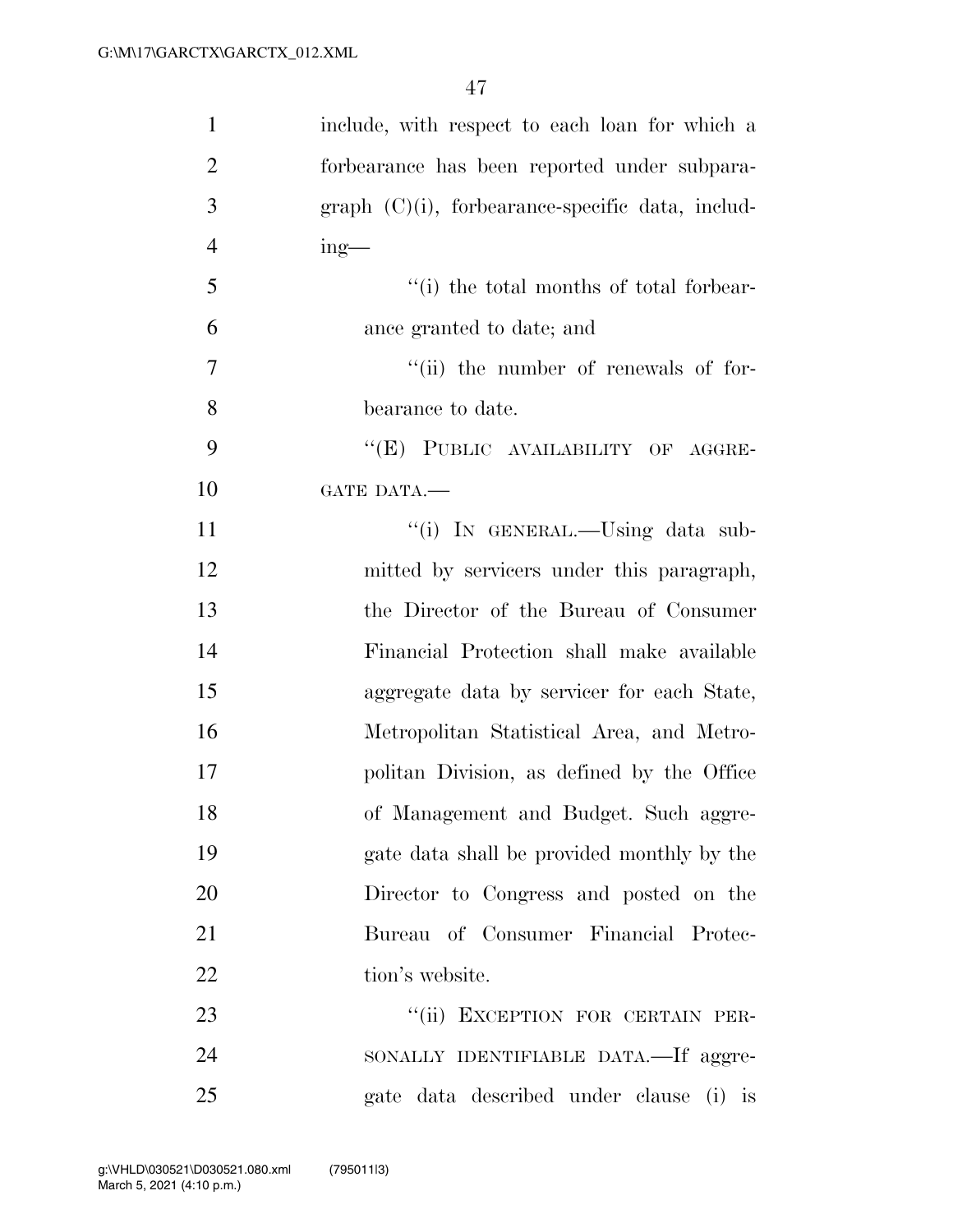| $\mathbf{1}$   | nonetheless reasonably personally identifi-       |
|----------------|---------------------------------------------------|
| $\overline{2}$ | able, the Director may report the aggre-          |
| 3              | gate data by servicer on the next larger ge-      |
| $\overline{4}$ | ographic unit (such that, for example, data       |
| 5              | would not be reported by Municipal Divi-          |
| 6              | sion but only by Metropolitan Statistical         |
| 7              | Area and State).                                  |
| 8              | "(F) IMPLEMENTATION.—The Director of              |
| 9              | the Bureau of Consumer Financial Protection       |
| 10             | shall, within 60 days of the date of enactment    |
| 11             | of this paragraph, and in consultation with the   |
| 12             | Director of the Federal Housing Finance Agen-     |
| 13             | cy and the Comptroller of the Currency, pre-      |
| 14             | scribe the format and method of submission of     |
| 15             | the data required under this paragraph. The       |
| 16             | Director of the Bureau may prescribe rules for    |
| 17             | the collection of the data in order to ensure ac- |
| 18             | curacy, transparency, and complete data collec-   |
| 19             | tion, including the collection and reporting of   |
| 20             | additional data elements, but may not require     |
| 21             | reporting of fewer data elements than pre-        |
| 22             | scribed by this paragraph nor less frequent re-   |
| 23             | porting than required by this paragraph.          |
| 24             | " $(G)$ DEFINITIONS.—In this paragraph:           |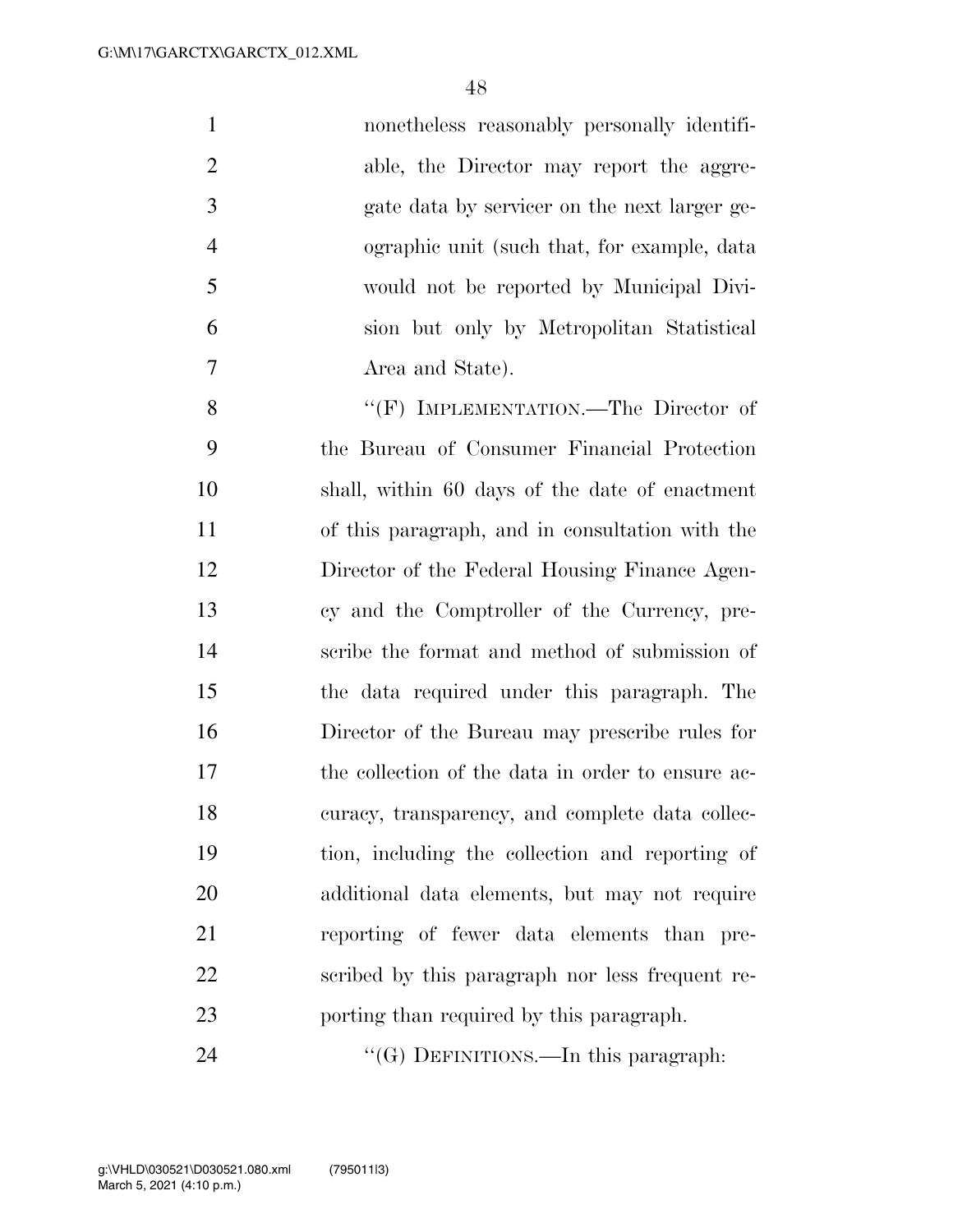| $\mathbf{1}$   | $``(i)$ COVID-19 EMERGENCY.—The                       |
|----------------|-------------------------------------------------------|
| $\overline{2}$ | term 'COVID-19 emergency' means the                   |
| 3              | national emergency concerning the novel               |
| $\overline{4}$ | coronavirus disease (COVID-19) outbreak               |
| 5              | declared by the President on March 13,                |
| 6              | 2020, under the National Emergencies Act              |
| 7              | $(50 \text{ U.S.C. } 1601 \text{ et seq.}).$          |
| 8              | "(ii) RESIDENTIAL MORTGAGE                            |
| 9              | LOAN.—The term 'residential mortgage                  |
| 10             | loan' has the meaning given that term                 |
| 11             | under section $103(\text{dd})$ of the Truth in        |
| 12             | Lending Act $(15 \text{ U.S.C. } 1602(\text{dd}))$ .  |
| 13             | "(iii) SERVICER.—The term 'servicer'                  |
| 14             | has the meaning given in section $6(i)$ of            |
| 15             | the Real Estate Settlement Procedures Act             |
| 16             | of 1974 (12 U.S.C. 2605(i)).".                        |
| 17             | (14) CONFORMING AMENDMENT.-Section                    |
| 18             | $501(f)$ of title 11, United States Code, is amended— |
| 19             | (A) by striking "Federally backed mort-               |
| 20             | gage loan" each place such term appears and           |
| 21             | inserting "covered mortgage loan";                    |
| 22             | (B) by striking "Federally backed multi-              |
| 23             | family mortgage loan" each place such term ap-        |
| 24             | and inserting "multifamily mortgage<br>pears          |
| 25             | loan"; and                                            |